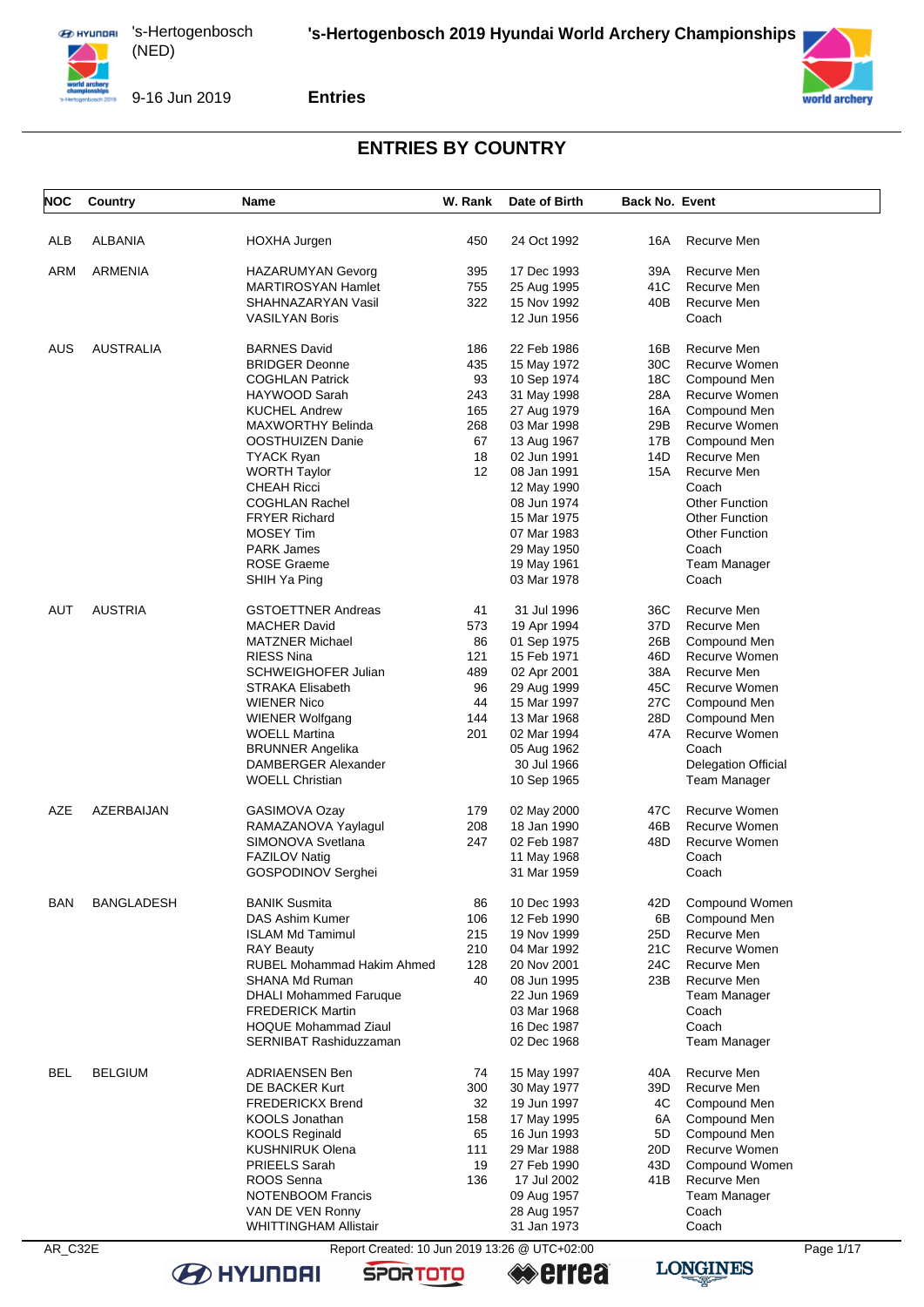



9-16 Jun 2019

**Entries**

# **ENTRIES BY COUNTRY**

| <b>NOC</b> | Country         | Name                                 | W. Rank        | Date of Birth | <b>Back No. Event</b> |                            |
|------------|-----------------|--------------------------------------|----------------|---------------|-----------------------|----------------------------|
| BHU        | <b>BHUTAN</b>   | <b>DEMA Sonam</b>                    | 215            | 11 Sep 1996   | 19C                   | Recurve Women              |
|            |                 | DORJI Lam                            | 522            | 18 May 1995   | 26B                   | Recurve Men                |
|            |                 |                                      |                |               |                       |                            |
|            |                 | <b>TSHERING Kinley</b>               | 267            | 31 Mar 1991   | 27C                   | Recurve Men                |
|            |                 | DEMA Yeshi                           |                | 24 Mar 1993   |                       | Coach                      |
|            |                 | PARK Youngsook                       |                | 04 Aug 1960   |                       | Coach                      |
|            |                 | TENZIN Karma                         |                | 02 Aug 1977   |                       | <b>Delegation Official</b> |
|            |                 | ZANGMO Pema                          |                | 31 Aug 1993   |                       | <b>Delegation Official</b> |
| <b>BLR</b> | <b>BELARUS</b>  | <b>DALIDOVICH Pavel</b>              | 237            | 25 Jul 1985   | 31 B                  | Recurve Men                |
|            |                 | DZIOMINSKAYA Karyna                  | 29             | 25 Aug 1994   | 17D                   | Recurve Women              |
|            |                 | <b>FIRSAU Kiryl</b>                  | 240            | 10 Feb 1997   | 30A                   | Recurve Men                |
|            |                 | KAZLOUSKAYA Karyna                   | 37             | 18 Jul 2000   | 16B                   | Recurve Women              |
|            |                 | LAVRENTIEV Oleg                      | 524            | 21 Sep 1981   | 7D                    | Compound Men               |
|            |                 | LIAHUSHEV Alexander                  | 146            | 15 Jun 1984   | 32C                   | Recurve Men                |
|            |                 | MARUSAVA Hanna                       | 89             | 08 Jan 1978   | 18C                   | Recurve Women              |
|            |                 | DAUHANOSAU Vladzimir                 |                | 21 Sep 1966   |                       | Coach                      |
|            |                 | TIMOFEYEVA Ekaterina                 |                | 13 Nov 1976   |                       | Coach                      |
| BRA        | <b>BRAZIL</b>   | <b>ABREU Luccas</b>                  | 101            | 27 Jan 1999   | 3В                    | Compound Men               |
|            |                 | CONRADO BRASSAROTO Bruno             | 217            |               | 4D                    |                            |
|            |                 |                                      |                | 13 Sep 1986   |                       | Compound Men               |
|            |                 | <b>COSTA Marcelo</b>                 | 112            | 04 Feb 2000   | 42B                   | Recurve Men                |
|            |                 | DE CASTRO GONÇALVES PEREIRA Thiago   | 350            | 04 Jul 1986   | 5A                    | Compound Men               |
|            |                 | <b>DOS SANTOS Ane Marcelle</b>       | 69             | 12 Jan 1994   | 50C                   | Recurve Women              |
|            |                 | D'ALMEIDA Marcus                     | 22             | 30 Jan 1998   | 44D                   | Recurve Men                |
|            |                 | <b>ESPOSITO MELETI Gisele</b>        | $\blacksquare$ | 01 Nov 1991   | 42B                   | Compound Women             |
|            |                 | MACHADO Ana                          | 121            | 21 Jul 1999   | 49B                   | Recurve Women              |
|            |                 | <b>OLIVEIRA Bernardo</b>             | 317            | 08 Jun 1993   | 43C                   | Recurve Men                |
|            |                 | PAULINO DOS SANTOS Graziela          | 121            | 05 Sep 1995   | 51D                   | Recurve Women              |
|            |                 | <b>BLUMENSCHEIN Vicente Fernando</b> |                | 22 Apr 1946   |                       | <b>Team Manager</b>        |
|            |                 | CARRASCO FERNANDEZ Jorge Luis        |                | 29 Jun 1958   |                       | Coach                      |
|            |                 | <b>JUNQUEIRA CAMPOS Henrique</b>     |                | 06 Jan 1975   |                       | Coach                      |
| <b>BUL</b> | <b>BULGARIA</b> | <b>BANCHEV</b> Ivan                  | 128            | 28 Aug 2002   | 32B                   | Recurve Men                |
|            |                 | <b>HRISTOV Yavor Vasilev</b>         | 434            | 25 Mar 1976   | 31 A                  | Recurve Men                |
|            |                 | DJAMBAZOV Jordan                     |                | 01 Jun 1965   |                       | Coach                      |
|            |                 |                                      |                |               |                       |                            |
| CAN        | <b>CANADA</b>   | <b>CHENIER Virginie</b>              | 105            | 12 Sep 1994   | 26B                   | Recurve Women              |
|            |                 | <b>DUENAS Crispin</b>                | 21             | 05 Jan 1986   | 57A                   | Recurve Men                |
|            |                 | <b>EDWARDS Tania</b>                 | 226            | 22 Nov 1971   | 27C                   | Recurve Women              |
|            |                 | <b>MAUDE Fiona</b>                   | 141            | 24 Apr 1998   | 51C                   | Compound Women             |
|            |                 | MAXWELL Brian                        | 78             | 13 Jan 1986   | 58B                   | Recurve Men                |
|            |                 | <b>MCCLEAN Fiona</b>                 | 110            | 02 Jul 1965   | 49A                   | Compound Women             |
|            |                 | NOTT Robert                          | 104            | 29 Jun 1993   | 30D                   | Compound Men               |
|            |                 | PETERS Eric                          | 67             | 30 May 1997   | 59C                   | Recurve Men                |
|            |                 | <b>ROTH Katie</b>                    | $\blacksquare$ | 27 Feb 1991   | 50B                   | Compound Women             |
|            |                 | <b>TAYLOR Austin</b>                 | 142            | 24 Mar 2000   | 29C                   | Compound Men               |
|            |                 | <b>VON RICHTER Brendan</b>           | 147            | 20 Apr 1973   | 28B                   | Compound Men               |
|            |                 | <b>BRAHMST Alan</b>                  |                | 27 Sep 1965   |                       | <b>Team Manager</b>        |
|            |                 | <b>LINDSAY Chris</b>                 |                | 31 Mar 1977   |                       | <b>Other Function</b>      |
|            |                 | <b>MAUDE Julie</b>                   |                | 03 Apr 1973   |                       | <b>Other Function</b>      |
|            |                 | <b>MCKENTY Sean</b>                  |                | 01 Mar 1965   |                       | Coach                      |
|            |                 | <b>MILLAR Kathleen</b>               |                | 01 Jan 1969   |                       | Coach                      |
|            |                 | <b>RIGGS Shawn</b>                   |                | 12 Jul 1977   |                       | Coach                      |
| CHA        | CHAD            | <b>HOURTOU Marlyse</b>               | 511            | 29 Jul 1996   | 16D                   | Recurve Women              |
| <b>CHI</b> | <b>CHILE</b>    | <b>AGUILAR Andres</b>                | 70             | 07 Dec 1996   | 57C                   | Recurve Men                |
|            |                 | <b>BASSI</b> Isabella                | 115            | 19 Mar 2002   | 16C                   | Recurve Women              |
|            |                 | PAINEVIL NAVARRO Juan                | 334            | 13 Mar 1999   | 58D                   | Recurve Men                |
|            |                 |                                      |                |               |                       |                            |
|            |                 | SOTO Ricardo                         | 27             | 20 Oct 1999   | 59A                   | Recurve Men                |
|            |                 | <b>BOLAÑOS SIERRA Junior</b>         |                | 25 Dec 1981   |                       | Coach                      |

**B** HYUNDAI



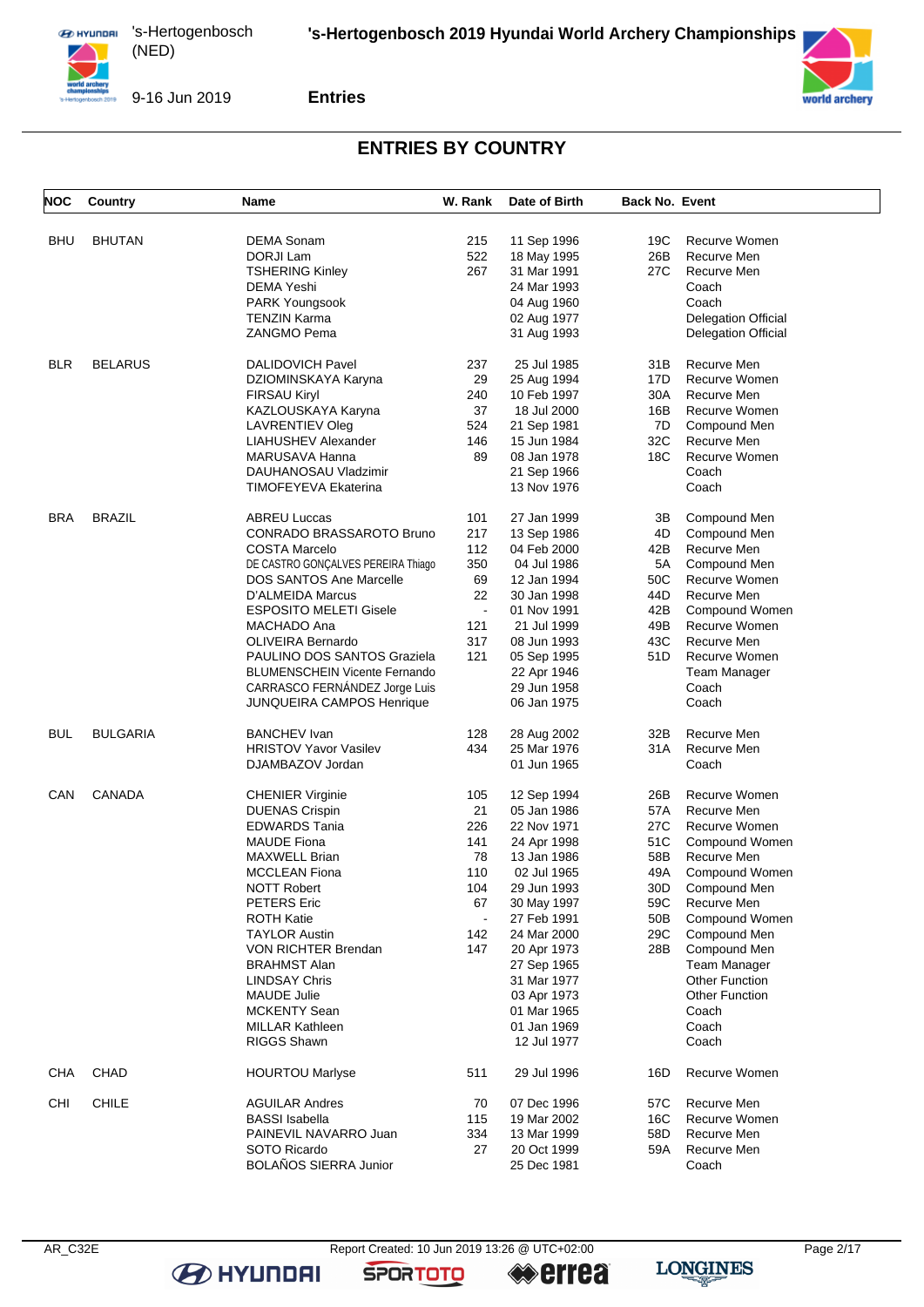

9-16 Jun 2019

**Entries**

## **ENTRIES BY COUNTRY**

| NOC        | Country         | Name                                   | W. Rank      | Date of Birth | <b>Back No. Event</b> |                            |
|------------|-----------------|----------------------------------------|--------------|---------------|-----------------------|----------------------------|
|            |                 |                                        |              |               |                       |                            |
| <b>CHN</b> | <b>PR CHINA</b> | <b>AN Qixuan</b>                       | 17           | 03 Dec 2000   | 40D                   | Recurve Women              |
|            |                 | <b>DING Yiliang</b>                    | 59           | 07 Feb 1996   | 50D                   | Recurve Men                |
|            |                 | FENG Hao                               | 80           | 24 Feb 2001   | 49C                   | Recurve Men                |
|            |                 | <b>MENG Fanxu</b>                      | 43           | 28 Jul 1997   | 41 A                  | Recurve Women              |
|            |                 | <b>WEI Shaoxuan</b>                    | 88           | 22 Nov 2000   | 48B                   | Recurve Men                |
|            |                 | ZHENG Yichai                           | 5            | 01 Feb 1998   | 42B                   | Recurve Women              |
|            |                 | HE Ying                                |              | 17 Apr 1977   |                       | Coach                      |
|            |                 | LEE Wangwoo                            |              | 02 Jun 1957   |                       | Coach                      |
|            |                 | LIANG Chun                             |              | 18 Aug 1970   |                       | <b>Team Manager</b>        |
|            |                 | LIAO Yuanpeng                          |              | 18 Jul 1978   |                       | <b>Medical Person</b>      |
|            |                 | PAN Min Rui                            |              | 07 Apr 1984   |                       | Coach                      |
|            |                 | SHI Min                                |              |               |                       |                            |
|            |                 |                                        |              | 12 Feb 1987   |                       | <b>Delegation Official</b> |
|            |                 | <b>WU Fengbo</b>                       |              | 13 Sep 1978   |                       | Coach                      |
|            |                 | XIAO Haopeng                           |              | 25 Apr 1974   |                       | Team Manager               |
|            |                 | <b>XUE Haifeng</b>                     |              | 13 Jan 1980   |                       | Coach                      |
|            |                 | ZHAO Ying                              |              | 17 Jan 1993   |                       | <b>Delegation Official</b> |
| COL        | <b>COLOMBIA</b> | ACOSTA GIRALDO Valentina               | 218          | 20 Apr 2000   | 46C                   | Recurve Women              |
|            |                 | <b>ARENAS Sebastian</b>                | 84           | 26 May 1998   | 15A                   | Compound Men               |
|            |                 | <b>BETANCUR Daniel</b>                 | 98           | 16 Oct 1995   | 20A                   | Recurve Men                |
|            |                 | <b>CARDONA Camilo Andres</b>           | 35           | 16 Feb 1995   | 14D                   | Compound Men               |
|            |                 | LOPEZ Sara                             | $\mathbf{1}$ | 24 Apr 1995   | 54B                   | Compound Women             |
|            |                 | <b>MUNOZ Daniel</b>                    | 15           | 22 Mar 1989   | 13C                   | Compound Men               |
|            |                 | <b>PILA Andres</b>                     | 82           | 11 May 1991   | 21B                   | Recurve Men                |
|            |                 | <b>PINEDA Daniel Felipe</b>            | 46           | 05 Nov 1993   | 22C                   | Recurve Men                |
|            |                 | <b>RENDON Ana Maria</b>                | 30           | 10 Mar 1986   | 48A                   | Recurve Women              |
|            |                 |                                        |              |               |                       |                            |
|            |                 | SANDINO BORRAIS Alexandra              | 134          | 09 Oct 1987   | 56D                   | Compound Women             |
|            |                 | SEPULVEDA Maira                        | 91           | 20 Sep 1995   | 47D                   | Recurve Women              |
|            |                 | USQUIANO Alejandra                     | 32           | 12 May 1993   | 55C                   | Compound Women             |
|            |                 | <b>GARCIA Julian Andres</b>            |              | 08 Oct 1984   |                       | Coach                      |
|            |                 | <b>GAVIRIA Andrea</b>                  |              | 21 Aug 1990   |                       | <b>Delegation Official</b> |
|            |                 | GAVIRIA Maria Emma                     |              | 16 May 1951   |                       | <b>Delegation Official</b> |
|            |                 | JARAMILLO ALZATE Dairon                |              | 18 Feb 1986   |                       | Coach                      |
|            |                 | LONDOÑO Diana                          |              | 27 Oct 1985   |                       | <b>Medical Person</b>      |
|            |                 | MANTILLA HERNANDEZ Heber David Ricardo |              | 19 Feb 1976   |                       | Coach                      |
|            |                 | MILLAN FERNANDEZ Jorge Antonio         |              | 22 Oct 1966   |                       | Coach                      |
|            |                 | ORREGO Lina Maria                      |              | 06 Sep 1969   |                       | <b>Medical Person</b>      |
| CRO        | <b>CROATIA</b>  | BUDEN Domagoj                          | 10           | 08 Aug 1997   | 15B                   | Compound Men               |
|            |                 | KOVACIC Tihana                         | 74           | 12 Nov 2002   | 17A                   | Recurve Women              |
|            |                 |                                        |              |               |                       |                            |
|            |                 | MIHALIC Matija                         | 119          | 23 Jul 1995   | 22A                   | Recurve Men                |
|            |                 | MLINARIC Amanda                        | 14           | 07 Aug 2001   | 43C                   | Compound Women             |
|            |                 | REMAR Alen                             | 71           | 19 Aug 1999   | 21D.                  | Recurve Men                |
|            |                 | VAVRO Mario                            | 29           | 28 Nov 1997   |                       | 14A Compound Men           |
|            |                 | <b>BUDEN Dubravko</b>                  |              | 09 Nov 1957   |                       | Coach                      |
|            |                 | MIHALIC Nenad                          |              | 17 Apr 1974   |                       | Coach                      |
| <b>CYP</b> | <b>CYPRUS</b>   | <b>DIMITRIADIS Diomidis</b>            | 143          | 02 Jun 1987   | 11A                   | Compound Men               |
|            |                 | EL HELALI Mimis                        | 329          | 26 Sep 1986   | 25B                   | Recurve Men                |
|            |                 | KALLENOU Anna                          | 336          | 30 May 1965   | 15A                   | Recurve Women              |
|            |                 | KOKKINOU GEORGIADOU Styliani           | 129          | 26 May 1976   | 48D                   | Compound Women             |
|            |                 | KOUROUNA Mikaella                      | 411          | 20 Apr 1994   | 14C                   | Recurve Women              |
|            |                 | <b>MOUSIKOU Elena</b>                  | 293          | 07 Nov 1988   | 13D                   | Recurve Women              |
|            |                 | <b>PANAGI Constantinos</b>             | 241          | 31 Mar 1997   | 26C                   | Recurve Men                |
|            |                 | <b>KALLENOS Georgios</b>               |              | 06 Jun 1962   |                       | <b>Other Function</b>      |
|            |                 | <b>KOKKINOS Eleftherios</b>            |              |               |                       | <b>Team Manager</b>        |
|            |                 |                                        |              | 25 Apr 1955   |                       |                            |
|            |                 | <b>THEOPHANOUS Stylianos</b>           |              | 20 Feb 1971   |                       | Coach                      |



**B** HYUNDAI

**SPORTOTO** 

**errea**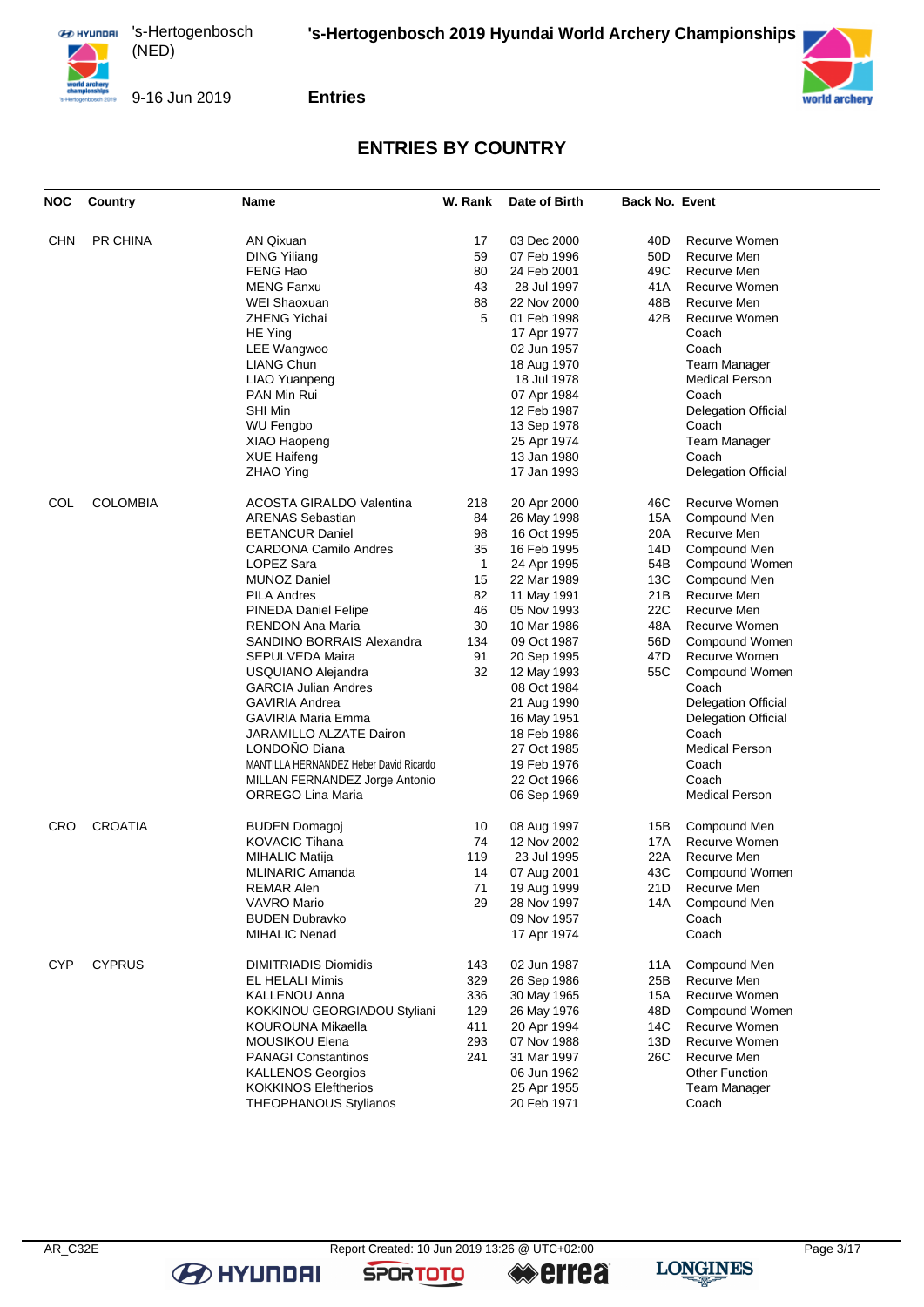

9-16 Jun 2019

**Entries**

## **ENTRIES BY COUNTRY**

| NOC        | Country               | Name                           | W. Rank        | Date of Birth | <b>Back No. Event</b> |                       |
|------------|-----------------------|--------------------------------|----------------|---------------|-----------------------|-----------------------|
|            |                       |                                |                |               |                       |                       |
| <b>CZE</b> | <b>CZECH REPUBLIC</b> | <b>EBERMANN Erik</b>           | 154            | 25 Jan 1989   | 55D                   | Recurve Men           |
|            |                       | <b>GRAPOVA Klara</b>           | 343            | 12 May 2000   | 26D                   | Recurve Women         |
|            |                       | <b>HAMOR Martin</b>            | 259            | 25 Sep 1965   | 54C                   | Recurve Men           |
|            |                       | <b>HORACKOVA Marie</b>         | 111            | 24 Dec 1997   | 27 A                  | Recurve Women         |
|            |                       | PEROUTKA Ondrej                | 406            | 16 Jun 1984   | 9A                    | Compound Men          |
|            |                       | <b>REITMEIER Filip</b>         | 201            | 15 Aug 1975   | 10B                   | Compound Men          |
|            |                       | <b>TERMER Jaromir</b>          | 564            | 27 Jun 1961   | 56A                   | Recurve Men           |
|            |                       | <b>VANEK Martin</b>            | 138            | 26 Oct 1987   | 8D                    | Compound Men          |
|            |                       | ZIKMUNDOVA Martina             | 67             | 18 Aug 2000   | 47B                   | Compound Women        |
|            |                       | <b>HORACEK Zdenek</b>          |                | 06 Jun 1955   |                       | Coach                 |
|            |                       | MAJAROVA Hana                  |                | 16 May 1982   |                       | Team Manager          |
|            |                       | SIPEK Jan                      |                | 13 Oct 1986   |                       | Coach                 |
| <b>DEN</b> | <b>DENMARK</b>        | <b>BAGER Dennis</b>            | $\blacksquare$ | 27 Mar 1971   | 31D                   | Recurve Men           |
|            |                       | <b>CASPERSEN Morten</b>        | $\blacksquare$ | 12 Apr 1971   | 32A                   | Recurve Men           |
|            |                       | DAMSBO Erika                   | 45             | 30 May 1978   | 53C                   | Compound Women        |
|            |                       | DAMSBO Martin                  | 33             | 26 May 1985   | 34D                   | Compound Men          |
|            |                       | <b>DEGN Randi</b>              | 75             | 29 Jun 1989   | 44C                   | Recurve Women         |
|            |                       | <b>HALSKOV Aske</b>            | 368            | 01 Apr 1996   | 30C                   | Recurve Men           |
|            |                       | <b>HANSEN Stephan</b>          | 3              | 19 Jun 1995   | 37A                   | Compound Men          |
|            |                       | JAGER Maja                     | 14             | 22 Dec 1991   | 42A                   | Recurve Women         |
|            |                       | <b>JENSEN Tanja</b>            | 9              | 21 Jul 1995   | 52B                   | Compound Women        |
|            |                       | <b>LAURSEN Anne Marie</b>      | 180            | 11 Feb 1993   | 43B                   | <b>Recurve Women</b>  |
|            |                       | <b>LAURSEN Martin</b>          | 309            | 31 May 1991   | 35C                   | Compound Men          |
|            |                       | <b>DALL Niels</b>              |                | 03 Oct 1984   |                       | Team Manager          |
|            |                       | <b>EDDY Christina</b>          |                | 18 Sep 1970   |                       | <b>Medical Person</b> |
|            |                       | <b>FREIL Jakob</b>             |                | 27 Aug 1960   |                       | <b>Other Function</b> |
|            |                       | ROMME Kenn                     |                | 18 Mar 1975   |                       | <b>Team Manager</b>   |
|            |                       | WEISS Johan                    |                | 17 Apr 1988   |                       | Coach                 |
| EGY        | <b>EGYPT</b>          | <b>ELGIBILY Nancy</b>          | 213            | 04 Sep 1983   | 48A                   | Compound Women        |
| ESA        | EL SALVADOR           | <b>HERNANDEZ Roberto</b>       | 13             | 09 Jan 1989   | 30A                   | Compound Men          |
|            |                       | NOLASCO Douglas Vladimir       | 131            | 10 Oct 1999   | 28C                   | Compound Men          |
|            |                       | <b>TICAS Oscar</b>             | 100            | 28 Mar 1987   | 20C                   | Recurve Men           |
|            |                       | <b>VELIZ Miguel Angel</b>      | 56             | 03 Mar 1984   | 29D                   | Compound Men          |
| <b>ESP</b> | <b>SPAIN</b>          | <b>ACHA Pablo</b>              | 28             | 04 Aug 1996   | 36B                   | Recurve Men           |
|            |                       | ALVAREZ OSPINA Pilar           | 250            | 10 Aug 1970   | 55D                   | Compound Women        |
|            |                       | ALVARINO GARCIA Miguel         | 32             | 31 May 1994   | 37C                   | Recurve Men           |
|            |                       | <b>CANALEJAS TEJERO Victor</b> | 110            | 13 Sep 1979   | 22 A                  | Compound Men          |
|            |                       | <b>CANALES Elia</b>            | 49             | 25 Jun 2001   | 13C                   | Recurve Women         |
|            |                       | <b>CASTRO Daniel</b>           | 62             | 19 Apr 1997   | 38D                   | Recurve Men           |
|            |                       | <b>GALISTEO Monica</b>         | 33             | 22 Dec 1999   | 15B                   | Recurve Women         |
|            |                       | LOPEZ Ramon                    | 66             | 20 Dec 1978   | 24C                   | Compound Men          |
|            |                       | <b>MARCOS Andrea</b>           | 4              | 07 Oct 1988   | 54C                   | Compound Women        |
|            |                       | <b>MARIN Alicia</b>            | 16             | 17 Apr 1997   | 14A                   | Recurve Women         |
|            |                       | PEREZ GONZALEZ Jesus Jacinto   | 252            | 17 Jul 1981   | 23B                   | Compound Men          |
|            |                       | ANIDO ZAMORA Claudia           |                | 26 Mar 1988   |                       | <b>Medical Person</b> |
|            |                       | CARREIRA CORREDOIRA Marco      |                | 28 Oct 1974   |                       | Delegation Official   |
|            |                       | <b>CUESTA Elias</b>            |                | 15 Mar 1985   |                       | Coach                 |
|            |                       | GALLARDO Almudena              |                | 26 Mar 1979   |                       | Coach                 |
|            |                       | <b>MONTES Ruben</b>            |                | 12 Jun 1981   |                       | <b>Team Manager</b>   |
|            |                       |                                |                |               |                       |                       |



**B** HYUNDAI

**SPORTOTO** 

**errea**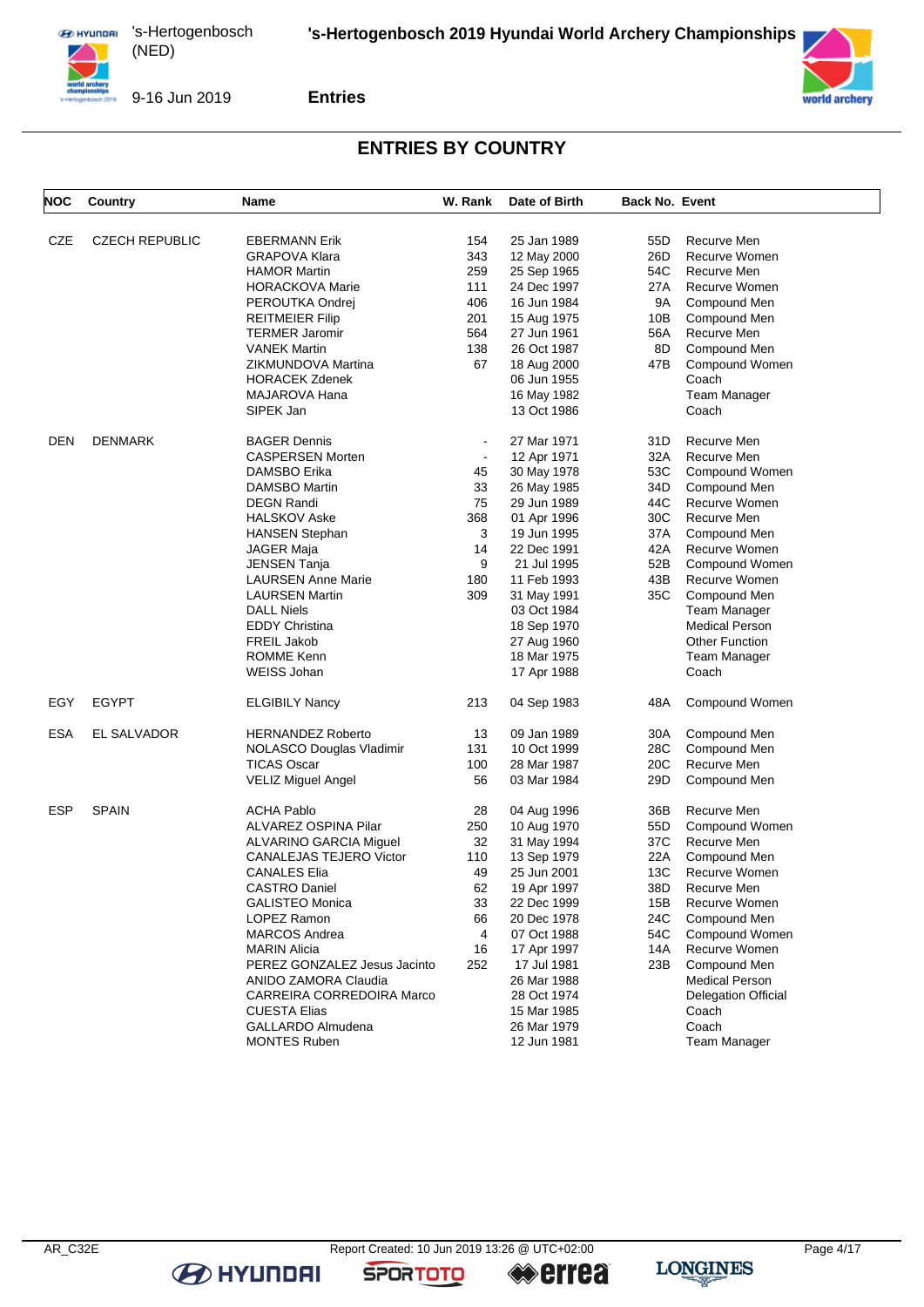

9-16 Jun 2019

**Entries**

# **ENTRIES BY COUNTRY**

| NOC        | <b>Country</b>       | Name                          | W. Rank        | Date of Birth | <b>Back No. Event</b> |                            |
|------------|----------------------|-------------------------------|----------------|---------------|-----------------------|----------------------------|
|            |                      |                               |                |               |                       |                            |
| <b>EST</b> | <b>ESTONIA</b>       | <b>HOIM Emily</b>             | 130            | 15 Jun 1997   | 61C                   | Compound Women             |
|            |                      | <b>JAATMA Lisell</b>          | 47             | 19 Jul 1999   | 63A                   | Compound Women             |
|            |                      | <b>LILIENTHAL Triinu</b>      | 209            | 10 Aug 2000   | 15D                   | Recurve Women              |
|            |                      | <b>NURMSALU Laura</b>         | 81             | 01 Jun 1994   | 17B                   | Recurve Women              |
|            |                      | OONA Mart                     | 246            | 31 Mar 1995   | 26A                   | Recurve Men                |
|            |                      | <b>OUN Hendrik</b>            | 573            | 14 Mar 2001   | 27B                   | Recurve Men                |
|            |                      | <b>PAAS Meeri-Marita</b>      | 91             | 10 Feb 2002   | 62D                   | Compound Women             |
|            |                      | <b>PARNAT Reena</b>           | 105            | 01 Dec 1993   | 16A                   | Recurve Women              |
|            |                      | <b>RESSAR Evert</b>           | 124            | 17 Oct 1983   | 8C                    | Compound Men               |
|            |                      | <b>GROSS Jaanus</b>           |                | 30 Sep 1975   |                       | <b>Team Manager</b>        |
|            |                      | <b>JAATMA Maarika</b>         |                | 13 Jul 1969   |                       | Coach                      |
|            |                      | KIVILO Raul                   |                | 04 Oct 1970   |                       | Coach                      |
|            |                      | PAAS Reigo                    |                | 04 Feb 1971   |                       | <b>Delegation Official</b> |
|            |                      | STOLJAROVA Snezana            |                | 18 Feb 1978   |                       | <b>Delegation Official</b> |
|            |                      | <b>VARIK Aune</b>             |                | 30 Aug 1969   |                       | Coach                      |
|            |                      |                               |                |               |                       |                            |
| FIJ        | FIJI                 | <b>ELDER Robert</b>           | $\blacksquare$ | 25 Apr 1981   | 23A                   | Recurve Men                |
|            |                      | FONG George Reade             | 755            | 27 Apr 1989   | 22D                   | Recurve Men                |
| <b>FIN</b> | <b>FINLAND</b>       | <b>BOTTINELLI Gajane</b>      | 299            | 20 May 1982   | 32D                   | Recurve Women              |
|            |                      | <b>KUOPPA Taru</b>            | 94             | 14 Nov 1983   | 31C                   | Recurve Women              |
|            |                      | <b>LANTEE Anne</b>            | 340            | 08 May 1982   | 43A                   | Compound Women             |
|            |                      | PIIPPO Samuli                 | 54             | 01 Jan 1980   | 40 <sub>D</sub>       | Recurve Men                |
|            |                      | <b>TEKONIEMI Antti</b>        | 143            | 27 Jun 1982   | 41A                   | Recurve Men                |
|            |                      | <b>TOIVANEN Vili</b>          | 328            | 29 Dec 1998   | 7A                    | Compound Men               |
|            |                      | <b>TUKIAINEN lida</b>         | 343            | 07 Sep 1994   | 33A                   | Recurve Women              |
|            |                      | <b>VIKSTROM Antti Olavi</b>   | 64             | 15 Jan 1993   | 39C                   | Recurve Men                |
|            |                      | <b>SISTONEN Antero</b>        |                | 03 Aug 1980   |                       | Coach                      |
|            |                      |                               |                |               |                       |                            |
| FRA        | <b>FRANCE</b>        | <b>ADICEOM Audrey</b>         | 23             | 14 Oct 1996   | 20B                   | Recurve Women              |
|            |                      | <b>BARBELIN Lisa</b>          | 97             | 10 Apr 2000   | 18D                   | Recurve Women              |
|            |                      | <b>BOULCH Jean Philippe</b>   | 21             | 28 May 1991   | 9D                    | Compound Men               |
|            |                      | <b>CHIRAULT Thomas</b>        | 10             | 15 Sep 1997   | 54B                   | Recurve Men                |
|            |                      | DELOCHE Pierre-Julien         | $\overline{7}$ | 06 Feb 1982   | 11B                   | Compound Men               |
|            |                      | <b>DODEMONT Sophie</b>        | 3              | 30 Aug 1973   | 44 A                  | Compound Women             |
|            |                      | <b>FRAIGNEAU Clémence</b>     | 173            | 19 May 1992   | 45B                   | Compound Women             |
|            |                      | <b>GAUBIL Melanie</b>         | 11             | 04 Oct 1997   | 19A                   | Recurve Women              |
|            |                      | <b>HERVE Sandra</b>           | 64             | 21 Mar 1993   | 46C                   | Compound Women             |
|            |                      | PEINEAU Sebastien             | 5              | 24 May 1987   | 10A                   | Compound Men               |
|            |                      | <b>PLIHON Pierre</b>          | 35             | 29 Oct 1989   | 55C                   | Recurve Men                |
|            |                      | <b>VALLADONT Jean-Charles</b> | 14             | 20 Mar 1989   | 56D                   | Recurve Men                |
|            |                      | <b>BINON Benoit</b>           |                | 31 Dec 1969   |                       | <b>Delegation Official</b> |
|            |                      | <b>BRASSEUR Sebastien</b>     |                | 02 Nov 1985   |                       | Coach                      |
|            |                      | <b>CLEROY Jean-Michel</b>     |                | 02 Aug 1961   |                       | <b>Delegation Official</b> |
|            |                      | DAUX Aurelien                 |                | 29 May 1982   |                       | <b>Medical Person</b>      |
|            |                      | <b>RECULET Anne</b>           |                | 11 Nov 1972   |                       | Team Manager               |
|            |                      | <b>RIFAUT Nicolas</b>         |                | 03 Nov 1983   |                       | Coach                      |
|            |                      | <b>TRAYAN Aurore</b>          |                | 11 May 1980   |                       | Coach                      |
|            |                      |                               |                |               |                       |                            |
| <b>FRO</b> | <b>FAROE ISLANDS</b> | NICLASEN Jogvan               | 328            | 26 Aug 1979   | 21C                   | Compound Men               |
|            |                      | <b>PETERSEN Nikkel</b>        | 328            | 18 Nov 1990   | 20B                   | Compound Men               |
|            |                      | <b>POULSEN Joannes</b>        | 254            | 30 Jul 1980   | 19A                   | Compound Men               |
|            |                      | ANDREASEN Jogvan Magnus       |                | 23 Mar 1958   |                       | Team Manager               |

**B** HYUNDAI

**SPORTOTO** 

**errea**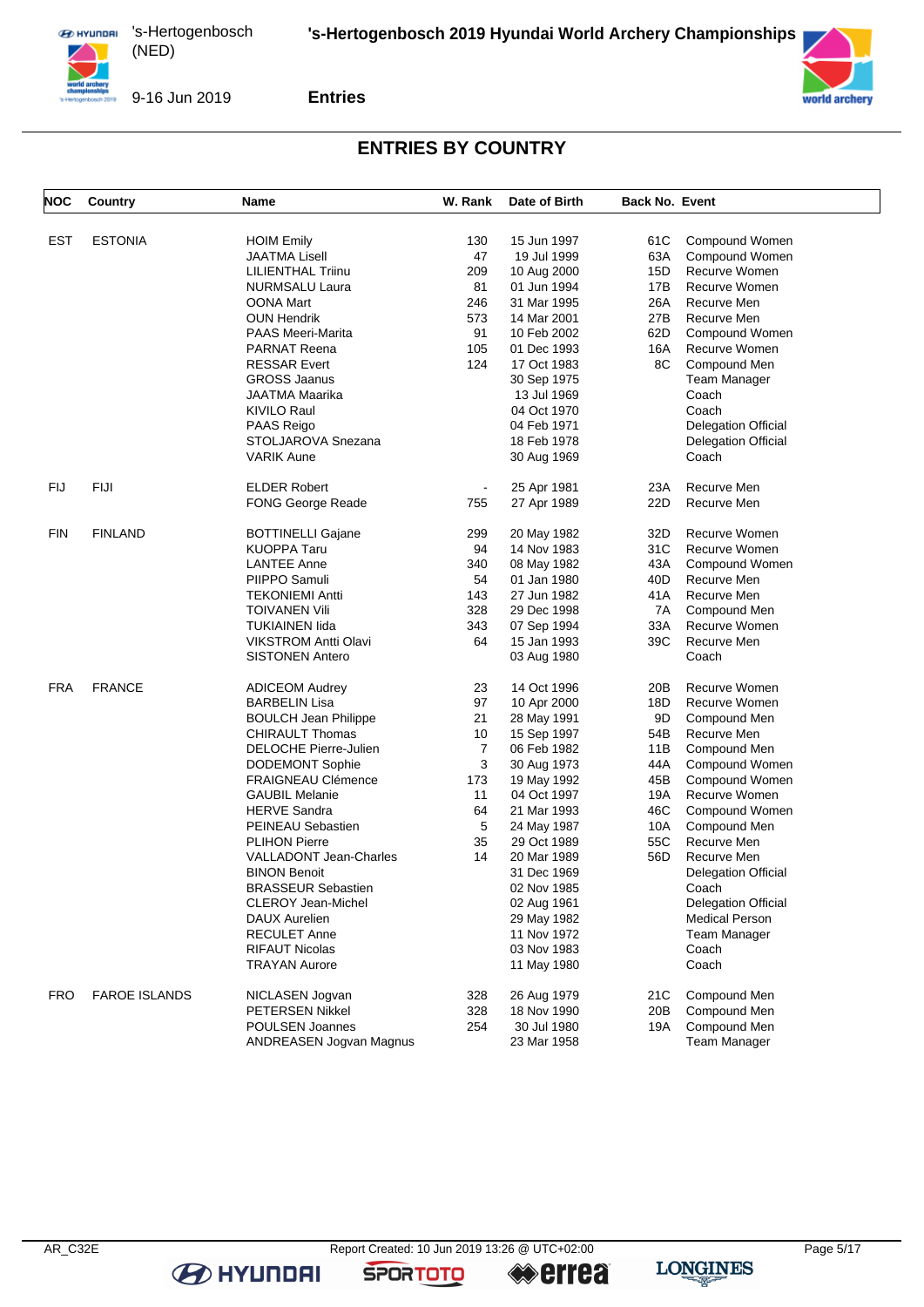

9-16 Jun 2019

**Entries**

# **ENTRIES BY COUNTRY**

| NOC | Country              | Name                             | W. Rank | Date of Birth | <b>Back No. Event</b> |                            |
|-----|----------------------|----------------------------------|---------|---------------|-----------------------|----------------------------|
|     |                      |                                  |         |               |                       |                            |
| GBR | <b>GREAT BRITAIN</b> | ANNISON Layla                    | 60      | 05 Jul 2002   | 45A                   | Compound Women             |
|     |                      | <b>BETTLES</b> Sarah             | 71      | 16 Oct 1992   | 34A                   | Recurve Women              |
|     |                      | <b>BRIDGEWATER Neil</b>          | 119     | 03 Dec 1967   | 26D                   | Compound Men               |
|     |                      | FOLKARD Naomi                    | 52      | 18 Sep 1983   | 33D                   | Recurve Women              |
|     |                      | <b>GIBSON Ella</b>               | 84      | 07 Jun 2000   | 46B                   | Compound Women             |
|     |                      | <b>HALL Tom</b>                  | 66      | 17 Sep 1990   | 47C                   | Recurve Men                |
|     |                      | <b>HUSTON Patrick</b>            | 55      | 05 Jan 1996   | 46B                   | Recurve Men                |
|     |                      | <b>MASON James</b>               | 19      | 30 Sep 1989   | 25C                   | Compound Men               |
|     |                      | <b>MASON Lucy</b>                | 54      | 17 Jun 2000   | 44D                   | Compound Women             |
|     |                      | <b>PITMAN Bryony</b>             | 39      | 13 Mar 1997   | 35B                   | Recurve Women              |
|     |                      | RAVENSCROFT Adam                 | 117     | 05 Apr 1982   | 27 A                  | Compound Men               |
|     |                      | <b>WISE Alexander</b>            | 155     | 17 Aug 2000   | 45A                   | Recurve Men                |
|     |                      | <b>HUTCHISON Gaynor</b>          |         | 20 Jan 1966   |                       | Coach                      |
|     |                      | NOTT Jon                         |         | 16 May 1975   |                       | Coach                      |
|     |                      | <b>PRIESTMAN Richard</b>         |         | 16 Jul 1955   |                       | Coach                      |
|     |                      | <b>SMITH Sarah</b>               |         | 25 Sep 1991   |                       | Team Manager               |
|     |                      | <b>TEASDALE Shaun</b>            |         | 08 Nov 1988   |                       | Coach                      |
|     |                      | <b>TILLOTSON David</b>           |         | 13 Dec 1959   |                       | <b>Delegation Official</b> |
|     |                      | <b>ZAGAMI Alberto</b>            |         | 16 Jun 1985   |                       | Coach                      |
|     |                      |                                  |         |               |                       |                            |
| GEO | <b>GEORGIA</b>       | ARJEVANIDZE Ira                  | 343     | 16 Jul 1998   | 40B                   | Recurve Women              |
|     |                      | MESTVIRISHVILI Zurab             | 227     | 29 Jul 1996   | 23C                   | Recurve Men                |
|     |                      | MOSESHVILI Jaba                  | 196     | 01 Jan 1994   | 24D                   | Recurve Men                |
|     |                      | NARIMANIDZE Khatuna              | 34      | 02 Feb 1974   | 39A                   | Recurve Women              |
|     |                      | PHUTKARADZE Tsiko                | 111     | 01 Jun 1996   | 41C                   | Recurve Women              |
|     |                      | PKHAKADZE Lasha                  | 146     | 24 May 1994   | 25A                   | Recurve Men                |
|     |                      | <b>MAKIEV George</b>             |         | 08 Feb 1964   |                       | Coach                      |
|     |                      | PHUTKARADZE Tamaz                |         | 04 Feb 1961   |                       | Coach                      |
|     |                      | <b>TSKHVARIASHVILI Manana</b>    |         | 12 Sep 1968   |                       | Coach                      |
| GER | <b>GERMANY</b>       | <b>HAMDORF Sebastian</b>         | 134     | 12 Apr 1981   | 36A                   | Compound Men               |
|     |                      | <b>HEIGENHAUSER Kristina</b>     | 17      | 20 Jun 1988   | 59C                   | Compound Women             |
|     |                      | <b>KAHLLUND Florian</b>          | 11      | 07 Jun 1993   | 47B                   | Recurve Men                |
|     |                      | <b>KROPPEN Michelle</b>          | 13      | 19 Apr 1996   | 51A                   | Recurve Women              |
|     |                      | <b>LAUBE Marcus</b>              | 35      | 11 Dec 1981   | 37B                   | Compound Men               |
|     |                      | <b>MEISSNER Janine</b>           | 25      | 25 Jul 1994   | 61A                   | Compound Women             |
|     |                      | <b>RICHTER Elena</b>             | 24      | 03 Jul 1989   | 50 <sub>D</sub>       | Recurve Women              |
|     |                      | <b>RIEGER Cedric</b>             | 95      | 29 May 1987   | 45D                   | Recurve Men                |
|     |                      | <b>SCHALL Velia</b>              | 74      | 02 Nov 1988   | 60D                   | Compound Women             |
|     |                      | <b>TRACHSEL Marcel</b>           | 23      | 09 Dec 1995   | 35D                   | Compound Men               |
|     |                      | UNRUH Lisa                       | 7       | 12 Apr 1988   | 49C                   | Recurve Women              |
|     |                      | <b>WECKMUELLER Maximilian</b>    | 37      | 20 Jan 1995   | 46A                   | Recurve Men                |
|     |                      | ABEL Thomas                      |         | 21 Jan 1976   |                       | <b>Delegation Official</b> |
|     |                      | <b>BUTUZOVA Natalia</b>          |         | 17 Feb 1954   |                       | Coach                      |
|     |                      | DELLENBACH Marc                  |         | 25 Nov 1974   |                       | Coach                      |
|     |                      | <b>FURNIER Gerhard</b>           |         | 01 Nov 1953   |                       | <b>Delegation Official</b> |
|     |                      | <b>GABELMANN Heiner</b>          |         | 16 Jun 1956   |                       | <b>Team Manager</b>        |
|     |                      | <b>HAIDN Oliver</b>              |         | 13 Oct 1970   |                       | Coach                      |
|     |                      | <b>HENTSCH Susanne</b>           |         | 29 Mar 1971   |                       | <b>Medical Person</b>      |
|     |                      | <b>HERTKORN Holger</b>           |         | 25 Nov 1971   |                       | Coach                      |
|     |                      | JACOBI Lisa                      |         | 14 Apr 1977   |                       | <b>Other Function</b>      |
|     |                      | <b>KUHN Gregor</b>               |         | 09 Jun 1971   |                       | <b>Medical Person</b>      |
|     |                      | <b>VOHS Harry</b>                |         | 28 Apr 1959   |                       | Coach                      |
|     |                      |                                  |         |               |                       |                            |
| GRE | <b>GREECE</b>        | <b>GKORILA Anatoli Martha</b>    | 185     | 20 Jun 1995   | 29C                   | Recurve Women              |
|     |                      | KARAGEORGIOU Alexandros          | 170     | 03 Jun 1986   | 22B                   | Recurve Men                |
|     |                      | PSARRA Evangelia                 | 203     | 17 Jun 1974   | 28B                   | Recurve Women              |
|     |                      | <b>TSAKIRI Anastasia</b>         | 119     | 16 Sep 1989   | 48B                   | Compound Women             |
|     |                      | NASOULAS Alexandros              |         | 28 Jan 1967   |                       | Coach                      |
| GUA | <b>GUATEMALA</b>     | CASTRO Diego                     | 97      | 28 Sep 1990   | 44B                   | Recurve Men                |
|     |                      | FLOSSBACH Thomas                 | 73      | 26 Apr 1995   | 43A                   | Recurve Men                |
|     |                      | <b>LOPEZ Jose Carlos</b>         | 300     | 30 Jul 1990   | 42D                   | Recurve Men                |
|     |                      | PELLECER Cinthya                 | 149     | 24 Nov 1999   | 19D                   | Recurve Women              |
|     |                      | <b>ALFARO TORRES Luis Martín</b> |         | 09 Jul 1992   |                       | Coach                      |
|     |                      |                                  |         |               |                       |                            |

**B** HYUNDAI

AR\_C32E Report Created: 10 Jun 2019 13:26 @ UTC+02:00 Page 6/17<br> **AR\_C32E** Page 6/17<br> **AR\_C32E** Page 6/17 **errea** 

**SPORTOTO** 



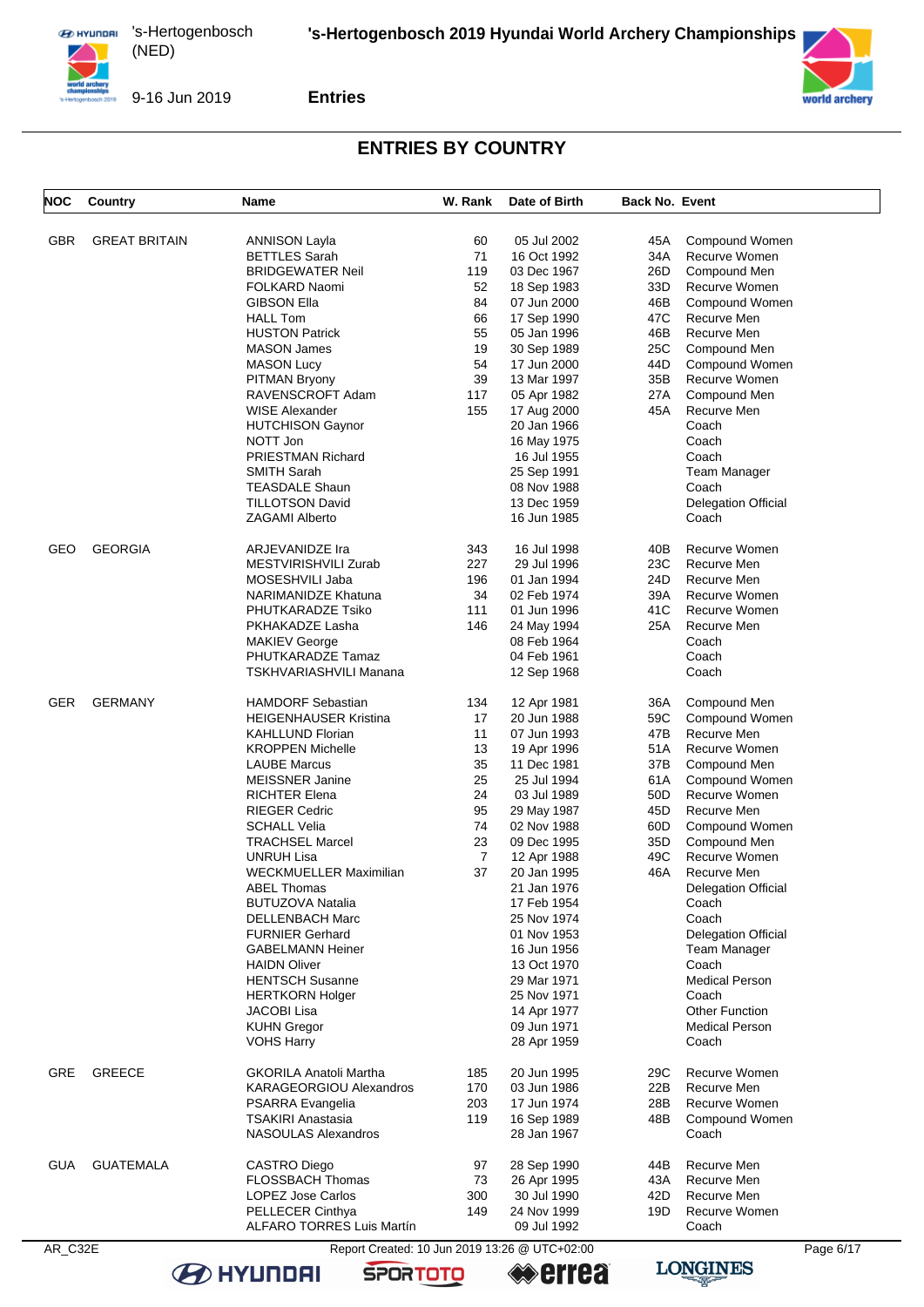

9-16 Jun 2019

**Entries**

## **ENTRIES BY COUNTRY**

| NOC | <b>Country</b>   | <b>Name</b>                                       | W. Rank        | Date of Birth              | <b>Back No. Event</b> |                                 |  |
|-----|------------------|---------------------------------------------------|----------------|----------------------------|-----------------------|---------------------------------|--|
|     |                  |                                                   |                |                            |                       |                                 |  |
| GUY | <b>GUYANA</b>    | DE ABREU Wayne Gerald                             | 593            | 18 Aug 1972                | 25C                   | Recurve Men                     |  |
|     |                  | PERSAUD Devin                                     | $\blacksquare$ | 04 Feb 1990                | 24B                   | Recurve Men                     |  |
|     |                  |                                                   |                |                            |                       |                                 |  |
| HKG | HONG KONG, CHINA | CHENG Ching Yi                                    | 527            | 22 Aug 1982                | 26C                   | <b>Recurve Women</b>            |  |
|     |                  | CHENG Hung Ting                                   | 196            | 09 Jan 1988                | 55B                   | Compound Women                  |  |
|     |                  | <b>CHEUNG Cheuk Sing</b>                          | 289            | 25 Apr 1994                | 21D                   | Compound Men                    |  |
|     |                  | CHUI Chun Man                                     | 306            | 07 Jan 1990                | 44C                   | Recurve Men                     |  |
|     |                  | LAM Shuk Ching Ada                                | 218            | 14 Jul 1972                | 25B                   | Recurve Women                   |  |
|     |                  | NGAN Tung Chuen                                   | 407            | 15 Dec 1984                | 42A                   | Recurve Men                     |  |
|     |                  | <b>SHUM Kit Pui</b>                               | 127            | 22 Apr 1960                | 54A                   | Compound Women                  |  |
|     |                  | TSUI Wai Hung                                     | 244            | 23 Apr 1963                | 19B                   | Compound Men                    |  |
|     |                  | WAN Chun Kit                                      | 422            | 27 Oct 1995                | 43B                   | Recurve Men                     |  |
|     |                  | <b>WU Sze Yan</b>                                 | 197            | 14 Mar 1995                | 27D                   | Recurve Women                   |  |
|     |                  | YEN Ka King                                       | 241            | 25 Oct 1984                | 20C                   | Compound Men                    |  |
|     |                  | TSO Kai Chun                                      |                | 23 Jan 1981                |                       | Team Manager                    |  |
|     |                  |                                                   |                |                            |                       |                                 |  |
| HUN | <b>HUNGARY</b>   | <b>BANDA Arpad</b>                                | 155            | 10 Feb 1995                | 17A                   | Recurve Men                     |  |
|     |                  | <b>OROSZ Viktor</b>                               | 181            | 23 Aug 1998                | 11D                   | Compound Men                    |  |
|     |                  | <b>BANDA Tibor</b>                                |                | 29 Jan 1962                |                       | Coach                           |  |
|     | <b>INDONESIA</b> |                                                   |                |                            |                       |                                 |  |
| ina |                  | <b>AGATHA Riau Ega</b>                            | 50             | 25 Nov 1991                | 52B                   | Recurve Men                     |  |
|     |                  | AKBAR Yoke Rizaldi                                | 172            | 27 Apr 1996                | 18D                   | Compound Men                    |  |
|     |                  | <b>ANDRIYANI Triya Resky</b>                      | 239<br>63      | 21 Jun 1987                | 63C<br>31D            | Compound Women<br>Recurve Women |  |
|     |                  | <b>CHOIRUNISA Diananda</b><br>KUSUMAWARDANI Titik | 615            | 16 Mar 1997<br>20 Sep 1993 | 33B                   | Recurve Women                   |  |
|     |                  | <b>LESTARI Linda</b>                              | 129            | 08 Apr 1994                | 32A                   | Recurve Women                   |  |
|     |                  | PURNAMA Hendra                                    | $\sim$         | 12 Jan 1997                | 51A                   | Recurve Men                     |  |
|     |                  | RAFI ADIPUTRO Ryan                                | $\blacksquare$ | 12 Jan 2003                | 53C                   | Recurve Men                     |  |
|     |                  | <b>RANTI Sri</b>                                  | 75             | 10 Dec 1989                | 61B                   | Compound Women                  |  |
|     |                  | <b>RINDARTO Muhamad Rindarto</b>                  | 379            | 09 Oct 1981                | 16B                   | Compound Men                    |  |
|     |                  | <b>WARDHANA Prima Wisnu</b>                       | 133            | 13 Oct 1995                | 17C                   | Compound Men                    |  |
|     |                  | YURIKE Nina Bonita Pereira                        | 168            | 29 Jan 2001                | 62B                   | Compound Women                  |  |
|     |                  | ABDULLAH HAMDANI Yanwar                           |                | 01 Jan 1988                |                       | <b>Other Function</b>           |  |
|     |                  | <b>BARNADI Rizal</b>                              |                | 12 Jul 1969                |                       | <b>Delegation Official</b>      |  |
|     |                  | <b>DENNY Denny</b>                                |                | 27 Dec 1985                |                       | Team Manager                    |  |
|     |                  | <b>HELIARTI Lilies</b>                            |                | 10 Dec 1966                |                       | Coach                           |  |
|     |                  | HIDAYAT Wahyu                                     |                | 13 Apr 1978                |                       | Coach                           |  |
|     |                  | <b>NURFITRIYANA</b>                               |                | 07 Mar 1962                |                       | Coach                           |  |
|     |                  | WIDAYANTO Budi                                    |                | 12 Oct 1964                |                       | Coach                           |  |
|     |                  |                                                   |                |                            |                       |                                 |  |
| IND | <b>INDIA</b>     | <b>BARI Komalika</b>                              | 189            | 05 Feb 2002                | 47B                   | Recurve Women                   |  |
|     |                  | <b>CHAUHAN Rajat</b>                              | 49             | 30 Dec 1994                | 30 <sub>B</sub>       | Compound Men                    |  |
|     |                  | DAS Atanu                                         | 36             | 05 Apr 1992                | 12D -                 | Recurve Men                     |  |
|     |                  | DAS Bhagwan                                       | 289            | 10 May 1993                | 31C                   | Compound Men                    |  |
|     |                  | JADHAV Pravin Ramesh                              | 368            | 06 Jul 1996                | 13A                   | Recurve Men                     |  |
|     |                  | <b>KIRAR Muskan</b>                               | 57             | 14 Apr 2000                | 50D                   | Compound Women                  |  |
|     |                  | <b>KUMARI Deepika</b>                             | 9              | 13 Jun 1994                | 45D                   | Recurve Women                   |  |
|     |                  | LAISHRAM Bombayla Devi                            | 50             | 22 Feb 1985                | 46A                   | Recurve Women                   |  |
|     |                  | <b>RAI Tarundeep</b>                              | 92             | 22 Feb 1984                | 14B                   | Recurve Men                     |  |
|     |                  | <b>RAJ KAUR</b>                                   | 250            | 06 Apr 1991                | 49C                   | Compound Women                  |  |
|     |                  | VENNAM Jyothi Surekha                             | 24             | 03 Jul 1996                | 51 A                  | Compound Women                  |  |
|     |                  | <b>VERMA Abhishek</b>                             | 9              | 26 Jun 1989                | 29A                   | Compound Men                    |  |
|     |                  | <b>ABROL Gunjan</b>                               |                | 15 Nov 1972                |                       | Team Manager                    |  |
|     |                  | DAS Krishnendu                                    |                | 20 Dec 1988                |                       | Other Function                  |  |
|     |                  | <b>GURUMAYUM Titomash</b>                         |                | 20 Mar 1984                |                       | Coach                           |  |
|     |                  | <b>GURUNG Mim Bahadur</b>                         |                | 03 Dec 1988                |                       | Coach                           |  |
|     |                  | <b>MAHATO Purnima</b>                             |                | 15 Aug 1976                |                       | Coach                           |  |
|     |                  | <b>PINKI</b>                                      |                | 15 Feb 1984                |                       | <b>Other Function</b>           |  |
|     |                  | SHARMA Oshin                                      |                | 28 Jan 1993                |                       | <b>Other Function</b>           |  |
|     |                  | SINGH Surinder                                    |                | 30 Sep 1984                |                       | Coach                           |  |

**B** HYUNDAI

AR\_C32E Report Created: 10 Jun 2019 13:26 @ UTC+02:00 Page 7/17<br> **AR\_C32E** Page 7/17<br> **AR\_C32E** Page 7/17

**SPORTOTO** 

**errea** 

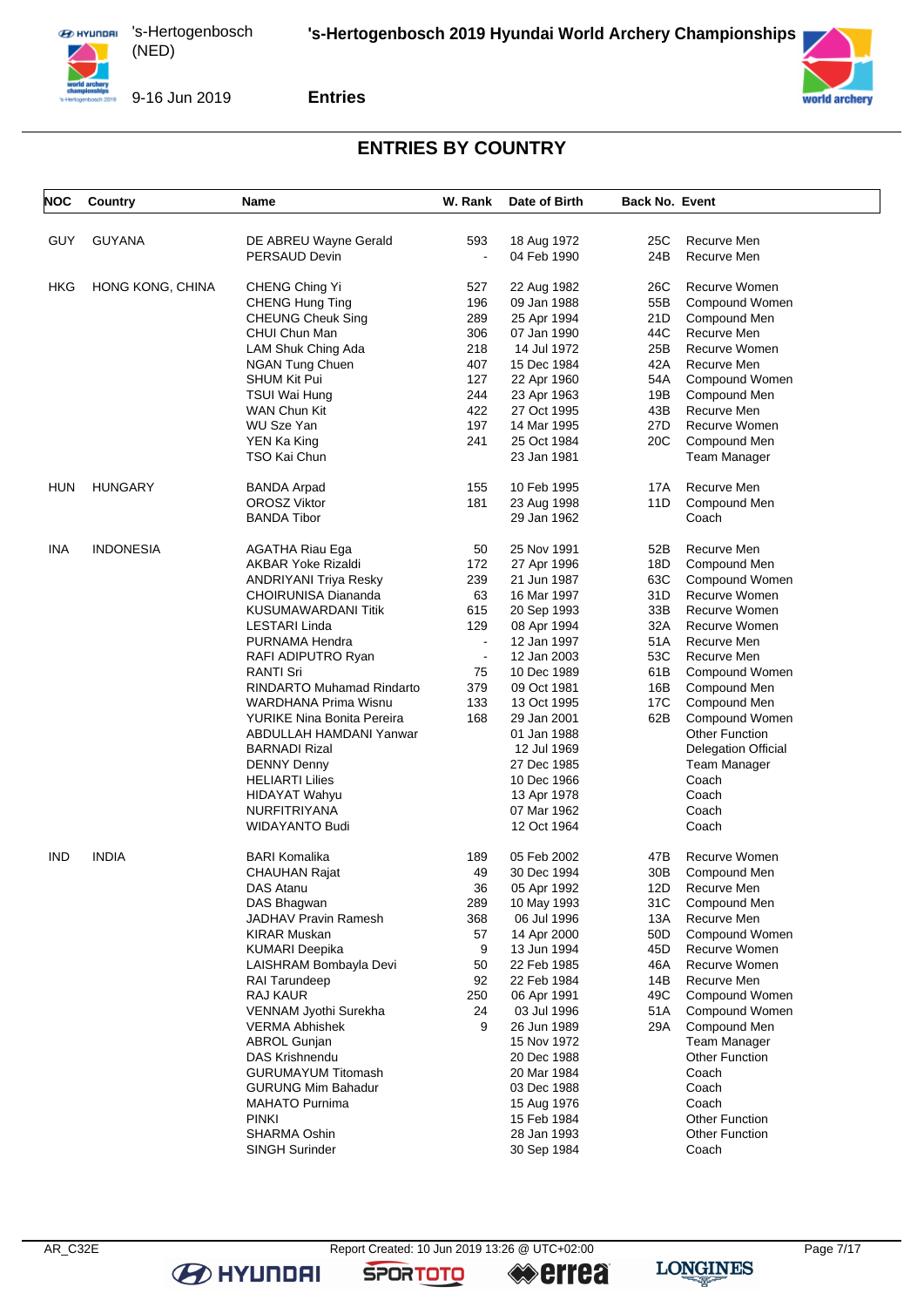

9-16 Jun 2019

**Entries**

### **ENTRIES BY COUNTRY**

| <b>IRI</b><br><b>IR IRAN</b><br><b>ALIPOOR Niloofar</b><br>14 Nov 2000<br>Recurve Women<br>146<br>15C<br>175<br>58C<br><b>ASHRAFI Sadegh</b><br>19 Apr 1995<br>Recurve Men<br>77<br>NEMATI Zahra<br>14B<br>Recurve Women<br>30 Apr 1985<br><b>SHABANI Reza</b><br>260<br>15 Jul 2001<br>57B<br>Recurve Men<br>140<br>13A<br><b>SHOJAMEHR Shiva</b><br>05 May 1999<br>Recurve Women<br>VAZIRI TEYMOORLOOEI Milad<br>341<br>59D<br>Recurve Men<br>09 Jun 1988<br>25 Sep 1948<br>HAJIANZEHAEI Mohammadreza<br><b>Delegation Official</b><br>MIRRAHIMI Majid<br>02 Dec 1981<br>Coach<br>MOUSAVI Seyedhossein<br>13 Jul 1980<br><b>Delegation Official</b><br>NAJARI Omid<br><b>Team Manager</b><br>17 Mar 1975<br>SHABANIBAHAR Gholamreza<br><b>Delegation Official</b><br>24 May 1966<br><b>IRELAND</b><br><b>BYRNE Garrett</b><br>Recurve Men<br><b>IRL</b><br>24 Sep 1968<br>32D<br>$\overline{a}$<br><b>CULLEN Saffron</b><br>250<br>01 Feb 2002<br>47A<br>Compound Women<br><b>DUNNE Ciara</b><br>336<br>17 Oct 1987<br>43D<br>Recurve Women<br><b>FOLEY Daniel</b><br>289<br>12C<br>07 Aug 1998<br>Compound Men<br><b>MALONE Daniel</b><br>412<br>31C<br>24 Jun 1998<br>Recurve Men<br>276<br><b>MOLONEY Sarah</b><br>12 Aug 1991<br>45B<br>Recurve Women<br>343<br><b>MOONEY Roisin</b><br>31 Oct 1997<br>44A<br>Recurve Women<br><b>SHARVIN Mark</b><br>245<br>01 Jan 1990<br>13D<br>Compound Men<br><b>TAYLOR Adam</b><br>287<br>29 Mar 1981<br>30 <sub>B</sub><br>Recurve Men<br><b>EARLY Philip</b><br>17 Oct 1986<br>Team Manager<br><b>ICELAND</b><br><b>BIRGISON Alfred</b><br>16 Feb 1976<br>Compound Men<br><b>ISL</b><br>34B<br>$\blacksquare$<br>Recurve Women<br><b>DAXBOCK Astrid</b><br>234<br>30 Jul 1980<br>17C<br><b>DAXBOCK Astrid</b><br>146<br>52C<br>Compound Women<br>30 Jul 1980<br>323<br>29A<br>Recurve Men<br><b>GUDJONSSON Gudmundur Orn</b><br>09 Nov 1982<br>209<br>36C<br><b>GUDJONSSON Gudmundur Orn</b><br>09 Nov 1982<br>Compound Men<br><b>HRAFNSSON Throstur</b><br>28D<br>Recurve Men<br>28 Dec 1973<br>$\overline{\phantom{a}}$<br>126<br>53D<br>PLOSZAJ Ewa<br>28 Jul 1986<br>Compound Women<br><b>TARNOW Carsten</b><br>05 Jun 1973<br>37D<br>Compound Men<br>L,<br><b>ISR</b><br><b>ISRAEL</b><br><b>BEHAR Kfir</b><br>287<br>26 Jun 1985<br>12A<br>Compound Men<br>338<br>15D<br>Recurve Men<br>01 Sep 1998<br><b>SHANNY Itay</b><br>Coach<br><b>MATZKIN Guy</b><br>01 Jan 1990<br><b>ISV</b><br>VIRGIN ISLANDS, US<br><b>ABERNATHY Anne</b><br>12 Apr 1953<br>23D<br>Recurve Women<br>163<br>593<br>23 Nov 1971<br>29B<br>Recurve Men<br><b>ARNOLD Bruce</b><br>28A<br><b>COLES William Charles</b><br>21 Feb 1965<br>Recurve Men<br>$\blacksquare$<br><b>D'AMOUR Nicholas</b><br>27D<br>Recurve Men<br>260<br>04 Sep 2001<br><b>ARNOLD Noelle</b><br>01 Jul 1971<br>Coach<br><b>D'AMOUR Kevin</b><br>22 Dec 1956<br><b>Delegation Official</b> | <b>NOC</b> | Country | Name | W. Rank | Date of Birth | <b>Back No. Event</b> |  |
|----------------------------------------------------------------------------------------------------------------------------------------------------------------------------------------------------------------------------------------------------------------------------------------------------------------------------------------------------------------------------------------------------------------------------------------------------------------------------------------------------------------------------------------------------------------------------------------------------------------------------------------------------------------------------------------------------------------------------------------------------------------------------------------------------------------------------------------------------------------------------------------------------------------------------------------------------------------------------------------------------------------------------------------------------------------------------------------------------------------------------------------------------------------------------------------------------------------------------------------------------------------------------------------------------------------------------------------------------------------------------------------------------------------------------------------------------------------------------------------------------------------------------------------------------------------------------------------------------------------------------------------------------------------------------------------------------------------------------------------------------------------------------------------------------------------------------------------------------------------------------------------------------------------------------------------------------------------------------------------------------------------------------------------------------------------------------------------------------------------------------------------------------------------------------------------------------------------------------------------------------------------------------------------------------------------------------------------------------------------------------------------------------------------------------------------------------------------------------------------------------------------------------------------------------------------------------------------------------------------------------------------------------------------------------------------------------------------------------------------------------------------------------------------------------------------------------------------------------------------------------------------------|------------|---------|------|---------|---------------|-----------------------|--|
|                                                                                                                                                                                                                                                                                                                                                                                                                                                                                                                                                                                                                                                                                                                                                                                                                                                                                                                                                                                                                                                                                                                                                                                                                                                                                                                                                                                                                                                                                                                                                                                                                                                                                                                                                                                                                                                                                                                                                                                                                                                                                                                                                                                                                                                                                                                                                                                                                                                                                                                                                                                                                                                                                                                                                                                                                                                                                              |            |         |      |         |               |                       |  |
|                                                                                                                                                                                                                                                                                                                                                                                                                                                                                                                                                                                                                                                                                                                                                                                                                                                                                                                                                                                                                                                                                                                                                                                                                                                                                                                                                                                                                                                                                                                                                                                                                                                                                                                                                                                                                                                                                                                                                                                                                                                                                                                                                                                                                                                                                                                                                                                                                                                                                                                                                                                                                                                                                                                                                                                                                                                                                              |            |         |      |         |               |                       |  |
|                                                                                                                                                                                                                                                                                                                                                                                                                                                                                                                                                                                                                                                                                                                                                                                                                                                                                                                                                                                                                                                                                                                                                                                                                                                                                                                                                                                                                                                                                                                                                                                                                                                                                                                                                                                                                                                                                                                                                                                                                                                                                                                                                                                                                                                                                                                                                                                                                                                                                                                                                                                                                                                                                                                                                                                                                                                                                              |            |         |      |         |               |                       |  |
|                                                                                                                                                                                                                                                                                                                                                                                                                                                                                                                                                                                                                                                                                                                                                                                                                                                                                                                                                                                                                                                                                                                                                                                                                                                                                                                                                                                                                                                                                                                                                                                                                                                                                                                                                                                                                                                                                                                                                                                                                                                                                                                                                                                                                                                                                                                                                                                                                                                                                                                                                                                                                                                                                                                                                                                                                                                                                              |            |         |      |         |               |                       |  |
|                                                                                                                                                                                                                                                                                                                                                                                                                                                                                                                                                                                                                                                                                                                                                                                                                                                                                                                                                                                                                                                                                                                                                                                                                                                                                                                                                                                                                                                                                                                                                                                                                                                                                                                                                                                                                                                                                                                                                                                                                                                                                                                                                                                                                                                                                                                                                                                                                                                                                                                                                                                                                                                                                                                                                                                                                                                                                              |            |         |      |         |               |                       |  |
|                                                                                                                                                                                                                                                                                                                                                                                                                                                                                                                                                                                                                                                                                                                                                                                                                                                                                                                                                                                                                                                                                                                                                                                                                                                                                                                                                                                                                                                                                                                                                                                                                                                                                                                                                                                                                                                                                                                                                                                                                                                                                                                                                                                                                                                                                                                                                                                                                                                                                                                                                                                                                                                                                                                                                                                                                                                                                              |            |         |      |         |               |                       |  |
|                                                                                                                                                                                                                                                                                                                                                                                                                                                                                                                                                                                                                                                                                                                                                                                                                                                                                                                                                                                                                                                                                                                                                                                                                                                                                                                                                                                                                                                                                                                                                                                                                                                                                                                                                                                                                                                                                                                                                                                                                                                                                                                                                                                                                                                                                                                                                                                                                                                                                                                                                                                                                                                                                                                                                                                                                                                                                              |            |         |      |         |               |                       |  |
|                                                                                                                                                                                                                                                                                                                                                                                                                                                                                                                                                                                                                                                                                                                                                                                                                                                                                                                                                                                                                                                                                                                                                                                                                                                                                                                                                                                                                                                                                                                                                                                                                                                                                                                                                                                                                                                                                                                                                                                                                                                                                                                                                                                                                                                                                                                                                                                                                                                                                                                                                                                                                                                                                                                                                                                                                                                                                              |            |         |      |         |               |                       |  |
|                                                                                                                                                                                                                                                                                                                                                                                                                                                                                                                                                                                                                                                                                                                                                                                                                                                                                                                                                                                                                                                                                                                                                                                                                                                                                                                                                                                                                                                                                                                                                                                                                                                                                                                                                                                                                                                                                                                                                                                                                                                                                                                                                                                                                                                                                                                                                                                                                                                                                                                                                                                                                                                                                                                                                                                                                                                                                              |            |         |      |         |               |                       |  |
|                                                                                                                                                                                                                                                                                                                                                                                                                                                                                                                                                                                                                                                                                                                                                                                                                                                                                                                                                                                                                                                                                                                                                                                                                                                                                                                                                                                                                                                                                                                                                                                                                                                                                                                                                                                                                                                                                                                                                                                                                                                                                                                                                                                                                                                                                                                                                                                                                                                                                                                                                                                                                                                                                                                                                                                                                                                                                              |            |         |      |         |               |                       |  |
|                                                                                                                                                                                                                                                                                                                                                                                                                                                                                                                                                                                                                                                                                                                                                                                                                                                                                                                                                                                                                                                                                                                                                                                                                                                                                                                                                                                                                                                                                                                                                                                                                                                                                                                                                                                                                                                                                                                                                                                                                                                                                                                                                                                                                                                                                                                                                                                                                                                                                                                                                                                                                                                                                                                                                                                                                                                                                              |            |         |      |         |               |                       |  |
|                                                                                                                                                                                                                                                                                                                                                                                                                                                                                                                                                                                                                                                                                                                                                                                                                                                                                                                                                                                                                                                                                                                                                                                                                                                                                                                                                                                                                                                                                                                                                                                                                                                                                                                                                                                                                                                                                                                                                                                                                                                                                                                                                                                                                                                                                                                                                                                                                                                                                                                                                                                                                                                                                                                                                                                                                                                                                              |            |         |      |         |               |                       |  |
|                                                                                                                                                                                                                                                                                                                                                                                                                                                                                                                                                                                                                                                                                                                                                                                                                                                                                                                                                                                                                                                                                                                                                                                                                                                                                                                                                                                                                                                                                                                                                                                                                                                                                                                                                                                                                                                                                                                                                                                                                                                                                                                                                                                                                                                                                                                                                                                                                                                                                                                                                                                                                                                                                                                                                                                                                                                                                              |            |         |      |         |               |                       |  |
|                                                                                                                                                                                                                                                                                                                                                                                                                                                                                                                                                                                                                                                                                                                                                                                                                                                                                                                                                                                                                                                                                                                                                                                                                                                                                                                                                                                                                                                                                                                                                                                                                                                                                                                                                                                                                                                                                                                                                                                                                                                                                                                                                                                                                                                                                                                                                                                                                                                                                                                                                                                                                                                                                                                                                                                                                                                                                              |            |         |      |         |               |                       |  |
|                                                                                                                                                                                                                                                                                                                                                                                                                                                                                                                                                                                                                                                                                                                                                                                                                                                                                                                                                                                                                                                                                                                                                                                                                                                                                                                                                                                                                                                                                                                                                                                                                                                                                                                                                                                                                                                                                                                                                                                                                                                                                                                                                                                                                                                                                                                                                                                                                                                                                                                                                                                                                                                                                                                                                                                                                                                                                              |            |         |      |         |               |                       |  |
|                                                                                                                                                                                                                                                                                                                                                                                                                                                                                                                                                                                                                                                                                                                                                                                                                                                                                                                                                                                                                                                                                                                                                                                                                                                                                                                                                                                                                                                                                                                                                                                                                                                                                                                                                                                                                                                                                                                                                                                                                                                                                                                                                                                                                                                                                                                                                                                                                                                                                                                                                                                                                                                                                                                                                                                                                                                                                              |            |         |      |         |               |                       |  |
|                                                                                                                                                                                                                                                                                                                                                                                                                                                                                                                                                                                                                                                                                                                                                                                                                                                                                                                                                                                                                                                                                                                                                                                                                                                                                                                                                                                                                                                                                                                                                                                                                                                                                                                                                                                                                                                                                                                                                                                                                                                                                                                                                                                                                                                                                                                                                                                                                                                                                                                                                                                                                                                                                                                                                                                                                                                                                              |            |         |      |         |               |                       |  |
|                                                                                                                                                                                                                                                                                                                                                                                                                                                                                                                                                                                                                                                                                                                                                                                                                                                                                                                                                                                                                                                                                                                                                                                                                                                                                                                                                                                                                                                                                                                                                                                                                                                                                                                                                                                                                                                                                                                                                                                                                                                                                                                                                                                                                                                                                                                                                                                                                                                                                                                                                                                                                                                                                                                                                                                                                                                                                              |            |         |      |         |               |                       |  |
|                                                                                                                                                                                                                                                                                                                                                                                                                                                                                                                                                                                                                                                                                                                                                                                                                                                                                                                                                                                                                                                                                                                                                                                                                                                                                                                                                                                                                                                                                                                                                                                                                                                                                                                                                                                                                                                                                                                                                                                                                                                                                                                                                                                                                                                                                                                                                                                                                                                                                                                                                                                                                                                                                                                                                                                                                                                                                              |            |         |      |         |               |                       |  |
|                                                                                                                                                                                                                                                                                                                                                                                                                                                                                                                                                                                                                                                                                                                                                                                                                                                                                                                                                                                                                                                                                                                                                                                                                                                                                                                                                                                                                                                                                                                                                                                                                                                                                                                                                                                                                                                                                                                                                                                                                                                                                                                                                                                                                                                                                                                                                                                                                                                                                                                                                                                                                                                                                                                                                                                                                                                                                              |            |         |      |         |               |                       |  |
|                                                                                                                                                                                                                                                                                                                                                                                                                                                                                                                                                                                                                                                                                                                                                                                                                                                                                                                                                                                                                                                                                                                                                                                                                                                                                                                                                                                                                                                                                                                                                                                                                                                                                                                                                                                                                                                                                                                                                                                                                                                                                                                                                                                                                                                                                                                                                                                                                                                                                                                                                                                                                                                                                                                                                                                                                                                                                              |            |         |      |         |               |                       |  |
|                                                                                                                                                                                                                                                                                                                                                                                                                                                                                                                                                                                                                                                                                                                                                                                                                                                                                                                                                                                                                                                                                                                                                                                                                                                                                                                                                                                                                                                                                                                                                                                                                                                                                                                                                                                                                                                                                                                                                                                                                                                                                                                                                                                                                                                                                                                                                                                                                                                                                                                                                                                                                                                                                                                                                                                                                                                                                              |            |         |      |         |               |                       |  |
|                                                                                                                                                                                                                                                                                                                                                                                                                                                                                                                                                                                                                                                                                                                                                                                                                                                                                                                                                                                                                                                                                                                                                                                                                                                                                                                                                                                                                                                                                                                                                                                                                                                                                                                                                                                                                                                                                                                                                                                                                                                                                                                                                                                                                                                                                                                                                                                                                                                                                                                                                                                                                                                                                                                                                                                                                                                                                              |            |         |      |         |               |                       |  |
|                                                                                                                                                                                                                                                                                                                                                                                                                                                                                                                                                                                                                                                                                                                                                                                                                                                                                                                                                                                                                                                                                                                                                                                                                                                                                                                                                                                                                                                                                                                                                                                                                                                                                                                                                                                                                                                                                                                                                                                                                                                                                                                                                                                                                                                                                                                                                                                                                                                                                                                                                                                                                                                                                                                                                                                                                                                                                              |            |         |      |         |               |                       |  |
|                                                                                                                                                                                                                                                                                                                                                                                                                                                                                                                                                                                                                                                                                                                                                                                                                                                                                                                                                                                                                                                                                                                                                                                                                                                                                                                                                                                                                                                                                                                                                                                                                                                                                                                                                                                                                                                                                                                                                                                                                                                                                                                                                                                                                                                                                                                                                                                                                                                                                                                                                                                                                                                                                                                                                                                                                                                                                              |            |         |      |         |               |                       |  |
|                                                                                                                                                                                                                                                                                                                                                                                                                                                                                                                                                                                                                                                                                                                                                                                                                                                                                                                                                                                                                                                                                                                                                                                                                                                                                                                                                                                                                                                                                                                                                                                                                                                                                                                                                                                                                                                                                                                                                                                                                                                                                                                                                                                                                                                                                                                                                                                                                                                                                                                                                                                                                                                                                                                                                                                                                                                                                              |            |         |      |         |               |                       |  |
|                                                                                                                                                                                                                                                                                                                                                                                                                                                                                                                                                                                                                                                                                                                                                                                                                                                                                                                                                                                                                                                                                                                                                                                                                                                                                                                                                                                                                                                                                                                                                                                                                                                                                                                                                                                                                                                                                                                                                                                                                                                                                                                                                                                                                                                                                                                                                                                                                                                                                                                                                                                                                                                                                                                                                                                                                                                                                              |            |         |      |         |               |                       |  |
|                                                                                                                                                                                                                                                                                                                                                                                                                                                                                                                                                                                                                                                                                                                                                                                                                                                                                                                                                                                                                                                                                                                                                                                                                                                                                                                                                                                                                                                                                                                                                                                                                                                                                                                                                                                                                                                                                                                                                                                                                                                                                                                                                                                                                                                                                                                                                                                                                                                                                                                                                                                                                                                                                                                                                                                                                                                                                              |            |         |      |         |               |                       |  |
|                                                                                                                                                                                                                                                                                                                                                                                                                                                                                                                                                                                                                                                                                                                                                                                                                                                                                                                                                                                                                                                                                                                                                                                                                                                                                                                                                                                                                                                                                                                                                                                                                                                                                                                                                                                                                                                                                                                                                                                                                                                                                                                                                                                                                                                                                                                                                                                                                                                                                                                                                                                                                                                                                                                                                                                                                                                                                              |            |         |      |         |               |                       |  |
|                                                                                                                                                                                                                                                                                                                                                                                                                                                                                                                                                                                                                                                                                                                                                                                                                                                                                                                                                                                                                                                                                                                                                                                                                                                                                                                                                                                                                                                                                                                                                                                                                                                                                                                                                                                                                                                                                                                                                                                                                                                                                                                                                                                                                                                                                                                                                                                                                                                                                                                                                                                                                                                                                                                                                                                                                                                                                              |            |         |      |         |               |                       |  |
|                                                                                                                                                                                                                                                                                                                                                                                                                                                                                                                                                                                                                                                                                                                                                                                                                                                                                                                                                                                                                                                                                                                                                                                                                                                                                                                                                                                                                                                                                                                                                                                                                                                                                                                                                                                                                                                                                                                                                                                                                                                                                                                                                                                                                                                                                                                                                                                                                                                                                                                                                                                                                                                                                                                                                                                                                                                                                              |            |         |      |         |               |                       |  |
|                                                                                                                                                                                                                                                                                                                                                                                                                                                                                                                                                                                                                                                                                                                                                                                                                                                                                                                                                                                                                                                                                                                                                                                                                                                                                                                                                                                                                                                                                                                                                                                                                                                                                                                                                                                                                                                                                                                                                                                                                                                                                                                                                                                                                                                                                                                                                                                                                                                                                                                                                                                                                                                                                                                                                                                                                                                                                              |            |         |      |         |               |                       |  |
|                                                                                                                                                                                                                                                                                                                                                                                                                                                                                                                                                                                                                                                                                                                                                                                                                                                                                                                                                                                                                                                                                                                                                                                                                                                                                                                                                                                                                                                                                                                                                                                                                                                                                                                                                                                                                                                                                                                                                                                                                                                                                                                                                                                                                                                                                                                                                                                                                                                                                                                                                                                                                                                                                                                                                                                                                                                                                              |            |         |      |         |               |                       |  |
|                                                                                                                                                                                                                                                                                                                                                                                                                                                                                                                                                                                                                                                                                                                                                                                                                                                                                                                                                                                                                                                                                                                                                                                                                                                                                                                                                                                                                                                                                                                                                                                                                                                                                                                                                                                                                                                                                                                                                                                                                                                                                                                                                                                                                                                                                                                                                                                                                                                                                                                                                                                                                                                                                                                                                                                                                                                                                              |            |         |      |         |               |                       |  |
|                                                                                                                                                                                                                                                                                                                                                                                                                                                                                                                                                                                                                                                                                                                                                                                                                                                                                                                                                                                                                                                                                                                                                                                                                                                                                                                                                                                                                                                                                                                                                                                                                                                                                                                                                                                                                                                                                                                                                                                                                                                                                                                                                                                                                                                                                                                                                                                                                                                                                                                                                                                                                                                                                                                                                                                                                                                                                              |            |         |      |         |               |                       |  |
|                                                                                                                                                                                                                                                                                                                                                                                                                                                                                                                                                                                                                                                                                                                                                                                                                                                                                                                                                                                                                                                                                                                                                                                                                                                                                                                                                                                                                                                                                                                                                                                                                                                                                                                                                                                                                                                                                                                                                                                                                                                                                                                                                                                                                                                                                                                                                                                                                                                                                                                                                                                                                                                                                                                                                                                                                                                                                              |            |         |      |         |               |                       |  |
|                                                                                                                                                                                                                                                                                                                                                                                                                                                                                                                                                                                                                                                                                                                                                                                                                                                                                                                                                                                                                                                                                                                                                                                                                                                                                                                                                                                                                                                                                                                                                                                                                                                                                                                                                                                                                                                                                                                                                                                                                                                                                                                                                                                                                                                                                                                                                                                                                                                                                                                                                                                                                                                                                                                                                                                                                                                                                              |            |         |      |         |               |                       |  |
|                                                                                                                                                                                                                                                                                                                                                                                                                                                                                                                                                                                                                                                                                                                                                                                                                                                                                                                                                                                                                                                                                                                                                                                                                                                                                                                                                                                                                                                                                                                                                                                                                                                                                                                                                                                                                                                                                                                                                                                                                                                                                                                                                                                                                                                                                                                                                                                                                                                                                                                                                                                                                                                                                                                                                                                                                                                                                              |            |         |      |         |               |                       |  |
|                                                                                                                                                                                                                                                                                                                                                                                                                                                                                                                                                                                                                                                                                                                                                                                                                                                                                                                                                                                                                                                                                                                                                                                                                                                                                                                                                                                                                                                                                                                                                                                                                                                                                                                                                                                                                                                                                                                                                                                                                                                                                                                                                                                                                                                                                                                                                                                                                                                                                                                                                                                                                                                                                                                                                                                                                                                                                              |            |         |      |         |               |                       |  |
|                                                                                                                                                                                                                                                                                                                                                                                                                                                                                                                                                                                                                                                                                                                                                                                                                                                                                                                                                                                                                                                                                                                                                                                                                                                                                                                                                                                                                                                                                                                                                                                                                                                                                                                                                                                                                                                                                                                                                                                                                                                                                                                                                                                                                                                                                                                                                                                                                                                                                                                                                                                                                                                                                                                                                                                                                                                                                              |            |         |      |         |               |                       |  |
|                                                                                                                                                                                                                                                                                                                                                                                                                                                                                                                                                                                                                                                                                                                                                                                                                                                                                                                                                                                                                                                                                                                                                                                                                                                                                                                                                                                                                                                                                                                                                                                                                                                                                                                                                                                                                                                                                                                                                                                                                                                                                                                                                                                                                                                                                                                                                                                                                                                                                                                                                                                                                                                                                                                                                                                                                                                                                              |            |         |      |         |               |                       |  |
| RUIZ AVECEDO Angelo<br>05 Oct 1957<br>Coach                                                                                                                                                                                                                                                                                                                                                                                                                                                                                                                                                                                                                                                                                                                                                                                                                                                                                                                                                                                                                                                                                                                                                                                                                                                                                                                                                                                                                                                                                                                                                                                                                                                                                                                                                                                                                                                                                                                                                                                                                                                                                                                                                                                                                                                                                                                                                                                                                                                                                                                                                                                                                                                                                                                                                                                                                                                  |            |         |      |         |               |                       |  |

**B** HYUNDAI

**SPORTOTO** 

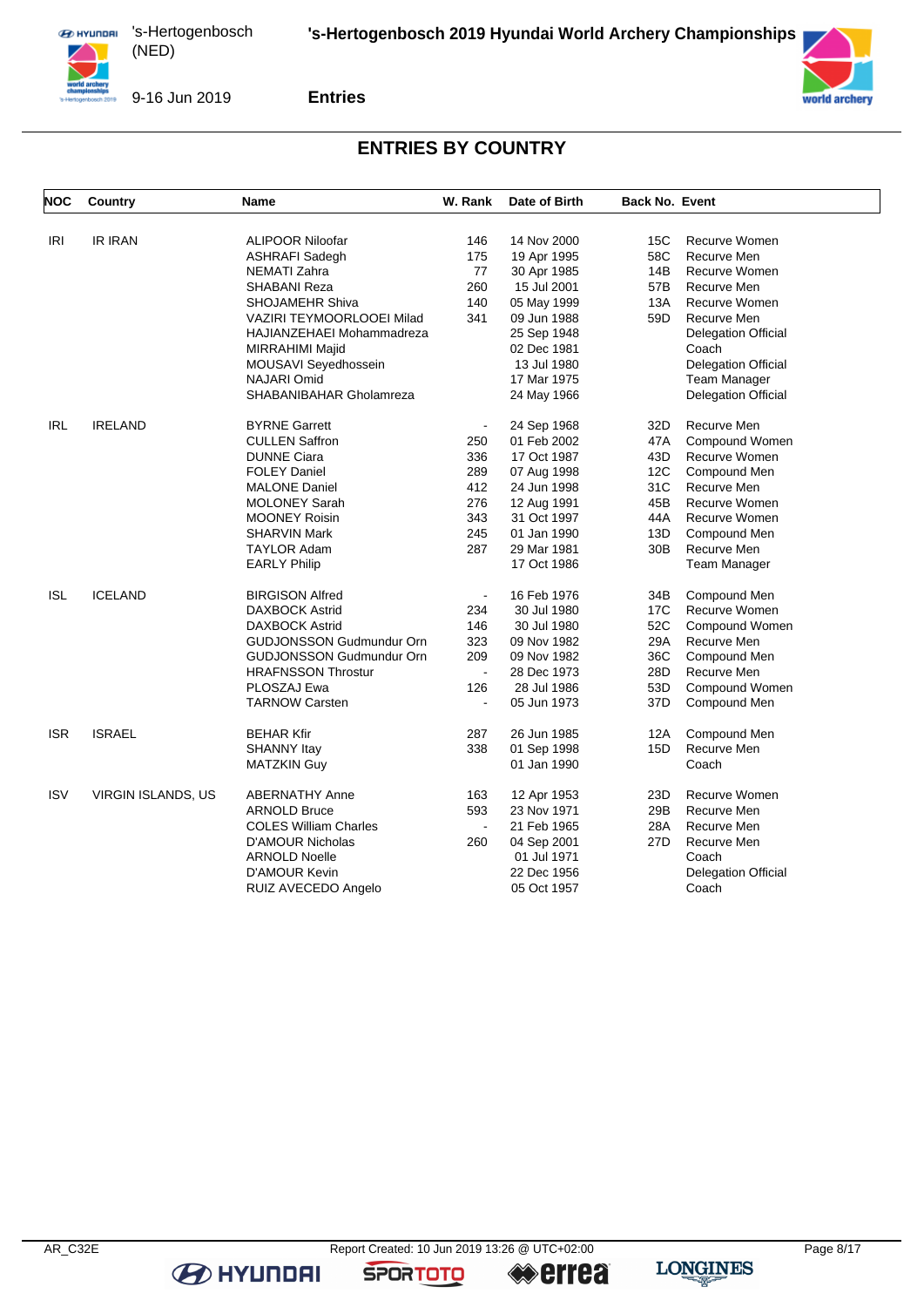

9-16 Jun 2019

**Entries**

## **ENTRIES BY COUNTRY**

| <b>NOC</b> | Country           | Name                        | W. Rank | Date of Birth | <b>Back No. Event</b> |                            |
|------------|-------------------|-----------------------------|---------|---------------|-----------------------|----------------------------|
|            |                   |                             |         |               |                       |                            |
| ITA        | <b>ITALY</b>      | <b>ANDREOLI Tatiana</b>     | 36      | 01 Jan 1999   | 20A                   | Recurve Women              |
|            |                   | <b>BOARI Lucilla</b>        | 45      | 24 Mar 1997   | 22C                   | Recurve Women              |
|            |                   | <b>FRANCHINI Irene</b>      | 34      | 23 Jul 1981   | 60B                   | Compound Women             |
|            |                   | GALIAZZO Marco              | 33      | 07 May 1983   | 54A                   | Recurve Men                |
|            |                   | LANDI Vanessa               | 28      | 12 Sep 1997   | 21B                   | Recurve Women              |
|            |                   | <b>MIOR Viviano</b>         | 27      | 03 Apr 1997   | 13A                   | Compound Men               |
|            |                   | <b>NESPOLI Mauro</b>        | 6       | 22 Nov 1987   | 55B                   | Recurve Men                |
|            |                   | <b>PAGNI Sergio</b>         | 8       | 26 Mar 1979   | 14B                   | Compound Men               |
|            |                   | <b>PAGNONI Federico</b>     | 16      | 12 Nov 1987   | 15C                   | Compound Men               |
|            |                   | PASQUALUCCI David           | 45      | 27 Jun 1996   | 56C                   | Recurve Men                |
|            |                   | <b>RET Sara</b>             | 71      | 26 Mar 1998   | 59A                   | Compound Women             |
|            |                   | <b>TONIOLI Marcella</b>     | 13      | 31 May 1986   | 58D                   | Compound Women             |
|            |                   | <b>BERRUTO Mauro</b>        |         | 08 May 1969   |                       | Team Manager               |
|            |                   | <b>BISIANI Matteo</b>       |         | 02 Aug 1976   |                       | Coach                      |
|            |                   | DI BUÒ llario               |         |               |                       | Coach                      |
|            |                   |                             |         | 13 Dec 1965   |                       |                            |
|            |                   | <b>FISSORE Matteo</b>       |         | 20 Jan 1986   |                       | <b>Other Function</b>      |
|            |                   | MICHELETTI Giorgia          |         | 07 Jul 1978   |                       | <b>Medical Person</b>      |
|            |                   | <b>ROSSI</b> Andrea         |         | 11 Dec 1973   |                       | <b>Other Function</b>      |
|            |                   | SANTI Ivano                 |         | 23 Aug 1976   |                       | <b>Other Function</b>      |
|            |                   | <b>SESIA Marco</b>          |         | 20 May 1989   |                       | Other Function             |
|            |                   | <b>SPIGARELLI Sante</b>     |         | 31 Oct 1943   |                       | <b>Delegation Official</b> |
|            |                   | <b>TOLU Gavino Marcello</b> |         | 21 Jan 1966   |                       | <b>Delegation Official</b> |
|            |                   | <b>VALESELLA Flavio</b>     |         | 20 Jun 1952   |                       | Coach                      |
|            |                   | <b>VERCELLI Giuseppe</b>    |         | 10 Dec 1967   |                       | <b>Medical Person</b>      |
| JPN        | <b>JAPAN</b>      | <b>FURUKAWA Takaharu</b>    | 20      | 09 Aug 1984   | 50B                   | Recurve Men                |
|            |                   | <b>KUBARA Chinatsu</b>      | 129     | 27 Jul 1994   | 38A                   | Recurve Women              |
|            |                   | <b>KURAYA Tomoaki</b>       | 74      | 25 Jan 1997   | 48D                   | Recurve Men                |
|            |                   | <b>MIYATA Etsuko</b>        | 250     | 19 Apr 1968   | 53A                   | Compound Women             |
|            |                   | <b>MUTO Hiroki</b>          | 48      | 26 Jun 1997   | 49A                   | Recurve Men                |
|            |                   | <b>NAKAMURA Kazune</b>      | 165     | 02 Sep 1991   | 7C                    | Compound Men               |
|            |                   | SONODA Waka                 | 87      | 23 Apr 2002   | 36C                   | Recurve Women              |
|            |                   | SUGIMOTO Tomomi             | 8       |               | 37D                   | Recurve Women              |
|            |                   |                             |         | 09 Nov 1994   |                       |                            |
|            |                   | <b>KIM Sanghoon</b>         |         | 19 Oct 1971   |                       | Coach                      |
|            |                   | <b>MATSUKI Yuji</b>         |         | 06 Nov 1968   |                       | Coach                      |
|            |                   | OKAMOTO Ryuji               |         | 07 Mar 1975   |                       | Coach                      |
|            |                   | <b>SHINKAI Teruo</b>        |         | 27 Oct 1956   |                       | <b>Delegation Official</b> |
|            |                   | <b>TANAKA Nobukane</b>      |         | 12 Oct 1965   |                       | Team Manager               |
|            |                   | YOON Hyesun                 |         | 04 Jan 1984   |                       | Coach                      |
| KAZ        | <b>KAZAKHSTAN</b> | <b>ABDULLIN IIfat</b>       | 29      | 09 Jan 1998   | 40C                   | Recurve Men                |
|            |                   | ASKAROVA Karakoz            | 193     | 05 Dec 1996   | 50A                   | Recurve Women              |
|            |                   | <b>GANKIN Denis</b>         | 38      | 13 Dec 1989   |                       | 41D Recurve Men            |
|            |                   | <b>IGIBAYEVA Gaukhar</b>    | 350     | 07 Aug 2001   | 48C                   | Recurve Women              |
|            |                   | <b>ILYASSOVA Alina</b>      | 114     | 23 Apr 2001   | 49D                   | Recurve Women              |
|            |                   | KARABAYEV Akbarali          | 22      | 08 Aug 1989   | 31A                   | Compound Men               |
|            |                   | <b>KARABAYEV Rustam</b>     | 126     | 08 Mar 1986   | 33C                   | Compound Men               |
|            |                   | <b>KHRISTICH Sergey</b>     | 174     | 02 Jun 1988   | 32B                   | Compound Men               |
|            |                   | <b>MAKARCHUK Diana</b>      | 108     | 19 Sep 1999   | 40A                   | Compound Women             |
|            |                   | MUSSAYEV Sanzhar            | 25      | 11 Apr 1996   | 39B                   | Recurve Men                |
|            |                   | UMURZAKOVA Mariya           | 132     | 12 Mar 1999   | 41 B                  | Compound Women             |
|            |                   | ZHEXENBINOVA Adel           | 145     | 11 Nov 1999   | 39D                   | Compound Women             |
|            |                   | <b>GREGORY Kim</b>          |         |               |                       | Coach                      |
|            |                   |                             |         | 05 Oct 1963   |                       |                            |
|            |                   | KHAVLAKHAT Bolat            |         | 15 Mar 1957   |                       | <b>Delegation Official</b> |
|            |                   | <b>KICHKIN Artem</b>        |         | 21 Mar 1984   |                       | Coach                      |
|            |                   | NIGMATULLA Saidiyev         |         | 13 Dec 1969   |                       | Coach                      |
|            |                   | <b>TEMIRBEKOV Yedil</b>     |         | 02 Apr 1987   |                       | Team Manager               |
|            |                   | ZHOLDYBAYEV Bauyrzhan       |         | 25 Mar 1991   |                       | Coach                      |

**B** HYUNDAI

**SPORTOTO** 

**errea** 

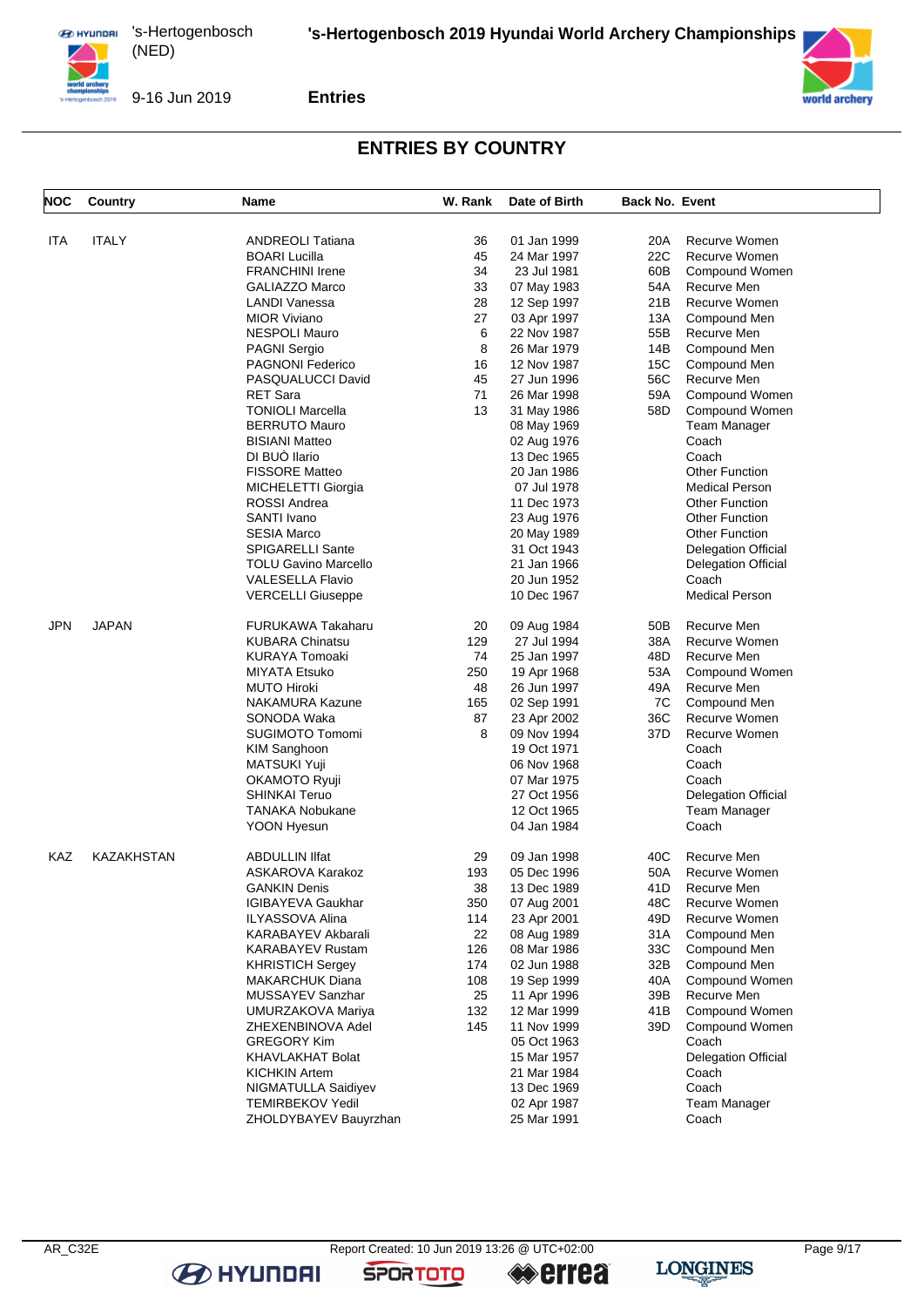

9-16 Jun 2019

**Entries**

# **ENTRIES BY COUNTRY**

| NOC        | Country           | Name                           | W. Rank      | Date of Birth | <b>Back No. Event</b> |                            |
|------------|-------------------|--------------------------------|--------------|---------------|-----------------------|----------------------------|
|            |                   |                                |              |               |                       |                            |
| KOR        | <b>KOREA</b>      | CHANG Hye Jin                  | 4            | 13 May 1987   | 27B                   | Recurve Women              |
|            |                   | <b>CHOI Bomin</b>              | 29           | 08 Jul 1984   | 62A                   | Compound Women             |
|            |                   | <b>CHOI Misun</b>              | 21           | 01 Jul 1996   | 29D                   | Recurve Women              |
|            |                   | CHOI Yonghee                   | 20           | 19 Dec 1984   | 36B                   | Compound Men               |
|            |                   | <b>KANG Chae Young</b>         | $\mathbf{1}$ | 08 Jun 1996   | 28C                   | Recurve Women              |
|            |                   | KIM Jongho                     | 12           | 18 Jul 1994   | 37C                   | Compound Men               |
|            |                   | KIM Woojin                     | 4            | 20 Jun 1992   | 61C                   | Recurve Men                |
|            |                   | <b>KIM Yunhee</b>              | 31           | 23 Mar 1994   | 61D                   | Compound Women             |
|            |                   | <b>LEE Seungyun</b>            | 14           | 18 Apr 1995   | 62D                   | Recurve Men                |
|            |                   | LEE Woo Seok                   | $\mathbf{1}$ | 07 Aug 1997   | 60B                   | Recurve Men                |
|            |                   | SO Chaewon                     | 7            | 12 Nov 1997   | 63B                   | Compound Women             |
|            |                   | YANG Jaewon                    | 193          | 04 May 1997   | 35A                   | Compound Men               |
|            |                   | AN Hyungseung                  |              | 02 Mar 1981   |                       | Coach                      |
|            |                   | CHOI Kyunghwan                 |              | 23 Jul 1982   |                       | <b>Team Manager</b>        |
|            |                   | <b>HONG Seungjin</b>           |              | 20 Sep 1966   |                       | Coach                      |
|            |                   | KIM Jintaek                    |              | 06 Dec 1981   |                       | <b>Medical Person</b>      |
|            |                   | KIM Ki Chan                    |              | 28 Feb 1950   |                       | <b>Delegation Official</b> |
|            |                   | LIM Heesik                     |              | 24 Feb 1968   |                       | <b>Other Function</b>      |
|            |                   | MOON Ji Yeon                   |              | 28 Apr 1991   |                       | <b>Other Function</b>      |
|            |                   | OH Kyo-Moon                    |              | 02 Mar 1972   |                       | Coach                      |
|            |                   | OH Seon Tek                    |              | 01 Jan 1961   |                       | Coach                      |
|            |                   | <b>PARK Chaesoon</b>           |              | 11 May 1965   |                       | Coach                      |
|            |                   | PARK Jongwoo                   |              | 20 Nov 1979   |                       | Coach                      |
|            |                   | RYU Su Jeng                    |              | 28 Jan 1967   |                       | Coach                      |
|            |                   |                                |              |               |                       |                            |
| KOS        | <b>KOSOVO</b>     | DVORANI Edi                    |              | 27 Dec 2001   | 51C                   | Recurve Men                |
|            |                   | <b>LUZHNICA Atdhe</b>          | 539          | 22 Jan 1977   | 53A                   | Recurve Men                |
|            |                   | <b>MALA Drenis</b>             |              | 21 Aug 1999   | 52D                   | Recurve Men                |
|            |                   | <b>MALA Agron</b>              |              | 21 Sep 1970   |                       | Team Manager               |
|            |                   |                                |              |               |                       |                            |
| <b>KSA</b> | SAUDI ARABIA      | <b>ALOTAIBI Fares Mater</b>    | 152          | 28 Oct 1994   | 28B                   | Recurve Men                |
|            |                   | <b>ALSUBAIE Rashed</b>         | 539          | 01 Jan 1997   | 26D                   | Recurve Men                |
|            |                   | <b>BINALI Abdalelah</b>        | 162          | 29 Aug 1990   | 27 A                  | Recurve Men                |
|            |                   | AL DHAIF Ali                   |              | 19 May 1984   |                       | <b>Other Function</b>      |
|            |                   | AL TUWAYJIRI Bakr              |              | 09 Mar 1968   |                       | <b>Delegation Official</b> |
|            |                   | ALMWAIJEL Abdulaziz            |              | 28 Jul 1962   |                       | <b>Other Function</b>      |
|            |                   | ROBERTS Paul                   |              | 31 Jan 1965   |                       | Coach                      |
|            |                   |                                |              |               |                       |                            |
| LAT        | LATVIA            | <b>BLAZE Davis</b>             | 469          | 02 Oct 2000   | 37 A                  | Recurve Men                |
|            |                   | <b>BRUZIS Janis</b>            | 573          | 26 Nov 1982   | 38B                   | Recurve Men                |
|            |                   | <b>DUBKEVICS Inars</b>         | 273          | 01 Sep 1976   | 36D                   | Recurve Men                |
|            |                   | OLEKSEJENKO Julia              | 71           | 08 May 1965   | 43B                   | Compound Women             |
|            |                   |                                |              |               |                       |                            |
| LTU        | LITHUANIA         | <b>ABRAMAITYTE Kristina</b>    | 343          | 03 Oct 2000   | 38C                   | Recurve Women              |
|            |                   | KOVALEVSKIJ Adrianas           | 564          | 20 Jan 1993   | 15B                   | Recurve Men                |
|            |                   | <b>MACERNIUS Dalius</b>        |              | 09 Jul 1977   | 13C                   | Recurve Men                |
|            |                   | RAMANAUSKAITE Paulina          | 503          | 07 Aug 1999   | 39D                   | Recurve Women              |
|            |                   | <b>SLIAUTERIS Modestas</b>     | 389          | 14 Nov 1990   | 16D                   | Recurve Men                |
|            |                   | TIMINSKIENE Inga               | 503          | 29 Oct 1988   | 37B                   | Recurve Women              |
|            |                   | <b>MAKSIMAVICIUS Gediminas</b> |              | 04 Mar 1947   |                       | Coach                      |
|            |                   |                                |              |               |                       |                            |
| LUX        | <b>LUXEMBOURG</b> | <b>BEGA Timo</b>               | 179          | 14 Nov 1998   | 17D                   | Compound Men               |
|            |                   | <b>HENCKELS Jeff</b>           | 87           | 30 Aug 1984   | 19A                   | Recurve Men                |
|            |                   | <b>HOCEVAR Arnaud</b>          | 223          | 30 Apr 1986   | 18A                   | Compound Men               |
|            |                   | <b>KLEIN Joe</b>               | 199          | 08 May 2000   | 21C                   | Recurve Men                |
|            |                   | <b>KLEIN Pit</b>               | 140          | 12 Sep 1996   | 20B                   | Recurve Men                |
|            |                   | <b>SEYWERT Gilles</b>          | 55           | 28 Jan 1984   | 16C                   | Compound Men               |
|            |                   | SHKOLNA Mariya                 | 43           | 28 Oct 1997   | 42A                   | Compound Women             |
|            |                   | <b>BALDAUFF Laurence</b>       |              | 19 Nov 1974   |                       | Coach                      |
|            |                   | <b>CORNARO Yvon</b>            |              | 10 Jun 1957   |                       | Coach                      |
|            |                   | LOUCHE Benjamin                |              | 13 Apr 1964   |                       | Coach                      |
|            |                   |                                |              |               |                       |                            |

**B** HYUNDAI

**SPORTOTO** 

**«errea** 



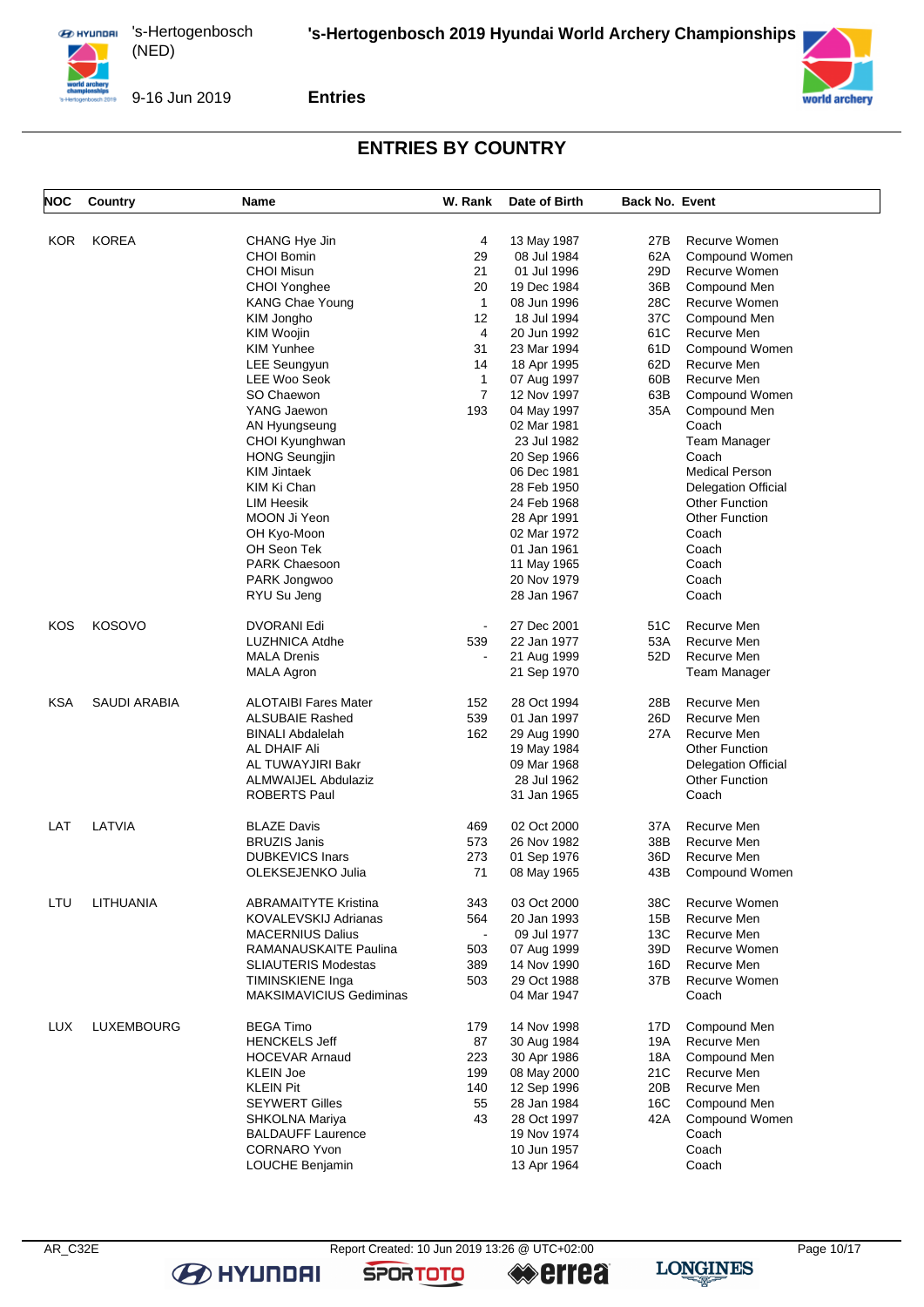

9-16 Jun 2019

**Entries**

#### **ENTRIES BY COUNTRY**

| NOC | <b>Country</b>  | Name                                     | W. Rank | Date of Birth              | <b>Back No. Event</b> |                            |
|-----|-----------------|------------------------------------------|---------|----------------------------|-----------------------|----------------------------|
|     |                 |                                          |         |                            |                       |                            |
| MAS | <b>MALAYSIA</b> | <b>ABDUL HALIL Nur Afisa</b>             | 62      | 30 Sep 1998                | 38B                   | Recurve Women              |
|     |                 | <b>GHAPAR Nur Aliya</b>                  | 70      | 18 Oct 1996                | 37A                   | Recurve Women              |
|     |                 | JAFAR Syahrizan                          | 73      | 07 Aug 1979                | 10C                   | Compound Men               |
|     |                 | LOKE Shin Hui                            | 173     | 16 Jan 1997                | 39C                   | Recurve Women              |
|     |                 | <b>MAT SALLEH Fatin Nurfatehah</b>       | 39      | 04 Jun 1991                | 46A                   | Compound Women             |
|     |                 | MAZUKI Mohd Juwaidi                      | 120     | 17 May 1990                | 8A                    | Compound Men               |
|     |                 | <b>MOHAMAD Khairul Anuar</b>             | 22      | 22 Sep 1991                | 12A                   | Recurve Men                |
|     |                 |                                          | 104     | 10 Jun 1992                | 44C                   | Compound Women             |
|     |                 | MOHD ASMI Nurul Syazhera                 |         | 15 Jul 1995                |                       |                            |
|     |                 | NOR HASRIN Muhammad Akmal                | 51      |                            | 13B                   | Recurve Men                |
|     |                 | NORAZAM Iman Aisyah                      | 310     | 22 Apr 1998                | 45D                   | Compound Women             |
|     |                 | RUSLAN Zulfadhli                         | 154     | 11 Jul 1992                | 9B                    | Compound Men               |
|     |                 | ZOLKEPELI Muhamad Zarif Syahiir          | 56      | 21 Dec 1998                | 14C                   | Recurve Men                |
|     |                 | AHMAD Adnan                              |         | 24 May 1972                |                       | Coach                      |
|     |                 | <b>ISHAK Norizham</b>                    |         | 03 Jan 1972                |                       | Coach                      |
|     |                 | LEE Jae Hyung                            |         | 07 Aug 1963                |                       | Team Manager               |
|     |                 | SALLEH Ismail                            |         | 30 Nov 1985                |                       | <b>Delegation Official</b> |
|     |                 | <b>SULAIMAN Marbawi</b>                  |         | 30 Jan 1983                |                       | Coach                      |
|     |                 | WAN ABD AZIZ Wan Mohd Khalmizam          |         | 21 Aug 1986                |                       | Coach                      |
| MAW | MALAWI          | DAVID Areneo                             | 422     | 06 Jun 1995                | 16C                   | Recurve Men                |
| MDA | <b>MOLDOVA</b>  | <b>MIRCA Alexandra</b>                   | 72      | 11 Oct 1993                | 18B                   | Recurve Women              |
|     |                 | OLARU Dan                                | 16      | 11 Nov 1996                | 21A                   | Recurve Men                |
|     |                 | <b>CECANOVA Irina</b>                    |         | 15 Nov 1970                |                       | Coach                      |
| MEX | <b>MEXICO</b>   | ALVARADO SANTIN Angel David              | 118     | 10 Oct 2000                | 33A                   | Recurve Men                |
|     |                 | <b>ALVAREZ Luis</b>                      | 43      | 13 Apr 1991                | 34B                   | Recurve Men                |
|     |                 | AVITIA Mariana                           | 60      | 18 Sep 1993                | 23C                   | Recurve Women              |
|     |                 | <b>BECERRA Andrea</b>                    | 44      | 25 Jul 2000                | 59D                   | Compound Women             |
|     |                 |                                          | 44      |                            | 35C                   |                            |
|     |                 | <b>BOARDMAN Ernesto</b>                  |         | 23 Feb 1993                |                       | Recurve Men                |
|     |                 | FIERRO Julio                             | 91      | 12 Feb 1990                | 15D                   | Compound Men               |
|     |                 | GONZALEZ Rodolfo                         | 26      | 20 Apr 1997                | 14C                   | Compound Men               |
|     |                 | <b>HIDALGO Antonio</b>                   | 24      | 20 Feb 1997                | 13B                   | Compound Men               |
|     |                 | <b>MERINO Brenda</b>                     | 49      | 16 Jul 1996                | 58B                   | Compound Women             |
|     |                 | ROMAN Aida                               | 40      | 21 May 1988                | 22B                   | Recurve Women              |
|     |                 | VALENCIA Alejandra                       | 12      | 17 Oct 1994                | 21A                   | Recurve Women              |
|     |                 | ZEPEDA Fernanda                          | 37      | 21 May 1998                | 60C                   | Compound Women             |
|     |                 | AVITIA HERNANDEZ Santiago                |         | 09 Feb 1965                |                       | <b>Delegation Official</b> |
|     |                 | AVITIA MARTINEZ Santiago                 |         | 11 Jun 1989                |                       | Coach                      |
|     |                 | <b>BOLIO Victor</b>                      |         | 24 Jan 1977                |                       | <b>Medical Person</b>      |
|     |                 | <b>CANTON Valentina</b>                  |         | 14 Feb 1988                |                       | <b>Medical Person</b>      |
|     |                 | <b>CASTILLO Luis Alberto</b>             |         | 10 Feb 1984                |                       | <b>Medical Person</b>      |
|     |                 | FLORES Miguel Angel                      |         | 30 Apr 1975                |                       | Coach                      |
|     |                 | HIDALGO ASTORGA Antonio                  |         | 02 Feb 1967                |                       | Coach                      |
|     |                 | <b>MONTELLANO Karen Selene</b>           |         | 08 Feb 1992                |                       | Coach                      |
|     |                 | NOVELO Zelma                             |         | 24 Aug 1981                |                       | Coach                      |
|     |                 | PINEDA Leonardo                          |         | 06 Nov 1951                |                       | <b>Delegation Official</b> |
| MGL | <b>MONGOLIA</b> | ALTANGEREL Enkhtuya                      | 103     | 10 Dec 1987                | 36B                   | Recurve Women              |
|     |                 | BAASANKHUU Adiyasuren                    | 172     | 22 Jan 1995                | 38C                   | Recurve Men                |
|     |                 | <b>BAATARKHUYAG Otgonbold</b>            | 122     | 20 Dec 1996                | 36A                   | Recurve Men                |
|     |                 | <b>BISHINDEE Urantungalag</b>            | 56      | 24 Feb 1977                | 37C                   | Recurve Women              |
|     |                 | <b>GANBOLD Uyanga</b>                    | 363     | 11 Jun 2000                | 38D                   | Recurve Women              |
|     |                 | <b>GANZORIG Shandan</b>                  | 486     | 16 Apr 1982                | 17A                   | Compound Men               |
|     |                 | <b>JANTSAN Gantugs</b>                   | 109     | 12 Apr 1972                | 37B                   | Recurve Men                |
|     |                 | <b>SHAGJSUREN Davaakhuu</b>              | 406     | 20 Jul 1964                | 16D                   | Compound Men               |
|     |                 | PUREVDORJ Jamiyangombo                   |         | 27 Jan 1973                |                       | Coach                      |
|     |                 | <b>YUNDENDORJ Ganzorig</b>               |         | 27 Jan 1971                |                       | Coach                      |
| NAM | <b>NAMIBIA</b>  | <b>MALAN Ilana</b>                       | 194     | 19 Aug 1974                | 56B                   | Compound Women             |
|     |                 | <b>NEL Louw</b>                          | 328     | 03 Oct 1981                | 22B                   | Compound Men               |
|     |                 | <b>TALJAARD Elisabeth</b>                |         | 21 Oct 1997                | 57A                   | Compound Women             |
|     |                 |                                          |         |                            | 20D                   | Compound Men               |
|     |                 | VAN DER MERWE Jacques<br>VERMAAK Adriaan |         | 22 Jan 1990<br>22 Jan 1987 | 21 A                  | Compound Men               |
|     |                 |                                          |         |                            |                       | Delegation Official        |
|     |                 | <b>REDDIG Heidi</b>                      |         | 01 Sep 1973                |                       |                            |



**B** HYUNDAI

AR\_C32E Report Created: 10 Jun 2019 13:26 @ UTC+02:00 Page 11/17<br> **AR\_C32E** Page 11/17<br> **AR\_C32E** Page 11/17 **errea** 



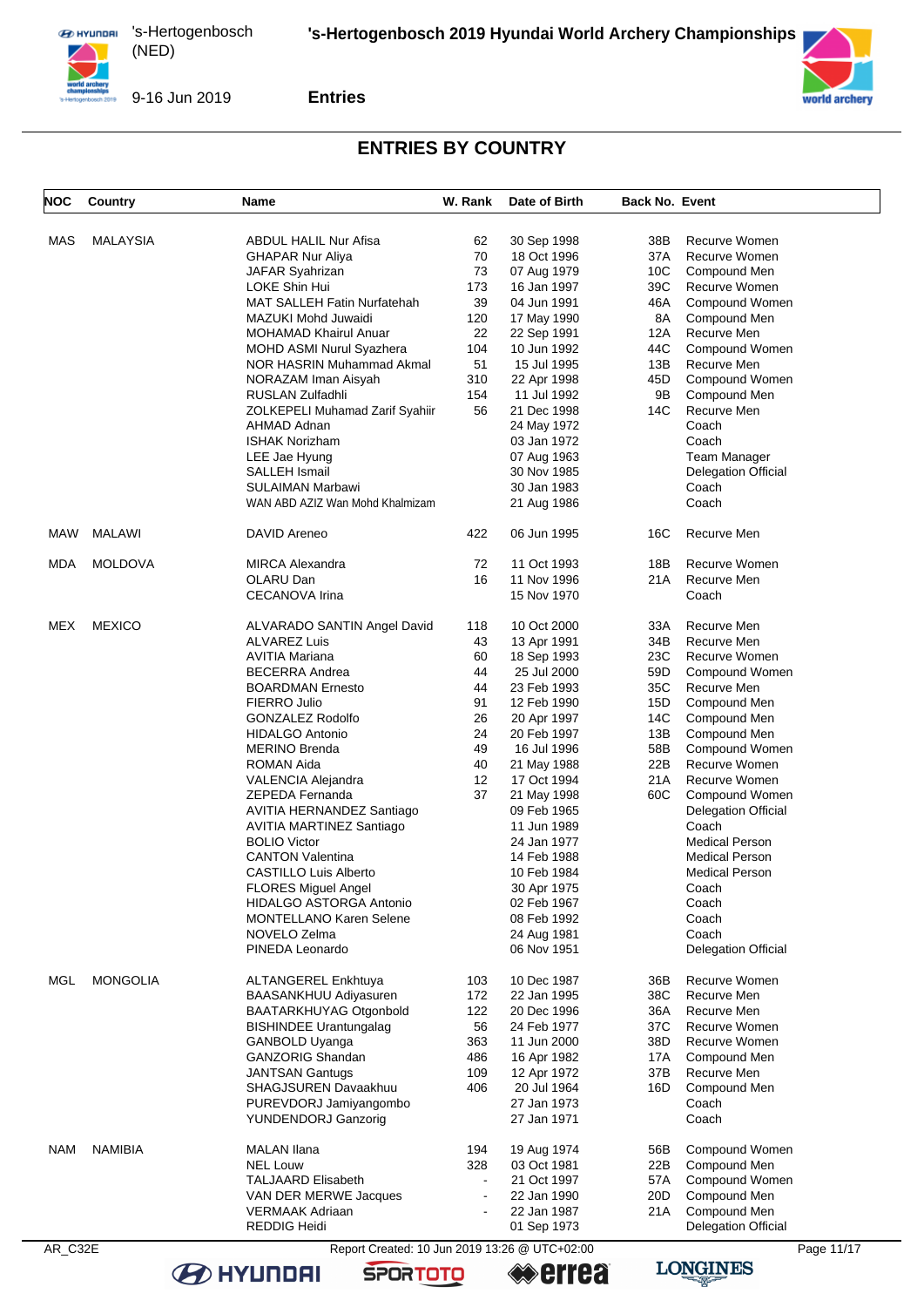

9-16 Jun 2019

**Entries**

## **ENTRIES BY COUNTRY**

| NOC        | Country            | Name                                | W. Rank        | Date of Birth | Back No. Event |                            |
|------------|--------------------|-------------------------------------|----------------|---------------|----------------|----------------------------|
|            |                    |                                     |                |               |                |                            |
| <b>NED</b> | NETHERLANDS        | <b>BAYARDO Gabriela</b>             | 18             | 18 Feb 1994   | 40C            | Recurve Women              |
|            |                    | DE LAAT Sanne                       | 26             | 13 Feb 1995   | 46D            | Compound Women             |
|            |                    | <b>ELZINGA Peter</b>                | 14             | 30 Jan 1981   | 23D            | Compound Men               |
|            |                    | <b>LAAN Sarina</b>                  |                | 13 Mar 1994   | 41D            | Recurve Women              |
|            |                    | <b>PATER Sil</b>                    | 47             | 26 Jul 1993   | 22C            | Compound Men               |
|            |                    | <b>SCHLOESSER Mike</b>              | $\mathbf{1}$   | 15 Jan 1994   | 24A            | Compound Men               |
|            |                    | VAN CASPEL Inge                     | 208            | 14 Jul 1991   | 44B            | Compound Women             |
|            |                    | VAN DEN BERG Sjef                   | $\overline{7}$ | 14 Apr 1995   | 52C            | Recurve Men                |
|            |                    | VAN DER VEN Rick                    | 22             | 14 Apr 1991   | 53D            | Recurve Men                |
|            |                    | <b>VERMEULEN Jody</b>               | 5              | 10 Dec 1993   | 45C            | Compound Women             |
|            |                    | <b>VISSER Sietske</b>               | 262            | 31 May 1992   | 39B            | Recurve Women              |
|            |                    | <b>WIJLER Steve</b>                 | 2              | 19 Sep 1996   | 51B            | Recurve Men                |
|            |                    | <b>CUSTERS Emiel</b>                |                | 28 Jun 1986   |                | Team Manager               |
|            |                    | <b>HAVERKAMP Stijn</b>              |                | 13 Oct 1982   |                | <b>Medical Person</b>      |
|            |                    | VAN APELDOORN Marcel                |                | 17 Jun 1969   |                | Coach                      |
|            |                    | VAN DER HOFF Ron                    |                | 26 Mar 1978   |                | Coach                      |
|            |                    | <b>VAN DIJK Frans</b>               |                | 14 Jul 1956   |                | <b>Other Function</b>      |
|            |                    | VAN ROZENDAAL-VAN GERVEN Jacqueline |                | 20 Feb 1964   |                | Coach                      |
| <b>NOR</b> | <b>NORWAY</b>      | AAMAAS Njaal                        | 220            | 05 Oct 1988   | 23A            | Compound Men               |
|            |                    | <b>FAUGSTAD Anders</b>              | 70             | 13 Nov 1999   | 24B            | Compound Men               |
|            |                    | <b>FEVANG MARZOUK Laila</b>         | 359            | 26 Oct 1993   | 20C            | Recurve Women              |
|            |                    | <b>GRYDELAND Runa</b>               | 56             | 06 May 1994   | 55A            | Compound Women             |
|            |                    | <b>HAGEN Paul Andre</b>             | 184            | 26 May 1992   | 18A            | Recurve Men                |
|            |                    | HASTHI Sander Thorbjornsen          | 296            | 12 Jan 1999   | 17D            | Recurve Men                |
|            |                    | <b>HAUGSETH Mads</b>                | 77             | 02 Mar 1995   | 22D            | Compound Men               |
|            |                    | <b>HILLESTAD Katrine</b>            | 518            | 21 Feb 2000   | 21D            | Recurve Women              |
|            |                    | LISLEVAND Sunniva                   | 53             | 24 Mar 1999   | 54D            | Compound Women             |
|            |                    | <b>NESTENG Baard</b>                |                | 14 May 1979   | 19B            | Recurve Men                |
|            |                    | <b>RIDDERSTROM Line</b>             | 305            | 23 Mar 1994   | 19B            | Recurve Women              |
|            |                    | <b>BOE Morten</b>                   |                | 07 Dec 1971   |                | Coach                      |
|            |                    | SVENSEN June                        |                | 22 Jun 1954   |                | <b>Team Manager</b>        |
| <b>NZL</b> | <b>NEW ZEALAND</b> | <b>BARCLAY Marcus</b>               | 178            | 20 Jul 1996   | 26C            | Compound Men               |
|            |                    | <b>FULLER Sarah</b>                 | 364            | 04 Jul 1980   | 30D            | Recurve Women              |
|            |                    | <b>HODGSON Olivia</b>               | 178            | 23 Feb 1994   | 31 A           | Recurve Women              |
|            |                    | <b>MARTIN-ROBERTS Chayse</b>        | 639            | 06 Jun 1999   | 18C            | Recurve Men                |
|            |                    | <b>RANDLE Elizabeth</b>             | 114            | 24 May 1996   | 62C            | Compound Women             |
|            |                    | SHEERIN Dean                        | 406            | 12 Mar 1969   | 27D            | Compound Men               |
|            |                    | <b>SLOAN Olivia</b>                 | 561            | 02 Apr 2002   | 32B            | Recurve Women              |
|            |                    | UNDERDOWN Chloe                     | 250            | 21 Apr 1991   | 63D            | Compound Women             |
|            |                    |                                     | 193            |               | 25B            | Compound Men               |
|            |                    | VAN TONDER Riku                     | 227            | 15 Jan 1989   |                |                            |
|            |                    | <b>WALKER Lisa</b>                  |                | 16 Aug 1971   | 60A            | Compound Women             |
|            |                    | <b>BAKER Petra</b>                  |                | 11 Sep 1987   |                | Coach                      |
|            |                    | <b>GRANT Marianne</b>               |                | 20 Jan 1957   |                | <b>Team Manager</b>        |
|            |                    | <b>RICKARD Bryce</b>                |                | 17 Apr 1987   |                | <b>Team Manager</b>        |
| PAR        | PARAGUAY           | <b>BENÍTEZ Alejandro</b>            | 135            | 08 Jun 2001   | 17C            | Recurve Men                |
|            |                    | <b>BENÍTEZ Fernan</b>               |                | 08 Jun 1960   |                | <b>Delegation Official</b> |
|            |                    | <b>YOTOV</b> Ivan                   |                | 10 Jun 1956   |                | Coach                      |
| PHI        | <b>PHILIPPINES</b> | <b>BIDAURE Pia Elizabeth Angela</b> | 186            | 06 Oct 1998   | 45A            | Recurve Women              |
|            |                    | DE LA CRUZ Paul Marton              | 62             | 21 Sep 1986   | 12D            | Compound Men               |
|            |                    | <b>HONGITAN Kareel Meer</b>         | 193            | 21 May 1997   | 43C            | Recurve Women              |
|            |                    | <b>MATAN Florante F.</b>            | 245            | 22 Mar 1983   | 23D            | Recurve Men                |
|            |                    | <b>MORENO Luis Gabriel</b>          | 255            | 28 May 1998   | 24A            | Recurve Men                |
|            |                    | <b>TAGLE Nicole Marie</b>           | 102            | 10 Oct 2001   | 44D            | Recurve Women              |
|            |                    | <b>MARINO Purita Joy</b>            |                | 01 Feb 1971   |                | Coach                      |
|            |                    | <b>SAYO Clint</b>                   |                | 26 Oct 1969   |                | Coach                      |

**B** HYUNDAI

**SPORTOTO** 

**errea** 

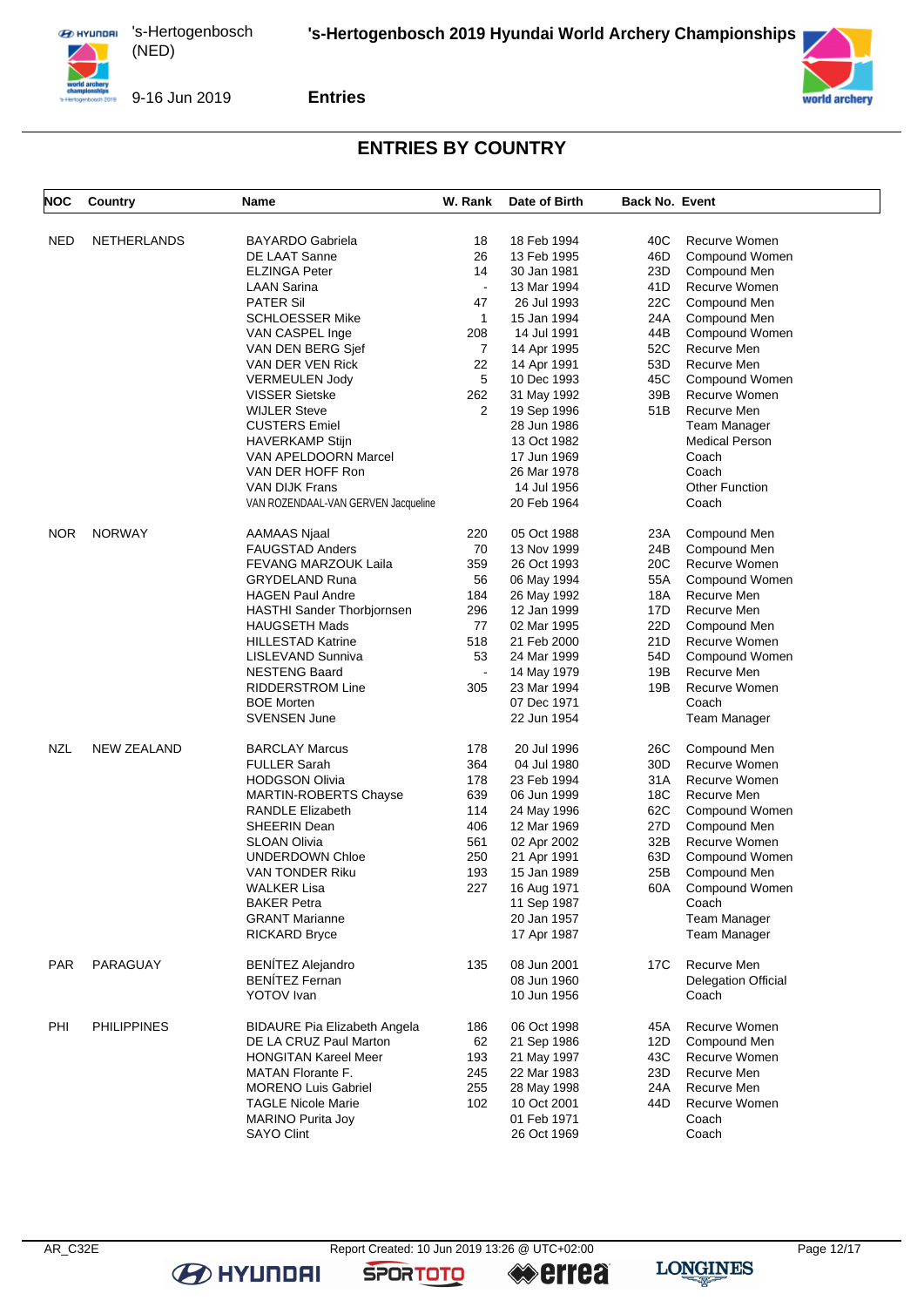

9-16 Jun 2019

**Entries**

## **ENTRIES BY COUNTRY**

| <b>NOC</b> | Country             | Name                        | W. Rank              | Date of Birth              | Back No. Event  |                                |
|------------|---------------------|-----------------------------|----------------------|----------------------------|-----------------|--------------------------------|
|            |                     |                             |                      |                            |                 |                                |
| POL        | <b>POLAND</b>       | <b>FARASIEWICZ Karolina</b> | 127                  | 27 Sep 1996                | 30A             | Recurve Women                  |
|            |                     | GORCZYCA Krzysztof          | 191                  | 01 Jan 1967                | 32D             | Compound Men                   |
|            |                     | KAPUSTA Malgorzata          | $\blacksquare$       | 10 Jun 1990                | 50C             | Compound Women                 |
|            |                     | <b>KASPROWSKI Oskar</b>     | 102                  | 03 Feb 2000                | 20 <sub>D</sub> | Recurve Men                    |
|            |                     | <b>LESNIAK Natalia</b>      | 125                  | 10 Jul 1991                | 31 <sub>B</sub> | Recurve Women                  |
|            |                     | <b>LESNIAK Renata</b>       | 291                  | 04 Feb 1989                | 51D             | Compound Women                 |
|            |                     | PRZYBYLSKI Lukasz           | 45                   | 24 Apr 1994                | 34C             | Compound Men                   |
|            |                     | SIERAKOWSKI Kacper          | 85                   | 02 Dec 1993                | 19C             | Recurve Men                    |
|            |                     | <b>STANIECZEK Anna</b>      | 204                  | 24 Jan 1955                | 49B             | Compound Women                 |
|            |                     | <b>SZAFRAN Marek</b>        | 223                  | 15 Mar 1997                | 17B             | Recurve Men                    |
|            |                     | <b>WOJTAS Jan</b>           | 365                  | 26 Nov 1966                | 33A             | Compound Men                   |
|            |                     | ZYZANSKA Sylwia             | 99                   | 27 Jul 1997                | 32C             | Recurve Women                  |
|            |                     | <b>ANTONOV Serhiy</b>       |                      | 18 Aug 1965                |                 | Coach                          |
|            |                     | <b>KOCIK Kazimierz</b>      |                      | 09 Feb 1964                |                 | Coach                          |
|            |                     | LACH Jan                    |                      | 27 Jan 1952                |                 | Coach                          |
|            |                     | <b>TROJNAR Jacek</b>        |                      | 06 Aug 1961                |                 | Coach                          |
| POR        | <b>PORTUGAL</b>     | ALVES Cláudio               | 328                  | 04 Oct 1991                | 25D             | Compound Men                   |
|            |                     | <b>CARNEIRO Nuno</b>        |                      | 27 Jan 2001                | 57D             | Recurve Men                    |
|            |                     | <b>GONCALVES Luis</b>       | 201                  | 28 Aug 1993                | 59B             | Recurve Men                    |
|            |                     | <b>MATOS Tiago</b>          | 412                  | 07 Feb 2002                | 58A             | Recurve Men                    |
|            |                     | <b>RUI Baptista</b>         | 443                  | 14 May 1986                | 26A             | Compound Men                   |
|            |                     | SIMÕES Nuno                 | 328                  | 24 Sep 1975                | 27B             | Compound Men                   |
|            |                     | FERREIRA Vitor-Hugo         |                      | 12 Nov 1965                |                 | Delegation Official            |
| PUR        | PUERTO RICO         | ALVARADO Bryan              | 137                  | 09 Oct 2000                | 36D             | Compound Men                   |
|            |                     | <b>CINTRON Marla</b>        | 81                   | 07 Jul 1995                | 48C             | Compound Women                 |
|            |                     | <b>CRUZ Christian</b>       | $\ddot{\phantom{a}}$ | 22 Feb 1995                | 35B             | Compound Men                   |
|            |                     | PIZARRO Jean                | 52                   | 11 Jul 1992                | 34A             | Compound Men                   |
|            |                     | <b>REYES Maria</b>          |                      | 29 Jun 1964                |                 | Coach                          |
| QAT        | QATAR               | ALOBADI Abdulaziz Ahmed A   | 671                  | 24 Nov 1992                | 18B             | Recurve Men                    |
|            |                     | <b>BAE Jaekyung</b>         |                      | 05 May 1975                |                 | Coach                          |
|            |                     |                             |                      |                            |                 |                                |
| <b>ROU</b> | <b>ROMANIA</b>      | <b>ACHILIE Ovidiu</b>       | 92                   | 11 Jun 1974                | 6C              | Compound Men                   |
|            |                     | AMAISTROAIE Madalina        | 180                  | 09 Dec 2002                | 25A             | Recurve Women                  |
|            |                     | <b>DANILA Andrei</b>        | 182                  | 16 Jan 1994                | 28C             | Recurve Men                    |
|            |                     | <b>IEPURI Ghenadi</b>       | 149                  | 01 Dec 1971                | 29 <sub>D</sub> | Recurve Men                    |
|            |                     | <b>MIKLOS Beatrice</b>      | 169                  | 11 Jun 2003                | 24D             | Recurve Women                  |
|            |                     | <b>VIOREL Habian</b>        |                      | 19 Sep 1968                |                 | Coach                          |
| <b>RSA</b> | <b>SOUTH AFRICA</b> | <b>BRENT-MEEK Reuben</b>    | 88                   | 24 Oct 1998                | 25A             | Compound Men                   |
|            |                     | DE KLERK Christian Beyers   | 289                  | 10 Oct 2000                | 24D             | Compound Men                   |
|            |                     | <b>ROUX Patrick</b>         | 112                  |                            | 23C             |                                |
|            |                     | VAN KRADENBURG Jeanine      | 59                   | 10 Aug 1972<br>11 Nov 1978 | 39C             | Compound Men<br>Compound Women |
|            |                     |                             | 250                  |                            | 40D             |                                |
|            |                     | <b>VILJOEN Amanda</b>       |                      | 21 Jun 1968                |                 | Compound Women                 |
|            |                     | <b>WENTZEL Danelle</b>      | 15                   | 20 Jan 1995                | 41 A            | Compound Women                 |
|            |                     | <b>MANNING Barbara</b>      |                      | 05 Nov 1950                |                 | <b>Team Manager</b>            |



**B** HYUNDAI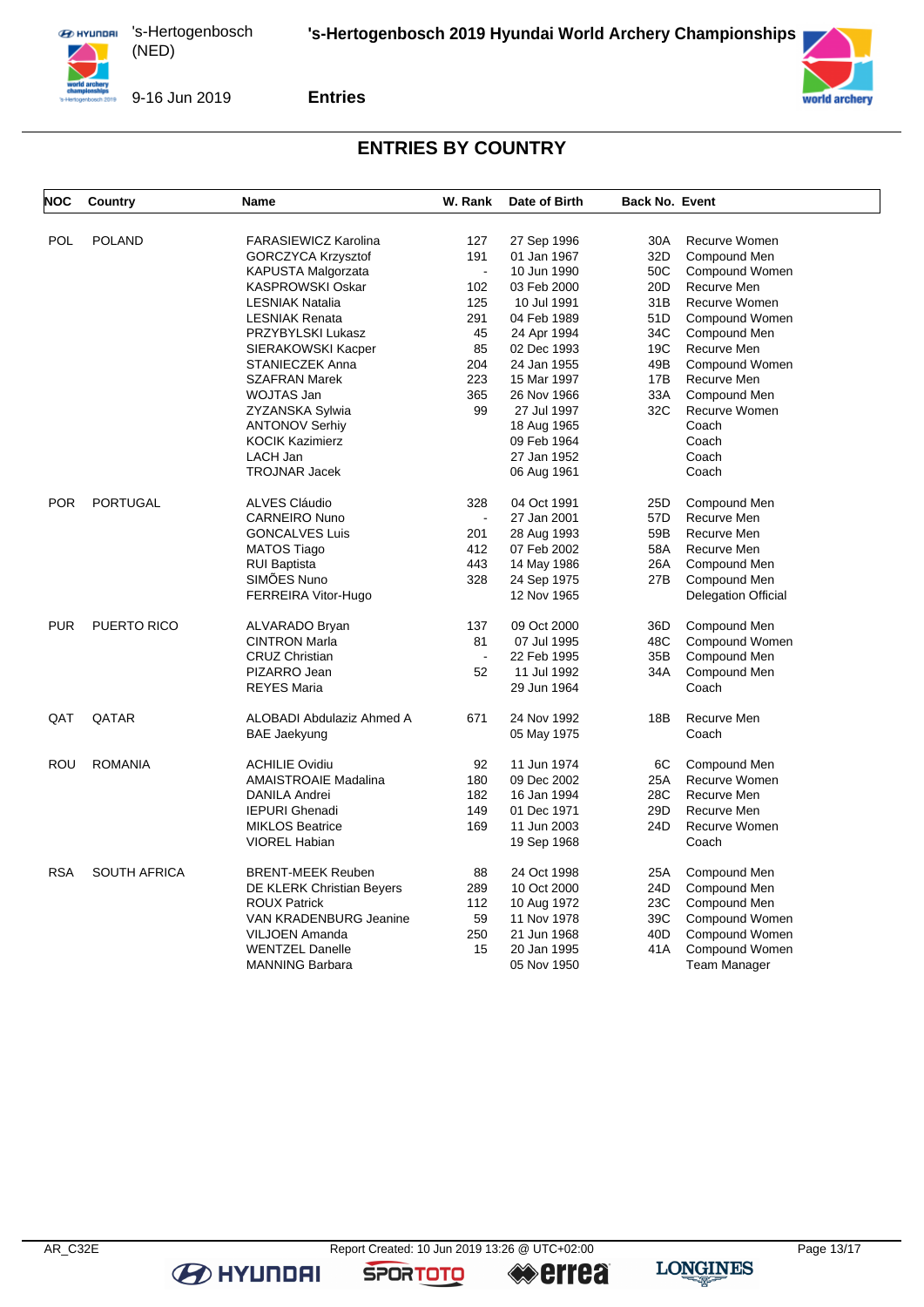

9-16 Jun 2019

**Entries**

#### **ENTRIES BY COUNTRY**

| NOC        | Country            | Name                                               | W. Rank | Date of Birth | <b>Back No. Event</b> |                            |
|------------|--------------------|----------------------------------------------------|---------|---------------|-----------------------|----------------------------|
|            |                    |                                                    |         |               |                       |                            |
| <b>RUS</b> | <b>RUSSIA</b>      | <b>AVDEEVA Natalia</b>                             | 33      | 06 Sep 1988   | 50A                   | Compound Women             |
|            |                    | <b>BALZHANOVA Viktoria</b>                         | 20      | 11 May 1988   | 49D                   | Compound Women             |
|            |                    | <b>BULAEV Anton</b>                                | 6       | 20 Jul 1996   | 33B                   | Compound Men               |
|            |                    | DAMBAEV Alexander                                  | 31      | 16 Jun 1989   | 31D                   | Compound Men               |
|            |                    | <b>IRDYNEEV Erdem</b>                              | 65      | 01 Jun 1998   | 45C                   | Recurve Men                |
|            |                    | KNYAZEVA Elizaveta                                 |         | 25 Jun 1999   | 51B                   | Compound Women             |
|            |                    | <b>KRYLOV Pavel</b>                                | 228     | 22 Jun 1999   | 32A                   | Compound Men               |
|            |                    | <b>MAKHNENKO Artem</b>                             | 17      | 02 Nov 1995   | 47A                   | Recurve Men                |
|            |                    |                                                    |         |               | 29A                   | Recurve Women              |
|            |                    | OSIPOVA Elena                                      | 46      | 22 May 1993   |                       |                            |
|            |                    | PEROVA Ksenia                                      | 3       | 08 Feb 1989   | 30B                   | Recurve Women              |
|            |                    | STEPANOVA Inna                                     | 35      | 17 Apr 1990   | 28D                   | Recurve Women              |
|            |                    | <b>TSYNGUEV Beligto</b>                            | 351     | 27 May 1994   | 46D                   | Recurve Men                |
|            |                    | <b>ERDYNIEVA Gerelma</b>                           |         | 11 Nov 1966   |                       | Coach                      |
|            |                    | <b>NIKOLAEV Alexey</b>                             |         | 24 Apr 1987   |                       | Coach                      |
|            |                    | <b>POPOV Stanislav</b>                             |         | 08 Sep 1971   |                       | Coach                      |
|            |                    | <b>SHADRINA Galina</b>                             |         | 31 Mar 1959   |                       | Coach                      |
|            |                    | <b>TSYNGUEV Balta</b>                              |         | 27 Mar 1963   |                       | Coach                      |
|            |                    | <b>ZABRODSKI Stanislav</b>                         |         | 01 Jan 1961   |                       | Coach                      |
| SGP        | <b>SINGAPORE</b>   | CHAI Xin Yu Keller                                 | 373     | 15 May 1997   | 22A                   | Recurve Women              |
|            |                    | GOH Jun Hui                                        | 236     | 20 Oct 1995   | 11C                   | Compound Men               |
|            |                    | LEE Angeline Jia Hui                               | 210     | 08 Jan 1993   | 40B                   | Compound Women             |
|            |                    | <b>LOH Tze Chieh Contessa</b>                      | 55      | 26 Dec 1994   | 41C                   | Compound Women             |
|            |                    | ONG Madeleine Xue Li                               | 118     | 03 Sep 1994   | 39A                   | Compound Women             |
|            |                    | SIVAPERUMAN Parimala D/O                           |         | 20 Aug 1974   |                       | <b>Other Function</b>      |
|            |                    | <b>WONG Edelin</b>                                 |         | 17 Jul 1966   |                       | Team Manager               |
|            |                    |                                                    |         |               |                       |                            |
| <b>SLO</b> | <b>SLOVENIA</b>    | <b>BIZJAK Rok</b>                                  | 91      | 02 Feb 1996   | 34D                   | Recurve Men                |
|            |                    | <b>ELLISON Toja</b>                                | 11      | 04 Jul 1993   | 52D                   | Compound Women             |
|            |                    | RAVNIKAR Ziga                                      | 115     | 25 Dec 1999   | 35A                   | Recurve Men                |
|            |                    | SITAR Dejan                                        | 89      | 09 Dec 1979   | 7В                    | Compound Men               |
|            |                    | <b>STRAJHAR Gasper</b>                             | 53      | 02 Nov 1997   | 33C                   | Recurve Men                |
|            |                    | <b>UMER Ana</b>                                    | 76      | 11 Dec 1990   | 13B                   | Recurve Women              |
|            |                    | <b>KONCAN Gregor</b>                               |         | 06 Jul 1977   |                       | Team Manager               |
|            |                    |                                                    |         |               |                       |                            |
| <b>SMR</b> | <b>SAN MARINO</b>  | <b>FORLANI Jacopo</b>                              | 329     | 25 Oct 1993   | 18D                   | Recurve Men                |
|            |                    | <b>VOLTAN Lorenzo</b>                              |         | 24 Jul 1960   |                       | <b>Delegation Official</b> |
| <b>SRB</b> | <b>SERBIA</b>      | <b>BEATOVIC Aleksandar</b>                         | 214     | 06 Nov 1995   | 56B                   | Recurve Men                |
|            |                    | STEFANOVIC Nikola                                  | 204     | 18 Apr 1997   | 55A                   | Recurve Men                |
|            |                    | VELIMIROVIC Jovica                                 | 363     | 18 Jul 1973   | 54D                   | Recurve Men                |
|            |                    | <b>ZIKIC Stefan</b>                                | 149     | 10 Feb 1995   | 12B                   | Compound Men               |
|            |                    | COLOVIC Miljko                                     |         | 15 Jun 1960   |                       | Coach                      |
| SRI        | <b>SRI LANKA</b>   | AHANGAMA VIDANALAGE Suneth Chandana Abeygunasekara | 386     | 30 Jul 1979   | 62C                   | Recurve Men                |
|            |                    | DALPATADU Ravien                                   |         | 23 Aug 2001   | 60A                   | Recurve Men                |
|            |                    | SAJEEV De Silva                                    | 191     | 11 Dec 1991   | 61B                   | Recurve Men                |
|            |                    | LEE Chung Woon                                     |         | 12 Sep 1970   |                       | Coach                      |
|            |                    | <b>PEART Michael</b>                               |         | 03 Oct 1976   |                       | Coach                      |
|            |                    |                                                    |         |               |                       |                            |
| SUD        | <b>SUDAN</b>       | ABDELWAHAB Mahmoud                                 | 539     | 01 Nov 1983   | 19D                   | Recurve Men                |
| SUI        | <b>SWITZERLAND</b> | <b>BURRI Kevin</b>                                 | 149     | 08 Mar 1991   | 5B                    | Compound Men               |
|            |                    | <b>DEINEKO Iliana</b>                              | 297     | 15 Feb 1995   | 22D                   | Recurve Women              |
|            |                    | <b>FABER Florian</b>                               | 161     | 05 Oct 1997   | 42C                   | Recurve Men                |
|            |                    | <b>HAEFELFINGER Roman</b>                          | 117     | 03 Nov 1985   | 3D                    | Compound Men               |
|            |                    | <b>HOFER Patrizio</b>                              | 53      | 02 Apr 1980   | 4A                    | Compound Men               |
|            |                    | <b>HUNSPERGER Janine</b>                           | 161     | 20 Jul 2000   | 42C                   | Compound Women             |
|            |                    | KALAPURAYIL Rajan                                  |         | 17 Jul 1982   | 43D                   | Recurve Men                |
|            |                    | <b>RUFER Thomas</b>                                | 195     | 01 Aug 1980   | 44A                   | Recurve Men                |
|            |                    | <b>CLINI Filippo</b>                               |         | 02 Jan 1975   |                       | Team Manager               |
|            |                    | XOTTI Tiziano                                      |         | 27 Aug 1962   |                       | Coach                      |
|            |                    |                                                    |         |               |                       |                            |



**B** HYUNDAI

AR\_C32E Report Created: 10 Jun 2019 13:26 @ UTC+02:00 Page 14/17<br> **AR\_C32E** Page 14/17<br> **AR\_C32E** Page 14/17

**SPORTOTO** 

**errea** 

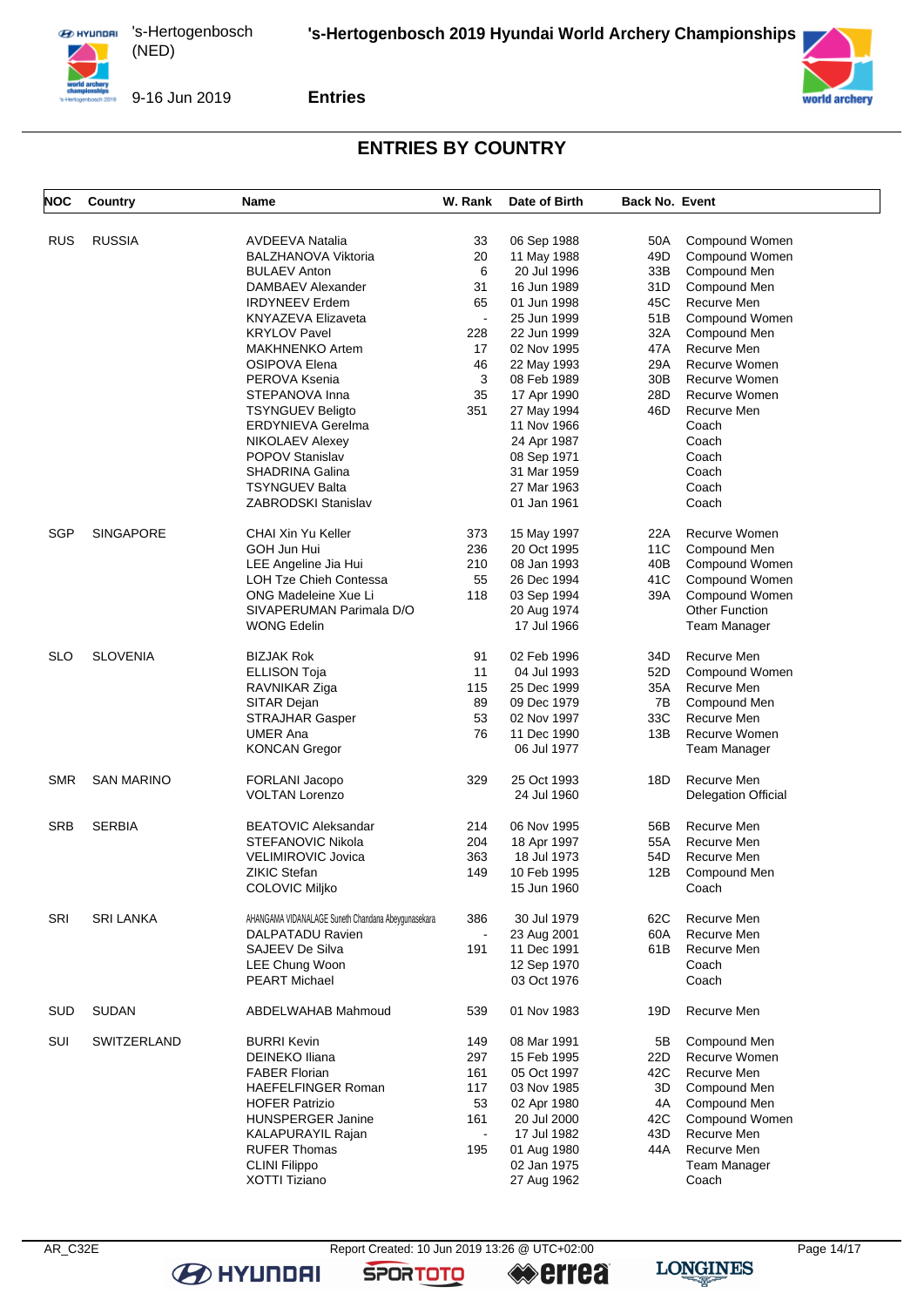

9-16 Jun 2019

**Entries**

#### **ENTRIES BY COUNTRY**

| NOC        | Country               | Name                       | W. Rank        | Date of Birth | <b>Back No. Event</b> |                                |
|------------|-----------------------|----------------------------|----------------|---------------|-----------------------|--------------------------------|
|            |                       |                            |                |               |                       |                                |
| <b>SVK</b> | <b>SLOVAKIA</b>       | <b>BOSANSKY Jozef</b>      | 30             | 14 May 1976   | 5C                    | Compound Men                   |
|            |                       | <b>BUZEK Vladimir</b>      | 121            | 11 May 1978   | 4B                    | Compound Men                   |
|            |                       | <b>DUCHON Juraj</b>        | 351            | 05 Mar 1995   | 49B                   | Recurve Men                    |
|            |                       | <b>DUCHON Miroslav</b>     | 489            | 04 Dec 1991   | 50C                   | Recurve Men                    |
|            |                       | HURBAN JR. Vladimir        | 271            | 14 Mar 1996   | 48A                   | Recurve Men                    |
|            |                       | LONGOVA Alexandra          | 26             | 07 Feb 1994   | 24A                   | Recurve Women                  |
|            |                       | <b>PAVLIK Marcel</b>       | 328            | 29 Sep 1975   | 3A                    | Compound Men                   |
|            |                       | <b>KURACKA Peter</b>       |                | 13 Jul 1978   |                       | Coach                          |
|            |                       | MISKOVSKY Matej            |                | 25 Jan 1992   |                       | Coach                          |
|            |                       | <b>NAGY Peter</b>          |                | 09 Aug 1985   |                       | Team Manager                   |
|            |                       |                            |                |               |                       |                                |
| SWE        | <b>SWEDEN</b>         | <b>ANDERSSON Jonathan</b>  | 276            | 25 Mar 1993   | 29C                   | Recurve Men                    |
|            |                       | <b>BJERENDAL Christine</b> | 148            | 03 Feb 1987   | 44B                   | Recurve Women                  |
|            |                       | <b>BORGSTROM Hampus</b>    | 54             | 29 Apr 1997   | 32C                   | Compound Men                   |
|            |                       | JANGNAS Erika              | 197            | 28 Sep 1992   | 42D                   | Recurve Women                  |
|            |                       | <b>KÄCK Caroline</b>       | $\blacksquare$ | 08 Nov 1999   | 53B                   | Compound Women                 |
|            |                       | <b>KATTSTROM Elin</b>      | 262            | 28 Jan 1984   | 43A                   | Recurve Women                  |
|            |                       | LIMÅS Joakim               | 79             | 14 Feb 1995   | 33D                   | Compound Men                   |
|            |                       | SJÖBERG Kaj                | $\blacksquare$ | 03 Apr 1984   | 30D                   | Recurve Men                    |
|            |                       | <b>STAHLKRANTZ Sofie</b>   | 164            | 15 Sep 1991   | 52A                   | Compound Women                 |
|            |                       | <b>STROMBERG Linus</b>     | 168            | 30 Jul 1996   | 31 B                  | Compound Men                   |
|            |                       | JOHANSSON Tomas            |                | 30 Dec 1955   |                       | Coach                          |
|            |                       | OLOFSSON Ingrid            |                | 07 Dec 1963   |                       | Coach                          |
|            |                       | <b>WALON Conny</b>         |                | 26 Feb 1966   |                       | <b>Team Manager</b>            |
| TGA        | <b>TONGA</b>          | <b>JENSEN Arne</b>         | 755            | 25 Feb 1998   | 15C                   | Recurve Men                    |
|            |                       | <b>JENSEN Hans</b>         |                |               |                       | <b>Team Manager</b>            |
|            |                       |                            |                |               |                       |                                |
| THA        | THAILAND              | <b>INKHAM Nattapat</b>     | 269            | 13 Sep 2004   | 36A                   | Recurve Women                  |
|            |                       | KHUNHIRANCHAIYO Narisara   | 295            | 09 Jun 1981   | 35D                   | Recurve Women                  |
|            |                       | PHUTDEE Waraporn           | 172            | 16 Mar 1992   | 34C                   | Recurve Women                  |
|            |                       | <b>SOITHONG Aitthiwat</b>  | 290            | 13 Jul 2003   | 60D                   | Recurve Men                    |
|            |                       | <b>THAMWONG Witthaya</b>   | 86             | 18 Sep 1987   | 61 A                  | Recurve Men                    |
|            |                       | THEPNA Denchai             | 116            | 28 Oct 1975   | 62B                   | Recurve Men                    |
|            |                       | ASAVASANTI Somchai         |                | 26 Feb 1945   |                       | Team Manager                   |
|            |                       | CHOU Ming-Hsi              |                | 23 Jan 1965   |                       | Coach                          |
|            |                       | DHARMASAKTI Natthaphat     |                | 29 Sep 1969   |                       | Team Manager                   |
|            |                       | <b>KAENCHAN Lertporn</b>   |                | 02 Dec 1964   |                       | Coach                          |
| <b>TPE</b> | <b>CHINESE TAIPEI</b> | <b>CHEN Chieh-Lun</b>      | 70             | 06 Feb 1998   | 30C                   | Compound Men                   |
|            |                       | CHEN Li Ju                 | 30             | 24 Apr 1981   | 41D                   | Compound Women                 |
|            |                       | <b>CHEN Yi-Hsuan</b>       | 21             | 29 Jun 1995   | 39B                   | Compound Women                 |
|            |                       | DENG Yu-Cheng              | 69             | 25 Apr 1999   | 45B                   | Recurve Men                    |
|            |                       | <b>HUANG I-Jou</b>         | 16             | 18 Mar 1990   | 40C                   | Compound Women                 |
|            |                       | LEI Chien-Ying             | 22             | 17 Apr 1990   | 49A                   | Recurve Women                  |
|            |                       | LIN Che-Wei                | 39             | 25 Feb 1993   | 29B                   | Compound Men                   |
|            |                       | PAN Yu Ping                | 85             | 25 Nov 1993   | 28A                   | Compound Men                   |
|            |                       | PENG Chia-Mao              | 58             | 26 Sep 1996   | 50B                   | Recurve Women                  |
|            |                       | TAN Ya-Ting                | $\overline{2}$ | 07 Nov 1993   | 51C                   | Recurve Women                  |
|            |                       | <b>TANG Chih-Chun</b>      | 26             | 16 Mar 2001   | 47D                   | Recurve Men                    |
|            |                       | WEI Chun-Heng              | 8              | 06 Jul 1994   | 46C                   | Recurve Men                    |
|            |                       | CHANG Yu-Chin              |                | 05 Nov 1985   |                       | <b>Medical Person</b>          |
|            |                       | CHEN Szu Yuan              |                | 07 Feb 1981   |                       | Coach                          |
|            |                       | <b>HUANG Cheng-Yuan</b>    |                | 10 Jan 1985   |                       | <b>Medical Person</b>          |
|            |                       | HUANG Tai-Yuan             |                | 15 Jul 1958   |                       | <b>Delegation Official</b>     |
|            |                       | KAO Hao-Wen                |                | 17 Mar 1995   |                       | <b>Other Function</b>          |
|            |                       | <b>LENG You-Rong</b>       |                | 19 Dec 1992   |                       | <b>Medical Person</b>          |
|            |                       | LIAO Chien-Nan             |                | 20 Jul 1981   |                       | Coach                          |
|            |                       | LIN Cheng-Hsien            |                |               |                       |                                |
|            |                       |                            |                | 03 Aug 1976   |                       | Coach<br><b>Other Function</b> |
|            |                       | LIN Chia-En                |                | 02 Jun 1993   |                       |                                |
|            |                       | LIN Ming-Ruei              |                | 19 Jan 1992   |                       | <b>Medical Person</b>          |
|            |                       | LIU Chan-Ming              |                | 16 Nov 1986   |                       | Coach                          |
|            |                       | LU Shu-Tzu                 |                | 01 Feb 1968   |                       | <b>Delegation Official</b>     |
|            |                       | NI Ta-Chih                 |                | 17 Nov 1975   |                       | Coach                          |
|            |                       | OU Yi                      |                | 06 Jan 1977   |                       | Coach                          |

**B** HYUNDAI

AR\_C32E Report Created: 10 Jun 2019 13:26 @ UTC+02:00 Page 15/17<br> **AR\_C32E** Page 15/17<br> **AR\_C32E** Page 15/17

**SPORTOTO** 

**«errea** 



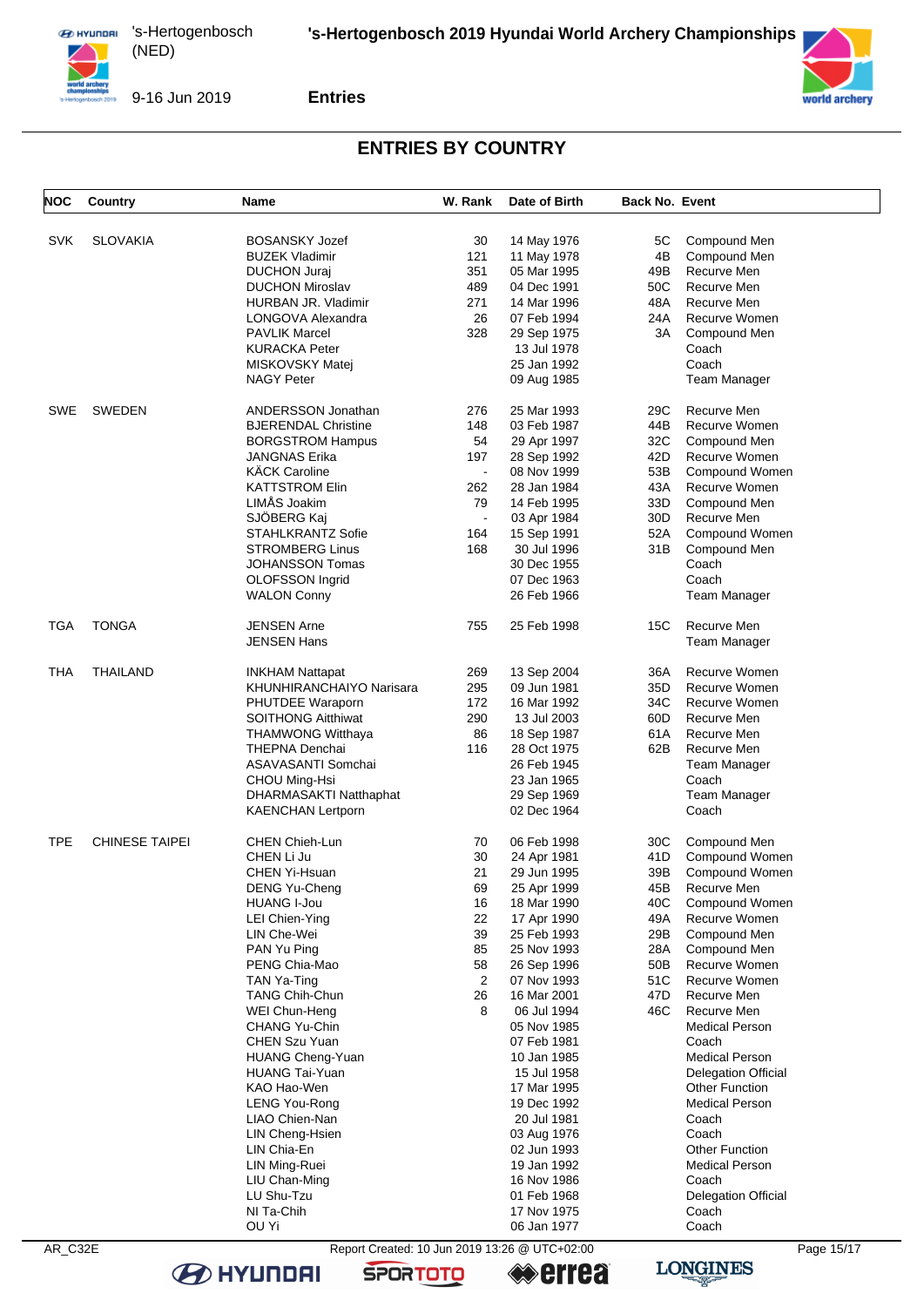



9-16 Jun 2019

**Entries**

#### **ENTRIES BY COUNTRY**

| <b>TANG Wen-Tzu</b><br>25 Feb 1970<br><b>Delegation Official</b><br>TRINIDAD AND TOBAGO KENDAL-BROWN Amanda Jessica<br>TTO<br>218<br>31 Oct 1989<br>23B<br>Recurve Women<br><b>MUNSON William</b><br>07 Oct 1796<br>Coach<br><b>TURKEY</b><br><b>AK Samet</b><br>42<br>TUR<br>21 Jul 2001<br>33B<br>Recurve Men<br>83<br>34D<br><b>Recurve Women</b><br><b>AKTUNA Aybuke</b><br>18 Mar 1994<br>33C<br>ANAGOZ Yasemin<br>10<br>14 Oct 1998<br>Recurve Women<br>75<br>19D<br>ARAZ Suleyman<br>01 Aug 1995<br>Compound Men<br>2<br><b>BOSTAN Yesim</b><br>24 May 1995<br>57B<br>Compound Women<br>34C<br>Recurve Men<br><b>BOZLAR Fatih</b><br>90<br>14 May 1991<br>18<br>14 Feb 1993<br>21B<br><b>CAGIRAN Evren</b><br>Compound Men<br>38<br>35A<br>Recurve Women<br><b>COSKUN Gulnaz</b><br>25 Aug 1999<br>23<br>56A<br><b>ELMAAGACLI Gizem</b><br>04 Nov 1997<br>Compound Women<br>5<br>GAZOZ Mete<br>08 Jun 1999<br>35D<br>Recurve Men<br>139<br>58C<br>TOMRUK Ipek<br>20 Nov 2002<br>Compound Women<br>75<br>20A<br>YETIM Muhammed<br>04 Nov 1994<br>Compound Men<br>AYDIN Sirer<br>02 Oct 1953<br><b>Delegation Official</b><br><b>BEKTAS Onur</b><br>31 Jan 1992<br>Coach<br>CAKIROGLU Hakan<br>20 Jul 1960<br><b>Delegation Official</b><br>CALHAN Yasin<br><b>Medical Person</b><br>16 Aug 1987<br><b>CINAR Sermet</b><br>06 Jul 1991<br>Coach<br><b>CORBA Yusuf</b><br>21 Apr 1991<br>Coach<br>DINDAROL Rüstem<br><b>Delegation Official</b><br>15 May 1969<br><b>ERGIN Damla</b><br>24 Nov 1982<br>Coach<br>Coach<br><b>ERGIN Yusuf Goktug</b><br>12 Sep 1984<br><b>GIZEP Cem</b><br><b>Medical Person</b><br>20 Feb 1990<br>KOCAOGLU Husnu<br>01 Jun 1945<br><b>Delegation Official</b><br><b>NASARIDZE Natalia</b><br>02 Oct 1972<br>Coach<br>ORBAY Hasan<br>14 Aug 1979<br>Coach<br><b>OZDEMIR Emre</b><br>02 Apr 1984<br>Coach<br>SARIMERMER Mustafa<br>30 Aug 1980<br><b>Delegation Official</b><br>TOPALOGLU Abdullah<br>01 Feb 1954<br><b>Team Manager</b><br>TURKOGLU Zafer<br>01 Apr 1974<br><b>Delegation Official</b><br>YAVAS Cumhur<br>01 Jan 1956<br><b>Delegation Official</b><br><b>UKRAINE</b><br>UKR<br><b>HAVELKO Yuriy</b><br>84<br>27 Aug 1988<br>49D<br>Recurve Men<br><b>HOVIADOVSKYI Roman</b><br>05 Sep 1996<br>19C<br>182<br>Compound Men<br>34<br>Recurve Men<br>HUNBIN Oleksii<br>08 Nov 1992<br>50A<br>25D<br>MARCHENKO Veronika<br>44<br>Recurve Women<br>03 Apr 1993<br>25<br>24C<br>Recurve Women<br>PAVLOVA Anastasia<br>09 Feb 1995<br>72<br>48C<br><b>RUBAN Viktor</b><br>24 May 1981<br>Recurve Men<br>83<br>47C<br>SHKLIAR Kseniia<br>28 Nov 1992<br>Compound Women<br>03 Feb 1993<br>26A Recurve Women<br>SICHENIKOVA Lidiia<br>144<br>VINOGRADOV Roman<br>16 Sep 1969<br>440<br>18B Compound Men<br><b>BEKKER Pavlo</b><br>28 Jun 1975<br>Coach<br>HAVELKO Mariya<br>06 Nov 1953<br>Coach<br><b>LEBETKO Oleksiy</b><br>06 Jan 1975<br><b>Medical Person</b><br><b>LEBETKO Serhiy</b><br>16 Dec 1954<br><b>Medical Person</b><br>OSYPENKO Oleg<br>20 Dec 1972<br>Coach<br>SADOVNYCHA Olena<br>04 Nov 1967<br>Coach<br><b>SYDORUK Viktor</b><br>04 Sep 1937<br>Coach | NOC | Country | <b>Name</b> | W. Rank | Date of Birth | <b>Back No. Event</b> |  |
|-------------------------------------------------------------------------------------------------------------------------------------------------------------------------------------------------------------------------------------------------------------------------------------------------------------------------------------------------------------------------------------------------------------------------------------------------------------------------------------------------------------------------------------------------------------------------------------------------------------------------------------------------------------------------------------------------------------------------------------------------------------------------------------------------------------------------------------------------------------------------------------------------------------------------------------------------------------------------------------------------------------------------------------------------------------------------------------------------------------------------------------------------------------------------------------------------------------------------------------------------------------------------------------------------------------------------------------------------------------------------------------------------------------------------------------------------------------------------------------------------------------------------------------------------------------------------------------------------------------------------------------------------------------------------------------------------------------------------------------------------------------------------------------------------------------------------------------------------------------------------------------------------------------------------------------------------------------------------------------------------------------------------------------------------------------------------------------------------------------------------------------------------------------------------------------------------------------------------------------------------------------------------------------------------------------------------------------------------------------------------------------------------------------------------------------------------------------------------------------------------------------------------------------------------------------------------------------------------------------------------------------------------------------------------------------------------------------------------------------------------------------------------------------------------------------------------------------------------------------------------------------------------------------------------------------------------------------------------------------------------------------------------------------------------------------------------------------------------------------------|-----|---------|-------------|---------|---------------|-----------------------|--|
|                                                                                                                                                                                                                                                                                                                                                                                                                                                                                                                                                                                                                                                                                                                                                                                                                                                                                                                                                                                                                                                                                                                                                                                                                                                                                                                                                                                                                                                                                                                                                                                                                                                                                                                                                                                                                                                                                                                                                                                                                                                                                                                                                                                                                                                                                                                                                                                                                                                                                                                                                                                                                                                                                                                                                                                                                                                                                                                                                                                                                                                                                                                   |     |         |             |         |               |                       |  |
|                                                                                                                                                                                                                                                                                                                                                                                                                                                                                                                                                                                                                                                                                                                                                                                                                                                                                                                                                                                                                                                                                                                                                                                                                                                                                                                                                                                                                                                                                                                                                                                                                                                                                                                                                                                                                                                                                                                                                                                                                                                                                                                                                                                                                                                                                                                                                                                                                                                                                                                                                                                                                                                                                                                                                                                                                                                                                                                                                                                                                                                                                                                   |     |         |             |         |               |                       |  |
|                                                                                                                                                                                                                                                                                                                                                                                                                                                                                                                                                                                                                                                                                                                                                                                                                                                                                                                                                                                                                                                                                                                                                                                                                                                                                                                                                                                                                                                                                                                                                                                                                                                                                                                                                                                                                                                                                                                                                                                                                                                                                                                                                                                                                                                                                                                                                                                                                                                                                                                                                                                                                                                                                                                                                                                                                                                                                                                                                                                                                                                                                                                   |     |         |             |         |               |                       |  |
|                                                                                                                                                                                                                                                                                                                                                                                                                                                                                                                                                                                                                                                                                                                                                                                                                                                                                                                                                                                                                                                                                                                                                                                                                                                                                                                                                                                                                                                                                                                                                                                                                                                                                                                                                                                                                                                                                                                                                                                                                                                                                                                                                                                                                                                                                                                                                                                                                                                                                                                                                                                                                                                                                                                                                                                                                                                                                                                                                                                                                                                                                                                   |     |         |             |         |               |                       |  |
|                                                                                                                                                                                                                                                                                                                                                                                                                                                                                                                                                                                                                                                                                                                                                                                                                                                                                                                                                                                                                                                                                                                                                                                                                                                                                                                                                                                                                                                                                                                                                                                                                                                                                                                                                                                                                                                                                                                                                                                                                                                                                                                                                                                                                                                                                                                                                                                                                                                                                                                                                                                                                                                                                                                                                                                                                                                                                                                                                                                                                                                                                                                   |     |         |             |         |               |                       |  |
|                                                                                                                                                                                                                                                                                                                                                                                                                                                                                                                                                                                                                                                                                                                                                                                                                                                                                                                                                                                                                                                                                                                                                                                                                                                                                                                                                                                                                                                                                                                                                                                                                                                                                                                                                                                                                                                                                                                                                                                                                                                                                                                                                                                                                                                                                                                                                                                                                                                                                                                                                                                                                                                                                                                                                                                                                                                                                                                                                                                                                                                                                                                   |     |         |             |         |               |                       |  |
|                                                                                                                                                                                                                                                                                                                                                                                                                                                                                                                                                                                                                                                                                                                                                                                                                                                                                                                                                                                                                                                                                                                                                                                                                                                                                                                                                                                                                                                                                                                                                                                                                                                                                                                                                                                                                                                                                                                                                                                                                                                                                                                                                                                                                                                                                                                                                                                                                                                                                                                                                                                                                                                                                                                                                                                                                                                                                                                                                                                                                                                                                                                   |     |         |             |         |               |                       |  |
|                                                                                                                                                                                                                                                                                                                                                                                                                                                                                                                                                                                                                                                                                                                                                                                                                                                                                                                                                                                                                                                                                                                                                                                                                                                                                                                                                                                                                                                                                                                                                                                                                                                                                                                                                                                                                                                                                                                                                                                                                                                                                                                                                                                                                                                                                                                                                                                                                                                                                                                                                                                                                                                                                                                                                                                                                                                                                                                                                                                                                                                                                                                   |     |         |             |         |               |                       |  |
|                                                                                                                                                                                                                                                                                                                                                                                                                                                                                                                                                                                                                                                                                                                                                                                                                                                                                                                                                                                                                                                                                                                                                                                                                                                                                                                                                                                                                                                                                                                                                                                                                                                                                                                                                                                                                                                                                                                                                                                                                                                                                                                                                                                                                                                                                                                                                                                                                                                                                                                                                                                                                                                                                                                                                                                                                                                                                                                                                                                                                                                                                                                   |     |         |             |         |               |                       |  |
|                                                                                                                                                                                                                                                                                                                                                                                                                                                                                                                                                                                                                                                                                                                                                                                                                                                                                                                                                                                                                                                                                                                                                                                                                                                                                                                                                                                                                                                                                                                                                                                                                                                                                                                                                                                                                                                                                                                                                                                                                                                                                                                                                                                                                                                                                                                                                                                                                                                                                                                                                                                                                                                                                                                                                                                                                                                                                                                                                                                                                                                                                                                   |     |         |             |         |               |                       |  |
|                                                                                                                                                                                                                                                                                                                                                                                                                                                                                                                                                                                                                                                                                                                                                                                                                                                                                                                                                                                                                                                                                                                                                                                                                                                                                                                                                                                                                                                                                                                                                                                                                                                                                                                                                                                                                                                                                                                                                                                                                                                                                                                                                                                                                                                                                                                                                                                                                                                                                                                                                                                                                                                                                                                                                                                                                                                                                                                                                                                                                                                                                                                   |     |         |             |         |               |                       |  |
|                                                                                                                                                                                                                                                                                                                                                                                                                                                                                                                                                                                                                                                                                                                                                                                                                                                                                                                                                                                                                                                                                                                                                                                                                                                                                                                                                                                                                                                                                                                                                                                                                                                                                                                                                                                                                                                                                                                                                                                                                                                                                                                                                                                                                                                                                                                                                                                                                                                                                                                                                                                                                                                                                                                                                                                                                                                                                                                                                                                                                                                                                                                   |     |         |             |         |               |                       |  |
|                                                                                                                                                                                                                                                                                                                                                                                                                                                                                                                                                                                                                                                                                                                                                                                                                                                                                                                                                                                                                                                                                                                                                                                                                                                                                                                                                                                                                                                                                                                                                                                                                                                                                                                                                                                                                                                                                                                                                                                                                                                                                                                                                                                                                                                                                                                                                                                                                                                                                                                                                                                                                                                                                                                                                                                                                                                                                                                                                                                                                                                                                                                   |     |         |             |         |               |                       |  |
|                                                                                                                                                                                                                                                                                                                                                                                                                                                                                                                                                                                                                                                                                                                                                                                                                                                                                                                                                                                                                                                                                                                                                                                                                                                                                                                                                                                                                                                                                                                                                                                                                                                                                                                                                                                                                                                                                                                                                                                                                                                                                                                                                                                                                                                                                                                                                                                                                                                                                                                                                                                                                                                                                                                                                                                                                                                                                                                                                                                                                                                                                                                   |     |         |             |         |               |                       |  |
|                                                                                                                                                                                                                                                                                                                                                                                                                                                                                                                                                                                                                                                                                                                                                                                                                                                                                                                                                                                                                                                                                                                                                                                                                                                                                                                                                                                                                                                                                                                                                                                                                                                                                                                                                                                                                                                                                                                                                                                                                                                                                                                                                                                                                                                                                                                                                                                                                                                                                                                                                                                                                                                                                                                                                                                                                                                                                                                                                                                                                                                                                                                   |     |         |             |         |               |                       |  |
|                                                                                                                                                                                                                                                                                                                                                                                                                                                                                                                                                                                                                                                                                                                                                                                                                                                                                                                                                                                                                                                                                                                                                                                                                                                                                                                                                                                                                                                                                                                                                                                                                                                                                                                                                                                                                                                                                                                                                                                                                                                                                                                                                                                                                                                                                                                                                                                                                                                                                                                                                                                                                                                                                                                                                                                                                                                                                                                                                                                                                                                                                                                   |     |         |             |         |               |                       |  |
|                                                                                                                                                                                                                                                                                                                                                                                                                                                                                                                                                                                                                                                                                                                                                                                                                                                                                                                                                                                                                                                                                                                                                                                                                                                                                                                                                                                                                                                                                                                                                                                                                                                                                                                                                                                                                                                                                                                                                                                                                                                                                                                                                                                                                                                                                                                                                                                                                                                                                                                                                                                                                                                                                                                                                                                                                                                                                                                                                                                                                                                                                                                   |     |         |             |         |               |                       |  |
|                                                                                                                                                                                                                                                                                                                                                                                                                                                                                                                                                                                                                                                                                                                                                                                                                                                                                                                                                                                                                                                                                                                                                                                                                                                                                                                                                                                                                                                                                                                                                                                                                                                                                                                                                                                                                                                                                                                                                                                                                                                                                                                                                                                                                                                                                                                                                                                                                                                                                                                                                                                                                                                                                                                                                                                                                                                                                                                                                                                                                                                                                                                   |     |         |             |         |               |                       |  |
|                                                                                                                                                                                                                                                                                                                                                                                                                                                                                                                                                                                                                                                                                                                                                                                                                                                                                                                                                                                                                                                                                                                                                                                                                                                                                                                                                                                                                                                                                                                                                                                                                                                                                                                                                                                                                                                                                                                                                                                                                                                                                                                                                                                                                                                                                                                                                                                                                                                                                                                                                                                                                                                                                                                                                                                                                                                                                                                                                                                                                                                                                                                   |     |         |             |         |               |                       |  |
|                                                                                                                                                                                                                                                                                                                                                                                                                                                                                                                                                                                                                                                                                                                                                                                                                                                                                                                                                                                                                                                                                                                                                                                                                                                                                                                                                                                                                                                                                                                                                                                                                                                                                                                                                                                                                                                                                                                                                                                                                                                                                                                                                                                                                                                                                                                                                                                                                                                                                                                                                                                                                                                                                                                                                                                                                                                                                                                                                                                                                                                                                                                   |     |         |             |         |               |                       |  |
|                                                                                                                                                                                                                                                                                                                                                                                                                                                                                                                                                                                                                                                                                                                                                                                                                                                                                                                                                                                                                                                                                                                                                                                                                                                                                                                                                                                                                                                                                                                                                                                                                                                                                                                                                                                                                                                                                                                                                                                                                                                                                                                                                                                                                                                                                                                                                                                                                                                                                                                                                                                                                                                                                                                                                                                                                                                                                                                                                                                                                                                                                                                   |     |         |             |         |               |                       |  |
|                                                                                                                                                                                                                                                                                                                                                                                                                                                                                                                                                                                                                                                                                                                                                                                                                                                                                                                                                                                                                                                                                                                                                                                                                                                                                                                                                                                                                                                                                                                                                                                                                                                                                                                                                                                                                                                                                                                                                                                                                                                                                                                                                                                                                                                                                                                                                                                                                                                                                                                                                                                                                                                                                                                                                                                                                                                                                                                                                                                                                                                                                                                   |     |         |             |         |               |                       |  |
|                                                                                                                                                                                                                                                                                                                                                                                                                                                                                                                                                                                                                                                                                                                                                                                                                                                                                                                                                                                                                                                                                                                                                                                                                                                                                                                                                                                                                                                                                                                                                                                                                                                                                                                                                                                                                                                                                                                                                                                                                                                                                                                                                                                                                                                                                                                                                                                                                                                                                                                                                                                                                                                                                                                                                                                                                                                                                                                                                                                                                                                                                                                   |     |         |             |         |               |                       |  |
|                                                                                                                                                                                                                                                                                                                                                                                                                                                                                                                                                                                                                                                                                                                                                                                                                                                                                                                                                                                                                                                                                                                                                                                                                                                                                                                                                                                                                                                                                                                                                                                                                                                                                                                                                                                                                                                                                                                                                                                                                                                                                                                                                                                                                                                                                                                                                                                                                                                                                                                                                                                                                                                                                                                                                                                                                                                                                                                                                                                                                                                                                                                   |     |         |             |         |               |                       |  |
|                                                                                                                                                                                                                                                                                                                                                                                                                                                                                                                                                                                                                                                                                                                                                                                                                                                                                                                                                                                                                                                                                                                                                                                                                                                                                                                                                                                                                                                                                                                                                                                                                                                                                                                                                                                                                                                                                                                                                                                                                                                                                                                                                                                                                                                                                                                                                                                                                                                                                                                                                                                                                                                                                                                                                                                                                                                                                                                                                                                                                                                                                                                   |     |         |             |         |               |                       |  |
|                                                                                                                                                                                                                                                                                                                                                                                                                                                                                                                                                                                                                                                                                                                                                                                                                                                                                                                                                                                                                                                                                                                                                                                                                                                                                                                                                                                                                                                                                                                                                                                                                                                                                                                                                                                                                                                                                                                                                                                                                                                                                                                                                                                                                                                                                                                                                                                                                                                                                                                                                                                                                                                                                                                                                                                                                                                                                                                                                                                                                                                                                                                   |     |         |             |         |               |                       |  |
|                                                                                                                                                                                                                                                                                                                                                                                                                                                                                                                                                                                                                                                                                                                                                                                                                                                                                                                                                                                                                                                                                                                                                                                                                                                                                                                                                                                                                                                                                                                                                                                                                                                                                                                                                                                                                                                                                                                                                                                                                                                                                                                                                                                                                                                                                                                                                                                                                                                                                                                                                                                                                                                                                                                                                                                                                                                                                                                                                                                                                                                                                                                   |     |         |             |         |               |                       |  |
|                                                                                                                                                                                                                                                                                                                                                                                                                                                                                                                                                                                                                                                                                                                                                                                                                                                                                                                                                                                                                                                                                                                                                                                                                                                                                                                                                                                                                                                                                                                                                                                                                                                                                                                                                                                                                                                                                                                                                                                                                                                                                                                                                                                                                                                                                                                                                                                                                                                                                                                                                                                                                                                                                                                                                                                                                                                                                                                                                                                                                                                                                                                   |     |         |             |         |               |                       |  |
|                                                                                                                                                                                                                                                                                                                                                                                                                                                                                                                                                                                                                                                                                                                                                                                                                                                                                                                                                                                                                                                                                                                                                                                                                                                                                                                                                                                                                                                                                                                                                                                                                                                                                                                                                                                                                                                                                                                                                                                                                                                                                                                                                                                                                                                                                                                                                                                                                                                                                                                                                                                                                                                                                                                                                                                                                                                                                                                                                                                                                                                                                                                   |     |         |             |         |               |                       |  |
|                                                                                                                                                                                                                                                                                                                                                                                                                                                                                                                                                                                                                                                                                                                                                                                                                                                                                                                                                                                                                                                                                                                                                                                                                                                                                                                                                                                                                                                                                                                                                                                                                                                                                                                                                                                                                                                                                                                                                                                                                                                                                                                                                                                                                                                                                                                                                                                                                                                                                                                                                                                                                                                                                                                                                                                                                                                                                                                                                                                                                                                                                                                   |     |         |             |         |               |                       |  |
|                                                                                                                                                                                                                                                                                                                                                                                                                                                                                                                                                                                                                                                                                                                                                                                                                                                                                                                                                                                                                                                                                                                                                                                                                                                                                                                                                                                                                                                                                                                                                                                                                                                                                                                                                                                                                                                                                                                                                                                                                                                                                                                                                                                                                                                                                                                                                                                                                                                                                                                                                                                                                                                                                                                                                                                                                                                                                                                                                                                                                                                                                                                   |     |         |             |         |               |                       |  |
|                                                                                                                                                                                                                                                                                                                                                                                                                                                                                                                                                                                                                                                                                                                                                                                                                                                                                                                                                                                                                                                                                                                                                                                                                                                                                                                                                                                                                                                                                                                                                                                                                                                                                                                                                                                                                                                                                                                                                                                                                                                                                                                                                                                                                                                                                                                                                                                                                                                                                                                                                                                                                                                                                                                                                                                                                                                                                                                                                                                                                                                                                                                   |     |         |             |         |               |                       |  |
|                                                                                                                                                                                                                                                                                                                                                                                                                                                                                                                                                                                                                                                                                                                                                                                                                                                                                                                                                                                                                                                                                                                                                                                                                                                                                                                                                                                                                                                                                                                                                                                                                                                                                                                                                                                                                                                                                                                                                                                                                                                                                                                                                                                                                                                                                                                                                                                                                                                                                                                                                                                                                                                                                                                                                                                                                                                                                                                                                                                                                                                                                                                   |     |         |             |         |               |                       |  |
|                                                                                                                                                                                                                                                                                                                                                                                                                                                                                                                                                                                                                                                                                                                                                                                                                                                                                                                                                                                                                                                                                                                                                                                                                                                                                                                                                                                                                                                                                                                                                                                                                                                                                                                                                                                                                                                                                                                                                                                                                                                                                                                                                                                                                                                                                                                                                                                                                                                                                                                                                                                                                                                                                                                                                                                                                                                                                                                                                                                                                                                                                                                   |     |         |             |         |               |                       |  |
|                                                                                                                                                                                                                                                                                                                                                                                                                                                                                                                                                                                                                                                                                                                                                                                                                                                                                                                                                                                                                                                                                                                                                                                                                                                                                                                                                                                                                                                                                                                                                                                                                                                                                                                                                                                                                                                                                                                                                                                                                                                                                                                                                                                                                                                                                                                                                                                                                                                                                                                                                                                                                                                                                                                                                                                                                                                                                                                                                                                                                                                                                                                   |     |         |             |         |               |                       |  |
|                                                                                                                                                                                                                                                                                                                                                                                                                                                                                                                                                                                                                                                                                                                                                                                                                                                                                                                                                                                                                                                                                                                                                                                                                                                                                                                                                                                                                                                                                                                                                                                                                                                                                                                                                                                                                                                                                                                                                                                                                                                                                                                                                                                                                                                                                                                                                                                                                                                                                                                                                                                                                                                                                                                                                                                                                                                                                                                                                                                                                                                                                                                   |     |         |             |         |               |                       |  |
|                                                                                                                                                                                                                                                                                                                                                                                                                                                                                                                                                                                                                                                                                                                                                                                                                                                                                                                                                                                                                                                                                                                                                                                                                                                                                                                                                                                                                                                                                                                                                                                                                                                                                                                                                                                                                                                                                                                                                                                                                                                                                                                                                                                                                                                                                                                                                                                                                                                                                                                                                                                                                                                                                                                                                                                                                                                                                                                                                                                                                                                                                                                   |     |         |             |         |               |                       |  |
|                                                                                                                                                                                                                                                                                                                                                                                                                                                                                                                                                                                                                                                                                                                                                                                                                                                                                                                                                                                                                                                                                                                                                                                                                                                                                                                                                                                                                                                                                                                                                                                                                                                                                                                                                                                                                                                                                                                                                                                                                                                                                                                                                                                                                                                                                                                                                                                                                                                                                                                                                                                                                                                                                                                                                                                                                                                                                                                                                                                                                                                                                                                   |     |         |             |         |               |                       |  |
|                                                                                                                                                                                                                                                                                                                                                                                                                                                                                                                                                                                                                                                                                                                                                                                                                                                                                                                                                                                                                                                                                                                                                                                                                                                                                                                                                                                                                                                                                                                                                                                                                                                                                                                                                                                                                                                                                                                                                                                                                                                                                                                                                                                                                                                                                                                                                                                                                                                                                                                                                                                                                                                                                                                                                                                                                                                                                                                                                                                                                                                                                                                   |     |         |             |         |               |                       |  |
|                                                                                                                                                                                                                                                                                                                                                                                                                                                                                                                                                                                                                                                                                                                                                                                                                                                                                                                                                                                                                                                                                                                                                                                                                                                                                                                                                                                                                                                                                                                                                                                                                                                                                                                                                                                                                                                                                                                                                                                                                                                                                                                                                                                                                                                                                                                                                                                                                                                                                                                                                                                                                                                                                                                                                                                                                                                                                                                                                                                                                                                                                                                   |     |         |             |         |               |                       |  |
|                                                                                                                                                                                                                                                                                                                                                                                                                                                                                                                                                                                                                                                                                                                                                                                                                                                                                                                                                                                                                                                                                                                                                                                                                                                                                                                                                                                                                                                                                                                                                                                                                                                                                                                                                                                                                                                                                                                                                                                                                                                                                                                                                                                                                                                                                                                                                                                                                                                                                                                                                                                                                                                                                                                                                                                                                                                                                                                                                                                                                                                                                                                   |     |         |             |         |               |                       |  |
|                                                                                                                                                                                                                                                                                                                                                                                                                                                                                                                                                                                                                                                                                                                                                                                                                                                                                                                                                                                                                                                                                                                                                                                                                                                                                                                                                                                                                                                                                                                                                                                                                                                                                                                                                                                                                                                                                                                                                                                                                                                                                                                                                                                                                                                                                                                                                                                                                                                                                                                                                                                                                                                                                                                                                                                                                                                                                                                                                                                                                                                                                                                   |     |         |             |         |               |                       |  |
|                                                                                                                                                                                                                                                                                                                                                                                                                                                                                                                                                                                                                                                                                                                                                                                                                                                                                                                                                                                                                                                                                                                                                                                                                                                                                                                                                                                                                                                                                                                                                                                                                                                                                                                                                                                                                                                                                                                                                                                                                                                                                                                                                                                                                                                                                                                                                                                                                                                                                                                                                                                                                                                                                                                                                                                                                                                                                                                                                                                                                                                                                                                   |     |         |             |         |               |                       |  |
|                                                                                                                                                                                                                                                                                                                                                                                                                                                                                                                                                                                                                                                                                                                                                                                                                                                                                                                                                                                                                                                                                                                                                                                                                                                                                                                                                                                                                                                                                                                                                                                                                                                                                                                                                                                                                                                                                                                                                                                                                                                                                                                                                                                                                                                                                                                                                                                                                                                                                                                                                                                                                                                                                                                                                                                                                                                                                                                                                                                                                                                                                                                   |     |         |             |         |               |                       |  |
|                                                                                                                                                                                                                                                                                                                                                                                                                                                                                                                                                                                                                                                                                                                                                                                                                                                                                                                                                                                                                                                                                                                                                                                                                                                                                                                                                                                                                                                                                                                                                                                                                                                                                                                                                                                                                                                                                                                                                                                                                                                                                                                                                                                                                                                                                                                                                                                                                                                                                                                                                                                                                                                                                                                                                                                                                                                                                                                                                                                                                                                                                                                   |     |         |             |         |               |                       |  |
|                                                                                                                                                                                                                                                                                                                                                                                                                                                                                                                                                                                                                                                                                                                                                                                                                                                                                                                                                                                                                                                                                                                                                                                                                                                                                                                                                                                                                                                                                                                                                                                                                                                                                                                                                                                                                                                                                                                                                                                                                                                                                                                                                                                                                                                                                                                                                                                                                                                                                                                                                                                                                                                                                                                                                                                                                                                                                                                                                                                                                                                                                                                   |     |         |             |         |               |                       |  |
|                                                                                                                                                                                                                                                                                                                                                                                                                                                                                                                                                                                                                                                                                                                                                                                                                                                                                                                                                                                                                                                                                                                                                                                                                                                                                                                                                                                                                                                                                                                                                                                                                                                                                                                                                                                                                                                                                                                                                                                                                                                                                                                                                                                                                                                                                                                                                                                                                                                                                                                                                                                                                                                                                                                                                                                                                                                                                                                                                                                                                                                                                                                   |     |         |             |         |               |                       |  |
|                                                                                                                                                                                                                                                                                                                                                                                                                                                                                                                                                                                                                                                                                                                                                                                                                                                                                                                                                                                                                                                                                                                                                                                                                                                                                                                                                                                                                                                                                                                                                                                                                                                                                                                                                                                                                                                                                                                                                                                                                                                                                                                                                                                                                                                                                                                                                                                                                                                                                                                                                                                                                                                                                                                                                                                                                                                                                                                                                                                                                                                                                                                   |     |         |             |         |               |                       |  |
|                                                                                                                                                                                                                                                                                                                                                                                                                                                                                                                                                                                                                                                                                                                                                                                                                                                                                                                                                                                                                                                                                                                                                                                                                                                                                                                                                                                                                                                                                                                                                                                                                                                                                                                                                                                                                                                                                                                                                                                                                                                                                                                                                                                                                                                                                                                                                                                                                                                                                                                                                                                                                                                                                                                                                                                                                                                                                                                                                                                                                                                                                                                   |     |         |             |         |               |                       |  |

**B** HYUNDAI

**SPORTOTO**